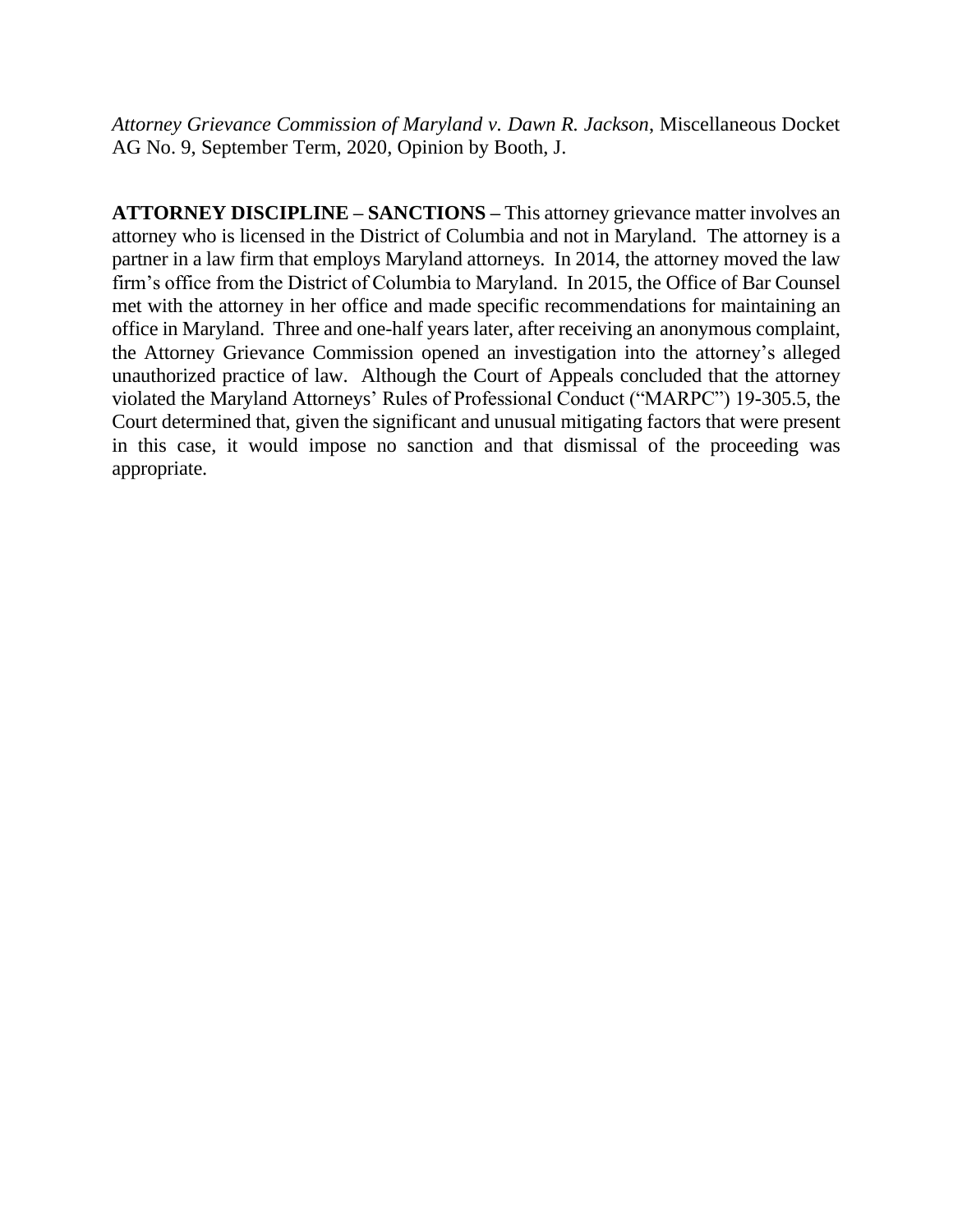Circuit Court for Prince George's County Case No.: CAE20-12284 Argued: September 13, 2021

# IN THE COURT OF APPEALS

# OF MARYLAND

Misc. Docket AG No. 9

September Term, 2020

# ATTORNEY GRIEVANCE COMMISSION OF MARYLAND

v.

DAWN R. JACKSON

Getty, C.J. McDonald **Watts** Hotten Booth Biran Raker, Irma S. (Senior Judge, Specially Assigned),

JJ.

Opinion by Booth, J.

Pursuant to Maryland Uniform Electronic Legal Materials Act (§§ 10-1601 et seq. of the State Government Article) this document is authentic.



Filed: January 31, 2022

Suzanne C. Johnson, Clerk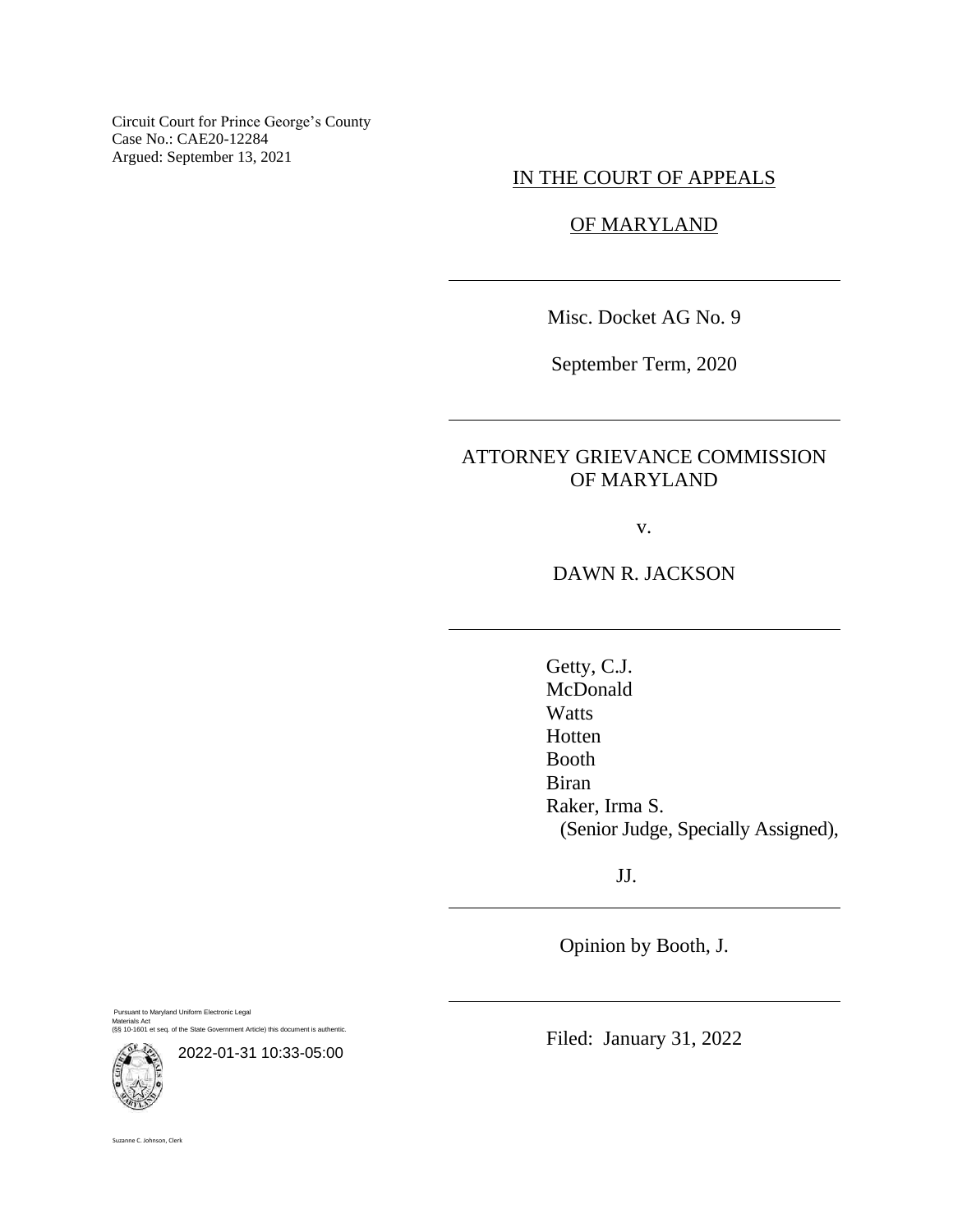In this attorney grievance proceeding, the Respondent, Dawn Jackson, is a lawyer admitted to the District of Columbia Bar who is not licensed in Maryland. She is a partner in a law firm, Jackson & Associates. In addition to Ms. Jackson, the law firm also employs Maryland attorneys. In 2014, the law firm relocated from the District of Columbia to Maryland. In 2015, Senior Assistant Bar Counsel Dolores Ridgell met with Ms. Jackson in Ms. Jackson's Maryland office. During that meeting, Ms. Ridgell made specific recommendations to Ms. Jackson concerning how to maintain her Maryland office in accordance with the Maryland rules of professional conduct. Ms. Jackson incorporated Ms. Ridgell's recommendations and continued to practice law from her Maryland office. She limited her own practice to matters arising under District of Columbia laws, where she was barred, while also performing administrative matters for the law firm.

Three and one-half years after Ms. Ridgell's visit to Ms. Jackson's law office, Bar Counsel commenced this investigation on September 19, 2018, after receiving material from an anonymous source. On April 7, 2020, the Attorney Grievance Commission ("Commission"), through Bar Counsel, filed a Petition for Disciplinary or Remedial Action, pursuant to Maryland Rule 19-721, against Ms. Jackson, alleging that she violated numerous provisions of the rules of professional conduct.<sup>1</sup> These included alleged

<sup>&</sup>lt;sup>1</sup> During much of the period relevant to this case, the ethical rules governing attorneys were entitled the Maryland Lawyers' Rules of Professional Conduct ("MLRPC") and were codified in an appendix to Maryland Rule 16-812. Effective July 1, 2016, the MLRPC were renamed the Maryland Attorneys' Rules of Professional Conduct ("MARPC") and recodified in Title 19 of the Maryland Rules without substantive changes. *See* Maryland Rules 19-300.1 *et seq*. We shall use the current codification of those rules in this opinion. Additionally, for readability, we will use shortened references  $-$  *i.e.*, Maryland Rule 19-301.1 will be referred to as Rule 1.1.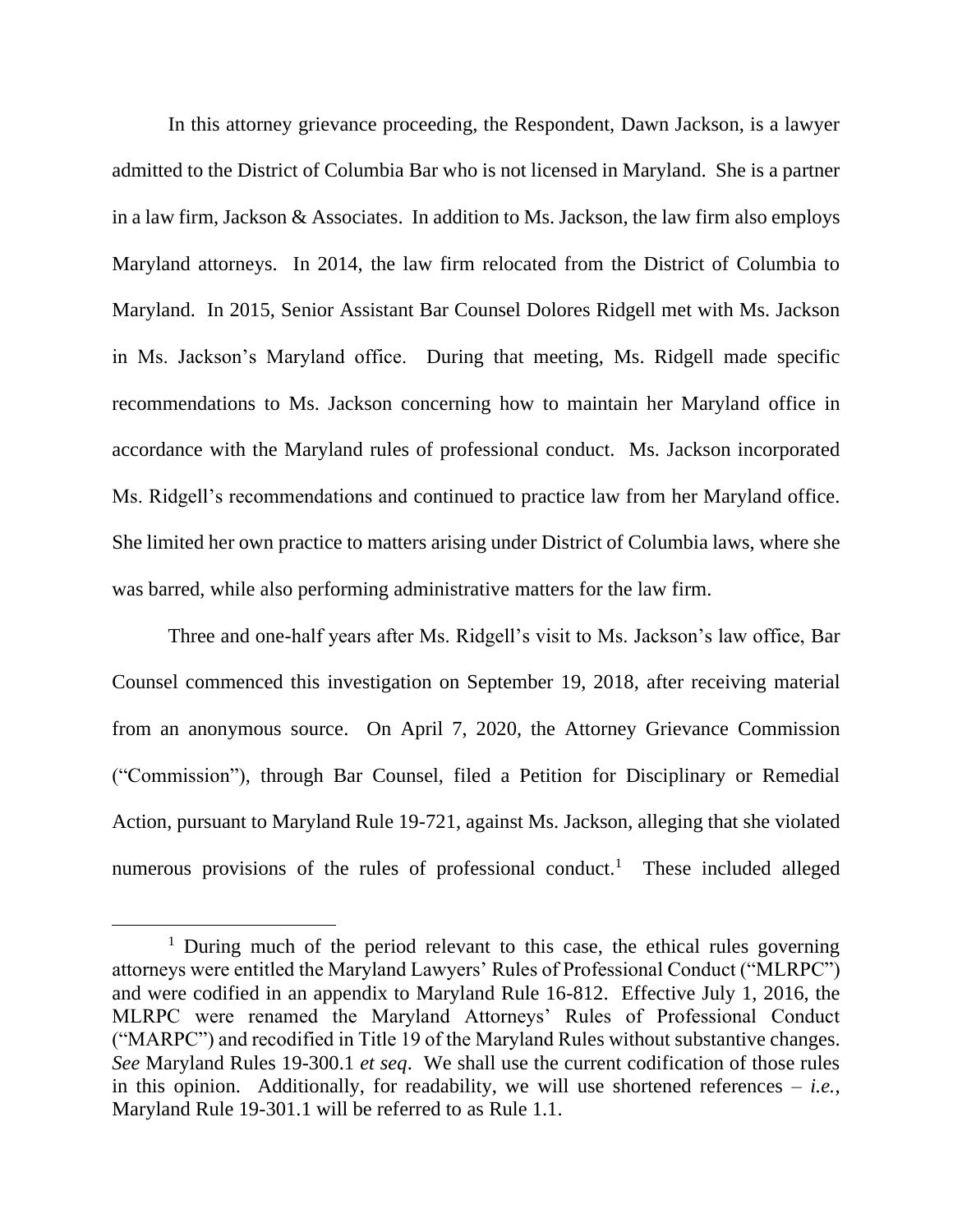violations of Rule 1.1 (competence); Rule 1.3 (diligence); Rule 1.4 (communication); Rule 1.16 (declining or terminating representation); Rule 3.3 (candor toward the tribunal); Rule 3.4 (fairness to opposing party and attorney); Rule 5.1 (responsibilities regarding nonattorney assistants); Rule 5.5 (unauthorized practice of law; multi-jurisdictional practice of law); Rule 8.1(a) (bar admission and disciplinary matters); and Rule 8.4(a), (b), (c), and (d) (misconduct). Bar Counsel also charged Ms. Jackson with violating sections 10-206 and 10-601 of the Business Occupations and Professions Article ("BOP") of the Maryland Code. Bar Counsel later withdrew the charges related to competence and diligence.

Pursuant to Rule 19-722(a), we designated Judge Lawrence V. Hill, Jr. of the Circuit Court for Prince George's County ("the hearing judge") to conduct a hearing concerning the alleged violations and to provide findings of fact and conclusions of law. Following a hearing in January 2021, the hearing judge concluded that Ms. Jackson violated Rule 5.5 by engaging in the unauthorized practice of law in Maryland. The hearing judge further concluded that there was insufficient evidence to establish violations of Rule 1.4, Rule 1.16, Rule 3.3, Rule 3.4, Rule 5.1, Rule 5.3, Rule 8.1(a), Rule 8.4(a)–(d), BOP § 10-206 and BOP § 10-601.

This Court has original and complete jurisdiction in attorney discipline proceedings and conducts an independent review of the record. *Attorney Grievance Comm'n v. Ambe,*  425 Md. 98, 123 (2012) (internal citations omitted). We review the hearing judge's findings of fact under the clearly erroneous standard. *Id*. When no exceptions are filed to a hearing judge's findings of fact, we accept them as established. Md. Rule 19- 740(b)(2)(A). Additionally, we "may confine [our] review to the findings of fact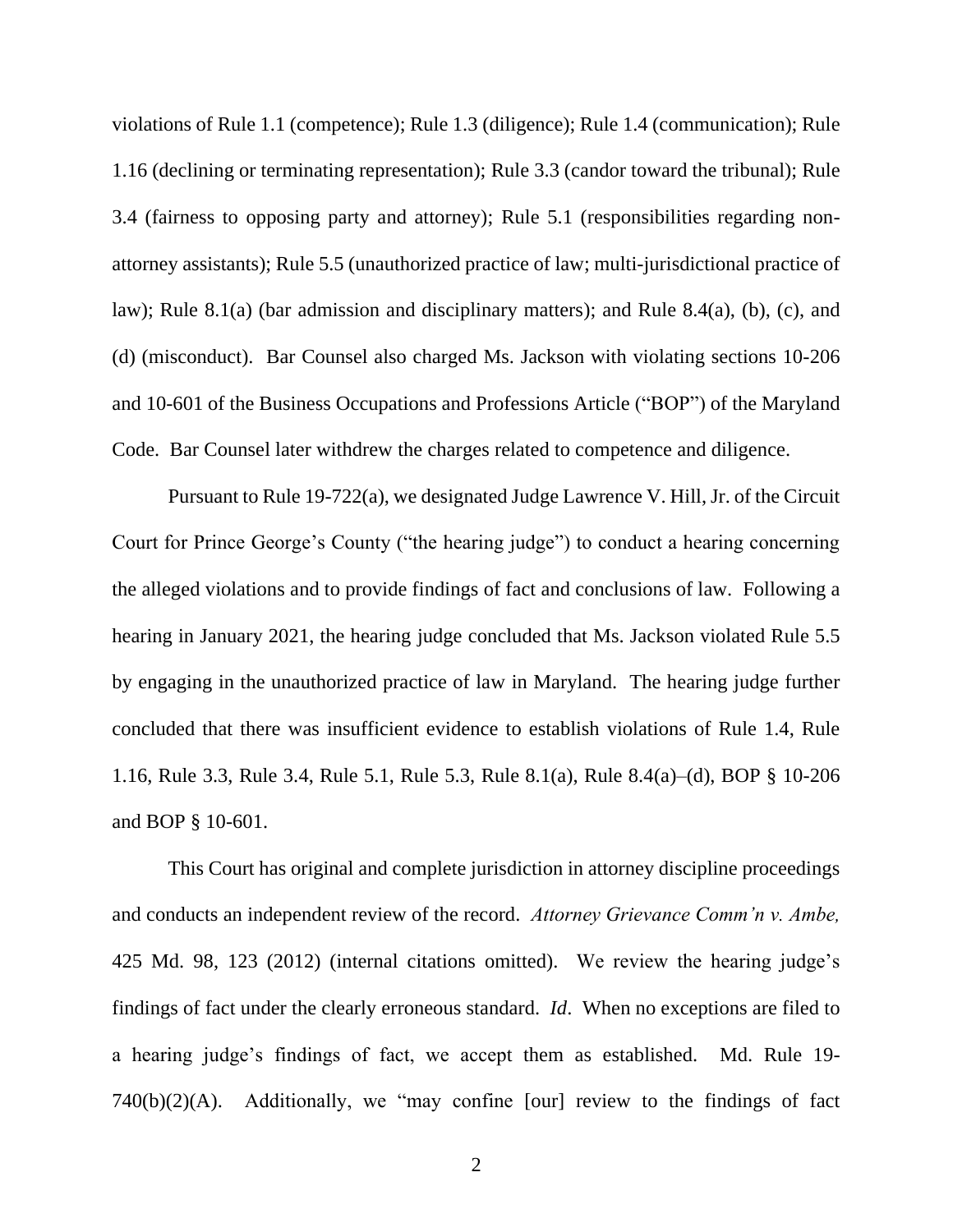challenged by the exceptions." Md. Rule 19-740(b)(2)(B). In this case, Bar Counsel did not file any exceptions to the hearing judge's findings of fact, and Ms. Jackson excepts to only one factual finding. We summarize below the hearing judge's findings of fact and other undisputed matters in the record, as they relate to the alleged violations, and we address the one factual exception as part of our discussion.

### **I**

#### **Facts**

### *Ms. Jackson's Bar Admissions*

Ms. Jackson was admitted to the New Jersey Bar in 2001 and the District of Columbia Bar in 2004. She is not, and never has been, licensed to practice law in Maryland.

### *Ms. Jackson's Law Practice with Brynee Baylor – Baylor & Jackson*

From 2001 through 2011, Ms. Jackson and Brynee Baylor were partners in the law firm of Baylor & Jackson, PLLC ("the Baylor & Jackson law firm"), which maintained an office for the practice of law in the District of Columbia. Ms. Baylor was licensed to practice in both Maryland and the District of Columbia. The law firm also employed associateattorneys, Chervonti Jones and Tiffany Sims, both of whom were licensed to practice law in Maryland. Ms. Jackson's practice focused on clients and legal matters arising in the District of Columbia, and Ms. Baylor handled cases in both jurisdictions where she was licensed, with the assistance of the associate-attorneys who were also licensed in Maryland.

Ms. Jackson and Ms. Baylor supervised the associate-attorneys. Ms. Jackson was also responsible for the firm's administrative responsibilities, including maintaining the firm's trust account, entering leases and other contracts on behalf of the law firm, hiring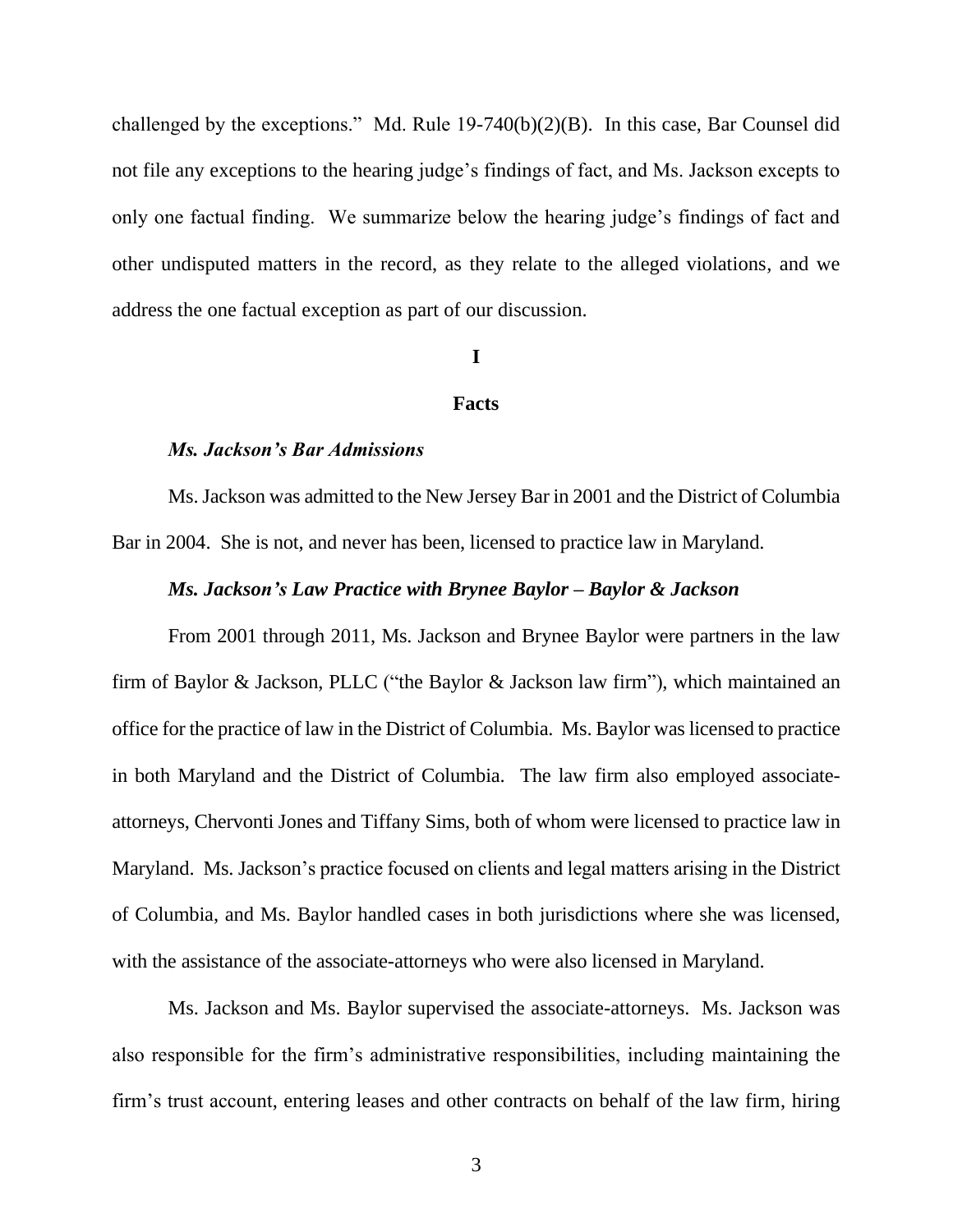staff, and other administrative functions. Ms. Jackson also served as a key resource for other members of the law firm. The attorneys in the firm would consult her on an as needed basis to calculate case expenses and the clients' net recovery on contingency fee cases. Ms. Jackson assisted with the preparation of settlement sheets, itemizing the deductions from the clients' gross recovery.

### *SEC Case Against Brynee Baylor*

At some point prior to November 2011, the Securities and Exchange Commission ("SEC") commenced an investigation of Ms. Baylor for securities fraud. According to the SEC, Ms. Baylor helped perpetrate a securities fraud scheme in which Ms. Baylor posed as counsel to one of her co-defendants to lend an air of legitimacy to the scheme and masked some of her proceeds of the fraudulent funds as attorney's fees, which she laundered through the Baylor & Jackson law firm. After unsealing a complaint against Ms. Baylor on November 30, 2011, the SEC contacted Ms. Jackson via telephone and advised her of the case that it had filed against her partner. The SEC informed Ms. Jackson that it had seized the law firm's operating account and her personal account, thus making it impossible for Ms. Jackson to pay staff or support her family.

Ms. Jackson was named as a "relief defendant" in the SEC fraud litigation against Ms. Baylor, and spent the next few years helping the agency recover money for Ms. Baylor's victims. The SEC case resulted in the entry of a judgment in 2013 against Ms.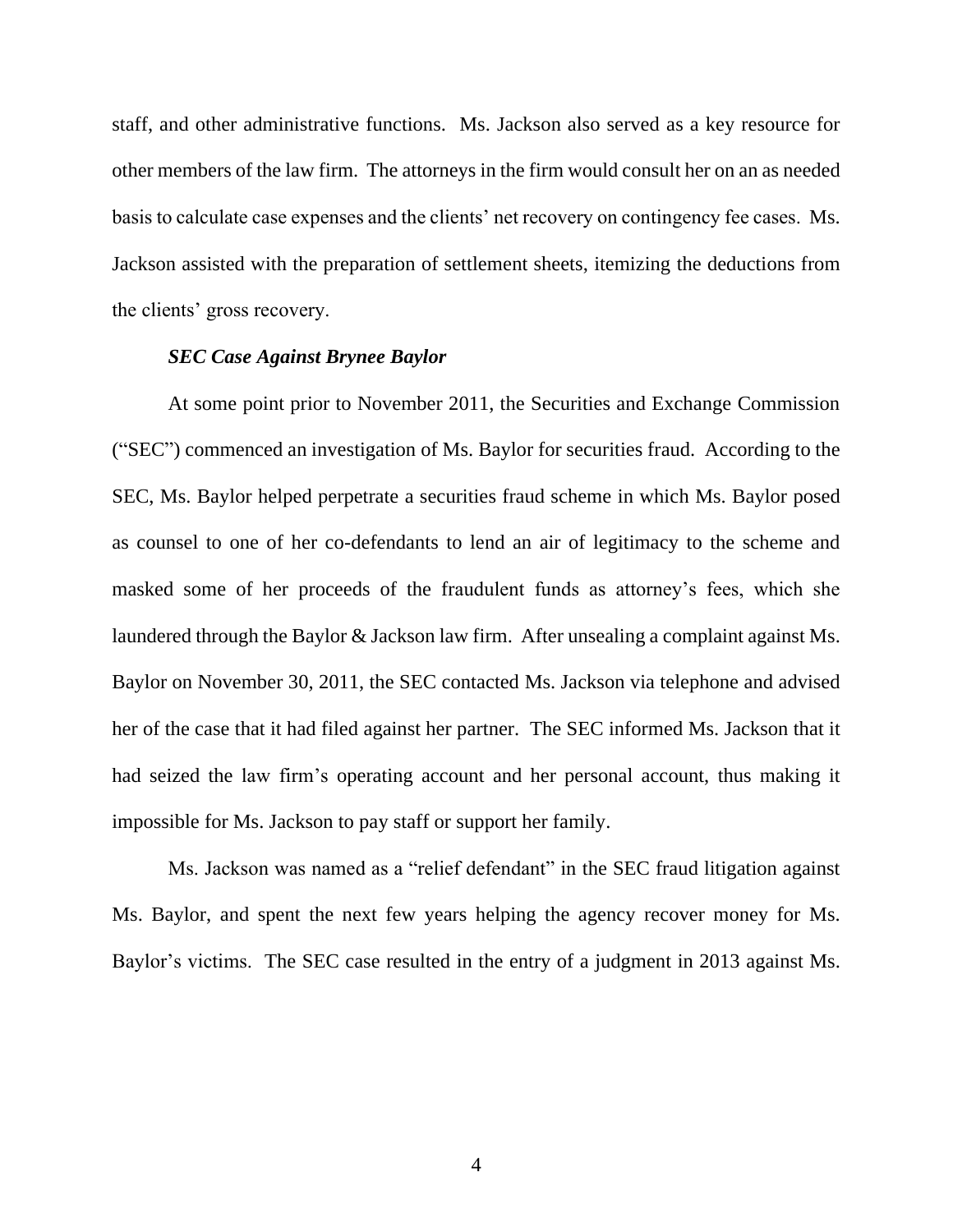Baylor, the Baylor & Jackson law firm, and other co-defendants for over \$2.6 million, which was upheld on appeal that concluded in 2015.<sup>2</sup>

The hearing judge found that, in the aftermath of the SEC's November 2011 telephone call, Ms. Jackson was overwhelmed with obligations to her family, her staff, the SEC, and attorney disciplinary authorities in Washington, D.C. and Maryland (who had opened disciplinary investigations into Ms. Baylor). After being told that federal officials had frozen her firm's operating account, Ms. Jackson testified that she became "emotionally [] distraught," describing herself as a "zombie trying to keep everything together." Ms. Jackson testified about the physical and emotional toll that Ms. Baylor's scandal had on her personal and professional life. Portions of Ms. Jackson's medical records were admitted into evidence. As part of our consideration of the mitigating factors found by the hearing judge in this case, we shall discuss in more detail the personal and

<sup>&</sup>lt;sup>2</sup> The SEC sued Ms. Baylor, the Baylor  $\&$  Jackson law firm, the Milan Group, Inc., and other individuals as "Principal Defendants" for conducting an alleged securities fraud from which victims suffered losses amounting to millions of dollars. *See S.E.C. v. Milan Group*, 962 F. Supp. 2d 182 (D.D.C. 2013), *aff'd in part, vacated in part,* 595 Fed. Appx. 2 (D.C. Cir. 2015). Ms. Jackson was named as a "Relief Defendant," which the District Court described as a "person[] who allegedly received money resulting from the fraudulent activities but who [is] not charged with personally engaging in the fraud." *Milan Group*, 962 F. Supp. 2d at 186. During the pendency of the case and trial, the SEC required that Ms. Jackson keep the Baylor & Jackson law firm intact as "a going concern" to preserve the law firm's accounts and assets that would eventually contribute toward the monetary judgment to satisfy the victims' monetary losses. The District Court entered summary judgment against Ms. Baylor, the Baylor & Jackson law firm, and other defendants jointly and severally liable for over \$2.6 million in ill-gotten profits. *Id.* at 211. The money judgment was affirmed by the United States Court of Appeals for the District of Columbia Circuit in 2015. *Milan Group*, 595 Fed. Appx. at 2.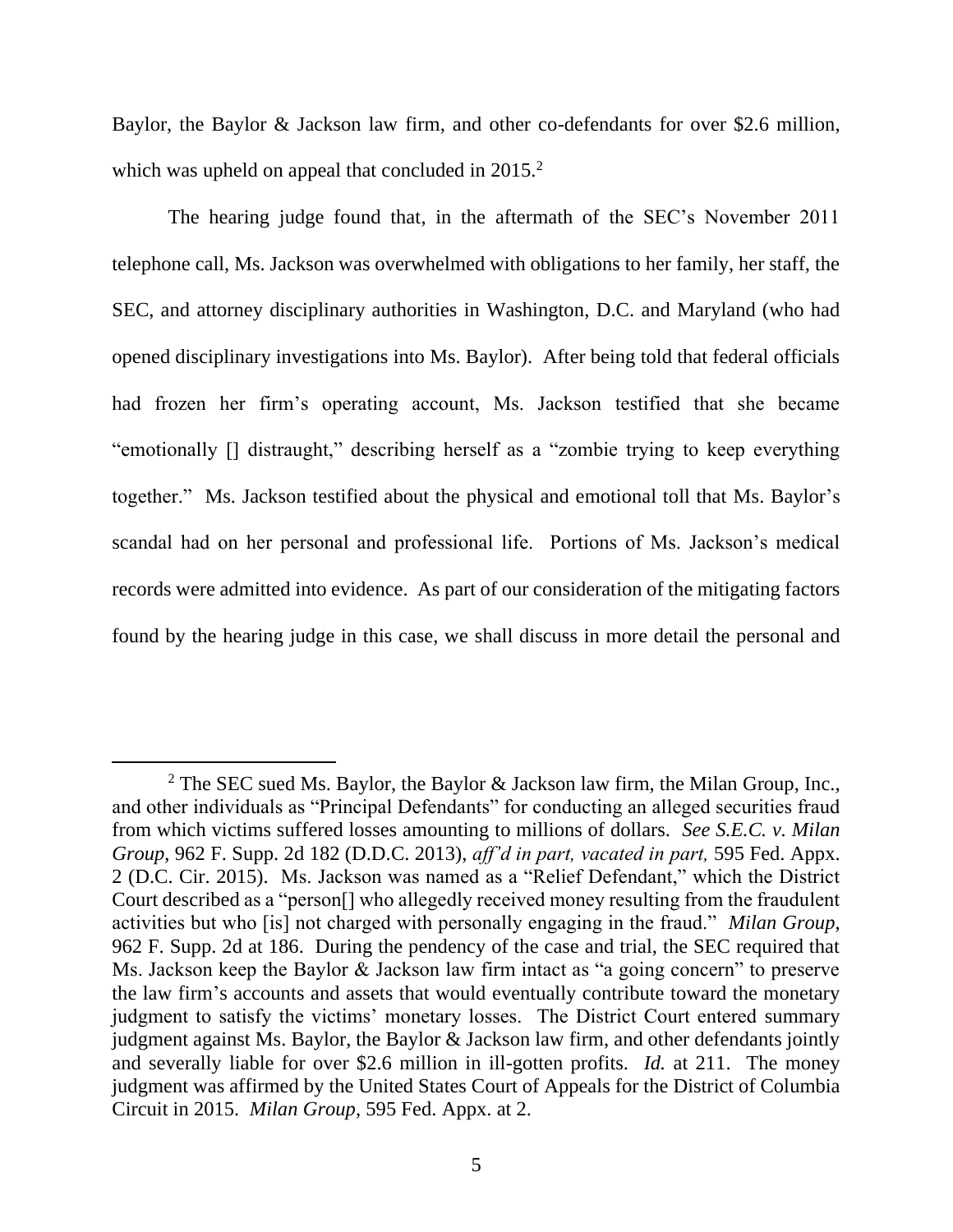emotional problems that Ms. Jackson suffered as a result of Ms. Baylor's fraudulent actions.

Despite the SEC's civil and criminal investigation into Ms. Baylor, she remained licensed in Maryland and in the District of Columbia for years after the complaints and indictment were unsealed. Ms. Jackson testified that, during the initial transition period in 2011 and 2012, she had no way to deny Ms. Baylor access to the office or to client files because Ms. Baylor was licensed to practice law, and Ms. Jackson was required by the SEC to maintain the Baylor & Jackson law firm as a going concern. Ms. Baylor continued to have keys to the office and could access her desktop computer by logging in remotely.

### *Ms. Jackson's Formation of a New Firm – Jackson & Associates*

During this transition period—beginning in late 2011 or early 2012, as Ms. Jackson was cooperating with the SEC to preserve the Baylor & Jackson law firm as a going concern, and ultimately winding it down to satisfy the judgment—Ms. Jackson formed a new law firm, Jackson & Associates Law Firm, PLLC ("Jackson & Associates"). From 2011 until sometime in 2014, Ms. Jackson operated her new law firm from the same office space in the District of Columbia, where she continued to perform the same administrative responsibilities, with the same attorneys (except Ms. Baylor) and staff that had previously been employed at the Baylor & Jackson law firm.

### *Jackson & Associates Moves Its Office from the District of Columbia to Maryland*

When their lease expired, in the spring of 2014, Jackson  $\&$  Associates moved its office from its District of Columbia location to an office in Upper Marlboro, Maryland. Ms. Jackson continued to focus on cases arising in the District of Columbia, while the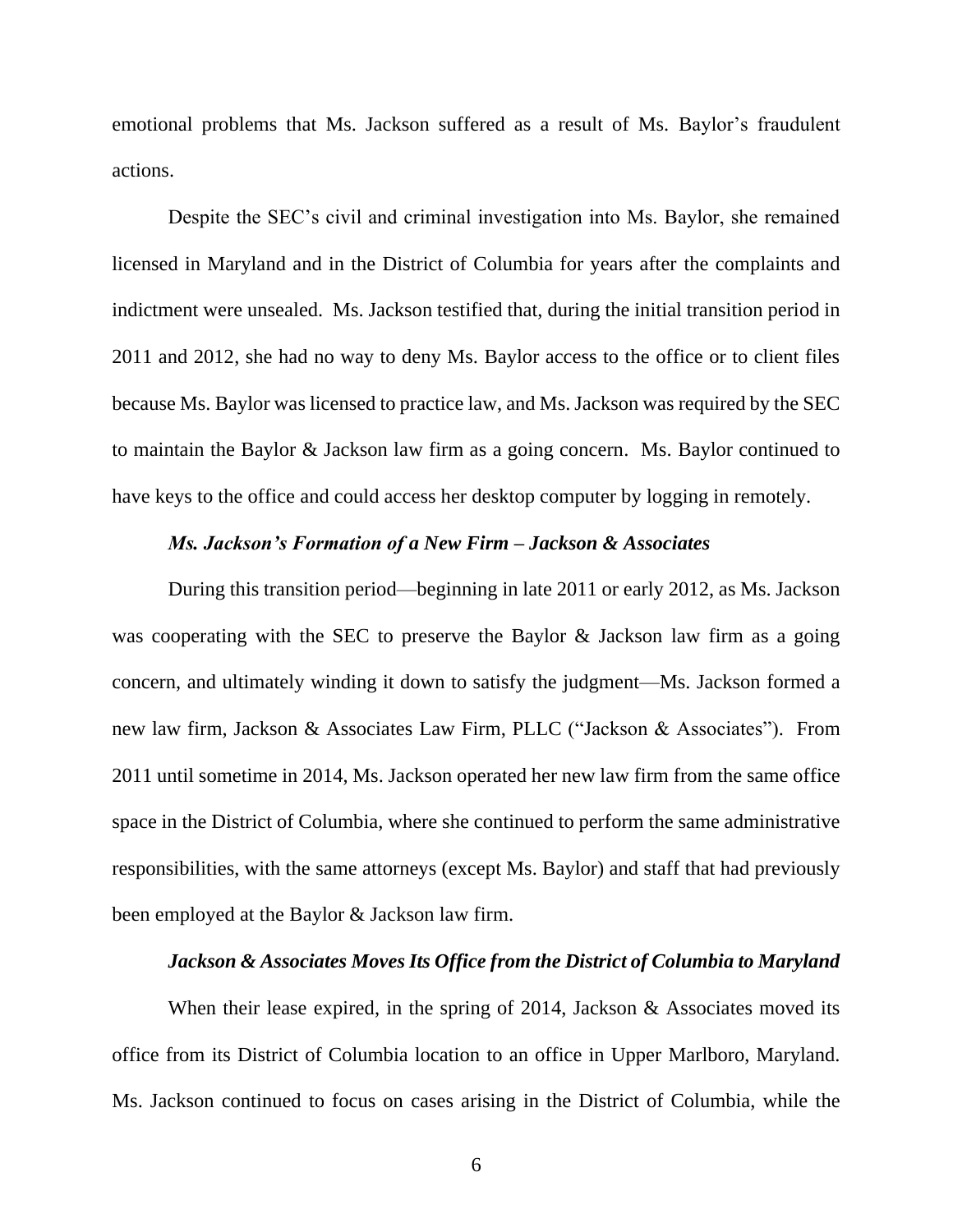Maryland lawyers who were employed by the firm, Tiffany Sims, Pamela Ashby, and Victoria Adegoke, handled Maryland cases. After the office relocated from the District of Columbia to Maryland, Ms. Jackson continued to perform the same administrative responsibilities for the law firm that she always had—such as maintaining the trust account, entering contracts, overseeing the hiring of staff, and computing clients' recoveries in contingency cases.

# *Bar Counsel's Investigation into Brynee Baylor and Site Visit to Ms. Jackson's Maryland Office*

After a lengthy investigation, Bar Counsel filed disciplinary charges against Ms. Baylor on November 24, 2014.<sup>3</sup> Ms. Baylor was ultimately disbarred by order of this Court pursuant to a joint petition for disbarment. *Attorney Grievance Comm'n v. Baylor*, 443 Md. 229 (2015). In preparation for the disciplinary case against Ms. Baylor, Senior Assistant Bar Counsel Dolores Ridgell ("Senior Assistant Bar Counsel" or "Ms. Ridgell") met with Ms. Jackson on two occasions. These meetings occurred on March 13, 2015 at Bar Counsel's office in Crownsville, and on June 5, 2015 at Ms. Jackson's office in Upper Marlboro, Maryland. Although the purpose of the second meeting was to prepare for the Commission's disciplinary case against Ms. Baylor, in the context of that meeting, Senior Assistant Bar Counsel and Ms. Jackson discussed the fact that Ms. Jackson was operating her law practice from an office in Maryland. Ms. Jackson's attorney, Stephan Brennan, was also present at the meeting, and corroborated Ms. Jackson's recollection of the

<sup>&</sup>lt;sup>3</sup> Bar Counsel never charged Ms. Jackson with professional misconduct in connection with the facts and circumstances leading to Ms. Baylor's disbarment.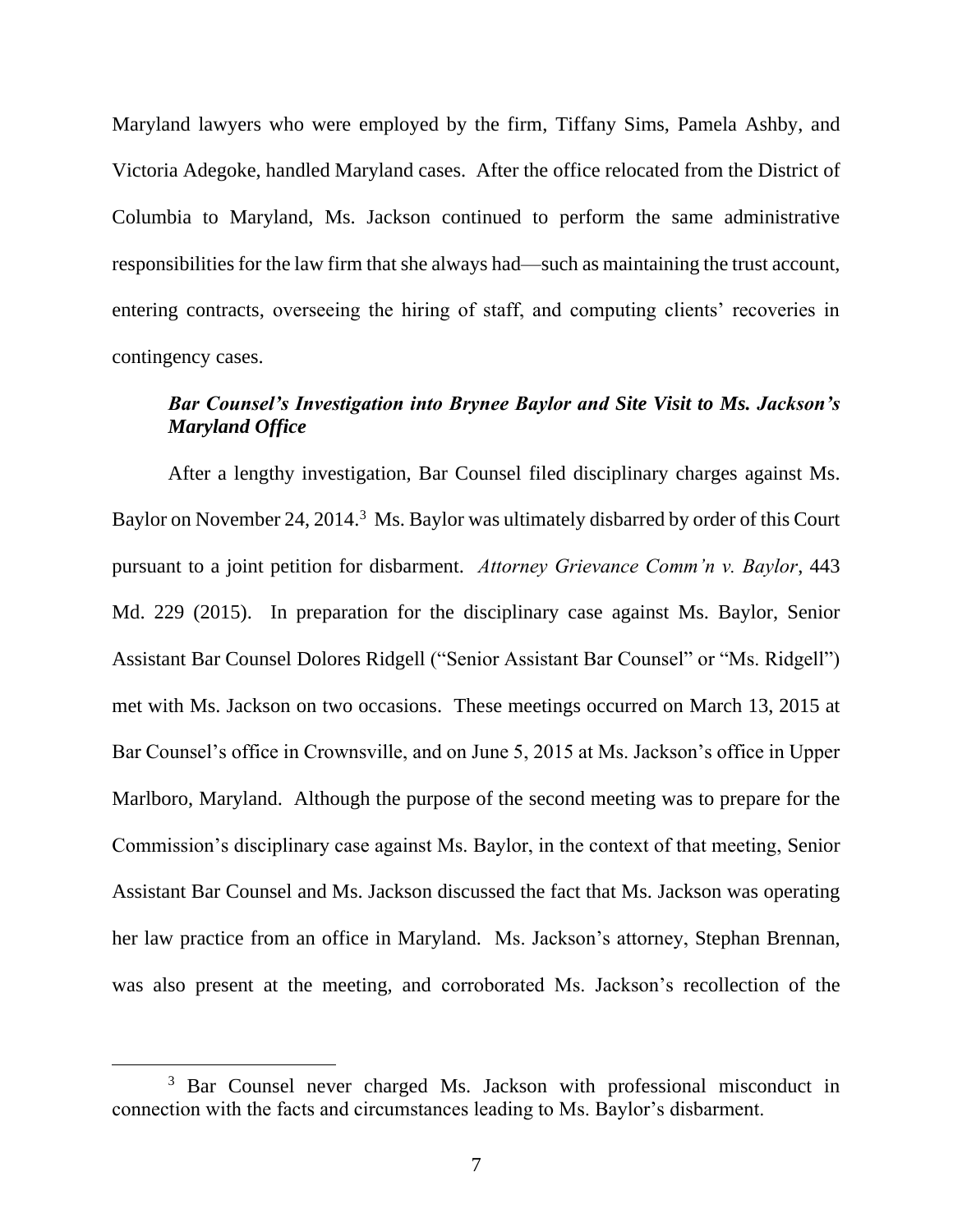substance of the discussion between Ms. Ridgell and Ms. Jackson concerning Ms. Jackson's practice of law from the Maryland office.

During this June 5, 2015 meeting, Ms. Jackson and Ms. Ridgell discussed the proper safeguards for Ms. Jackson to put into place in order to maintain an office in Maryland since she was not a Maryland attorney. Ms. Jackson testified that she recalled Ms. Ridgell stating "[t]hat we always had to have a Maryland attorney on staff" and that her "business cards and letterhead needed to reflect that I was not licensed in Maryland . . . but licensed in D.C." Ms. Jackson testified that she took Ms. Ridgell's advice, and promptly placed this disclaimer on her firm's letterhead, website profile, email signature, and her business card. The hearing judge determined that Ms. Jackson made these changes in response to her discussion with Bar Counsel. The signs in the lobby and outside the office door of the Maryland office, however, did not disclose that Ms. Jackson was not barred in Maryland.

In 2020 (after Bar Counsel initiated this investigation), Ms. Jackson opened a second office for Jackson & Associates in the District of Columbia. The hearing judge found that, after establishing this second office, Ms. Jackson continued to work in both the District of Columbia office and the Maryland office in Upper Marlboro.

### *Bar Counsel's Investigation and Disciplinary Charges Against Dawn Jackson*

In September 2018—over three and one-half years after Senior Assistant Bar Counsel Ridgell's visit to Ms. Jackson's Maryland law office—Bar Counsel opened an investigation into Ms. Jackson's law practice after receiving an anonymous complaint. On October 17, 2018, Bar Counsel wrote to Ms. Jackson advising her that "[i]t has come to the attention of this office that you may be engaged in the unauthorized practice of law."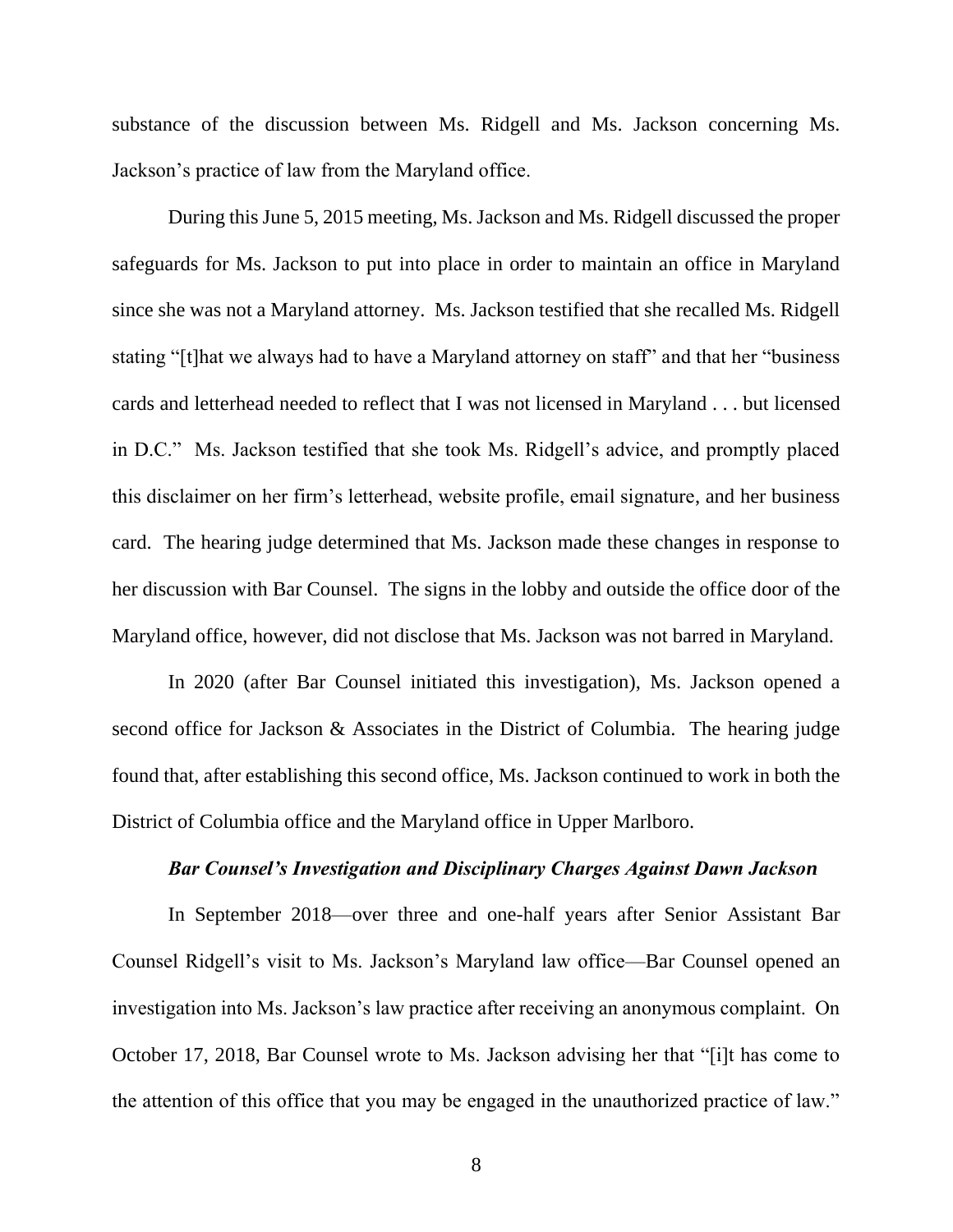In the letter, Bar Counsel directed Ms. Jackson to "respond in writing indicating" why she believed that the establishment of Jackson & Associates' Maryland office location complied with Rule 5.5(b)(1). In addition to Bar Counsel's general concern related to the law firm's office location, Bar Counsel asked Ms. Jackson to explain her alleged participation in two Maryland cases. Bar Counsel's letter advised Ms. Jackson that Bar Counsel, as well as the Maryland Attorney General, was authorized to investigate, and, if necessary, seek injunctive relief against "anyone engaged in the unauthorized practice of law." Bar Counsel also pointed out that "there are criminal penalties for such conduct."

On December 3, 2018, Ms. Jackson, through her counsel, Mr. Brennan, submitted a detailed seven-page response to Bar Counsel, which attempted to address Bar Counsel's general concerns related to Ms. Jackson's Maryland office location, as well as Bar Counsel's specific inquiries related to the two client matters.

With respect to general concerns related to Jackson & Associates' office location in Maryland, Mr. Brennan recounted the SEC investigation and disciplinary proceeding against Ms. Baylor, and Ms. Jackson's full cooperation with Bar Counsel. Mr. Brennan reminded Bar Counsel's office that he had represented Ms. Jackson throughout the proceedings involving Ms. Baylor, including his representation of Ms. Jackson as a witness in Bar Counsel's case against Ms. Baylor, and pointed out that he had personal knowledge of much of the information contained in the letter.

Mr. Brennan described the relocation of Jackson & Associates' office from the District of Columbia to Maryland in 2014, pointing out that the firm employed three lawyers licensed to practice in Maryland. Mr. Brennan enclosed documentation confirming that the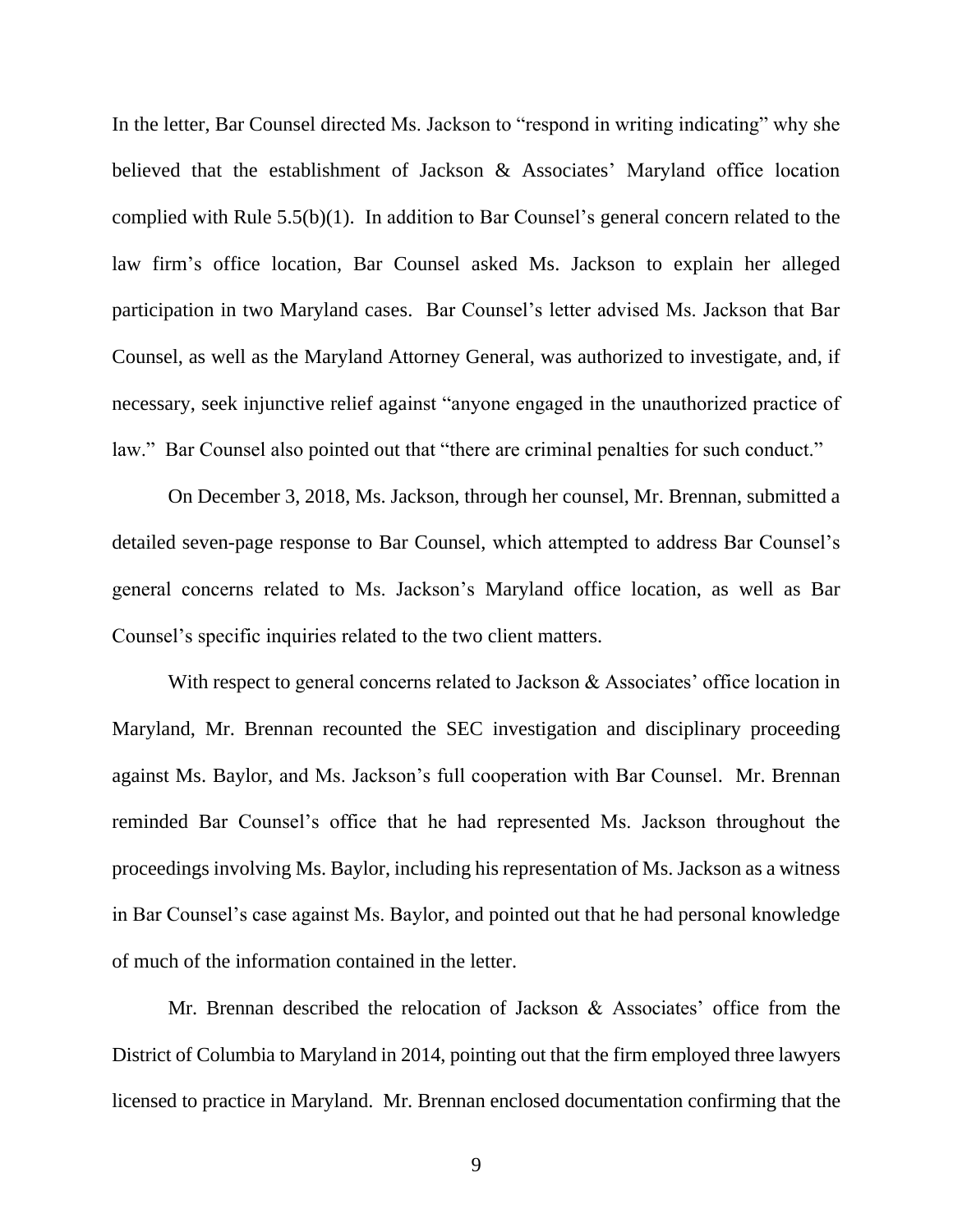Jackson & Associates website, Ms. Jackson's letterhead, business cards, and email contact information reflected that Ms. Jackson was not admitted to practice law in Maryland, but that she is admitted in the District of Columbia and New Jersey.

As for the two client matters raised by Bar Counsel in its letter, Mr. Brennan explained that the clients represented in those cases were not represented by Ms. Jackson but were instead represented by other members of the law firm who were licensed in Maryland. Mr. Brennan enclosed copies of the pleadings that had been filed in each case, which confirmed that Ms. Jackson was not counsel in either case. In one case that we will discuss below—the "Yenchochic case"—Mr. Brennan acknowledged that two lines had been filed in that case seeking the reissuance of a summons, which appeared to bear Ms. Jackson's signature. However, Mr. Brennan stated that Ms. Jackson had no recollection of signing them. Mr. Brennan pointed out that the lines were filed in 2012 after the SEC investigation into Ms. Baylor came to light, which was a "very disruptive, stressful and tumultuous time" for Ms. Jackson. Despite the absence of any memory of signing these lines, Ms. Jackson acknowledged that it was "possible" that the lines were signed by her, during this tumultuous period when she was "moving too fast and not paying enough attention at a time when she was asked to sign a large number of papers in a large number of cases."<sup>4</sup>

<sup>&</sup>lt;sup>4</sup> In his letter to Bar Counsel, Mr. Brennan also addressed Bar Counsel's inquiry concerning another client-related matter involving Michelle Lyons. Although Bar Counsel's charges included this second client matter, the hearing judge determined that Bar Counsel failed to prove that Ms. Jackson "took any action" in connection with the Lyons matter. Bar Counsel did not file exceptions to the hearing judge's findings of fact pertaining to these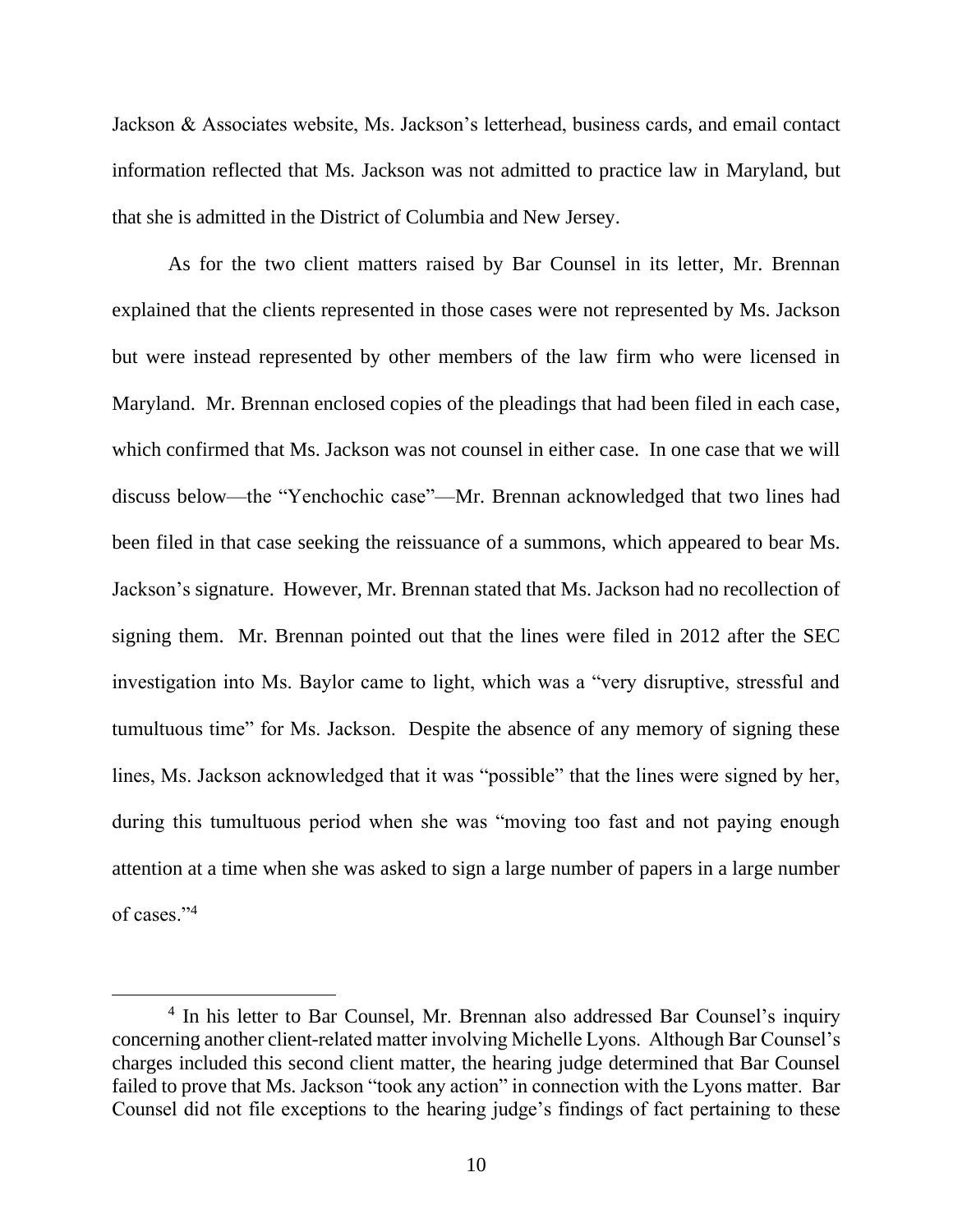Mr. Brennan concluded by stating that, other than Ms. Jackson's "possible mistake" in signing two lines requesting that a summons be reissued in one of Ms. Baylor's cases in the aftermath of the SEC investigation, he was "confident that it was an isolated occurrence that ha[d] not reoccurred in the past six years." On behalf of his client, Mr. Brennan concluded by stating that he had "attempted to provide a thorough response to Bar Counsel's concerns, and that he and Ms. Jackson remained willing to cooperate in Bar Counsel's investigation."

Despite Ms. Jackson's response to Bar Counsel's letter and willingness to cooperate, Bar Counsel initiated formal charges,<sup>5</sup> which resulted in the evidentiary hearing before

Although Bar Counsel's current policy is not to offer what it considers to be "legal advice" on compliance related matters, it has not always been that office's policy. At the evidentiary hearing, Ms. Jackson attempted to introduce the deposition transcript of Glenn M. Grossman, who was Bar Counsel from July 2010 – July 2017, to demonstrate what Bar Counsel's policy had been during the time period covering some of the charges. Counsel for Ms. Jackson deposed Mr. Grossman on November 12, 2020, which Bar Counsel's office attended. Because Mr. Grossman resided in Florida at the time of the evidentiary hearing, Ms. Jackson's counsel offered portions of his deposition transcript into evidence pursuant to Maryland Rule 2-419(a)(3)(B). This rule permits the deposition of a witness to "be used by any party for any purpose against any other party who was present or represented at the taking of the deposition or who had due notice thereof, if the court finds: ... that the witness is out of the State, unless it appears that the absence of the witness was procured by the party offering the deposition." The hearing judge sustained Bar

charges. Accordingly, we shall not discuss them further. *See* Md. Rule 19-740(b)(2)(B) (we "may confine [our] review to the findings of fact challenged by the exceptions[]").

<sup>&</sup>lt;sup>5</sup> The record before the hearing judge in this matter included portions of Bar Counsel's responses to Ms. Jackson's request for admissions ("admissions"). In the admissions, Bar Counsel admits that on February 11, 2020, Ms. Jackson requested additional information from the Office of Bar Counsel concerning what additional steps, if any, she could undertake to ensure compliance with her ethical obligations. According to Bar Counsel's admissions, Bar Counsel did not respond to Ms. Jackson's letter because its office "does not provide legal advice." Instead, the Commission proceeded to file this Petition in April 2020.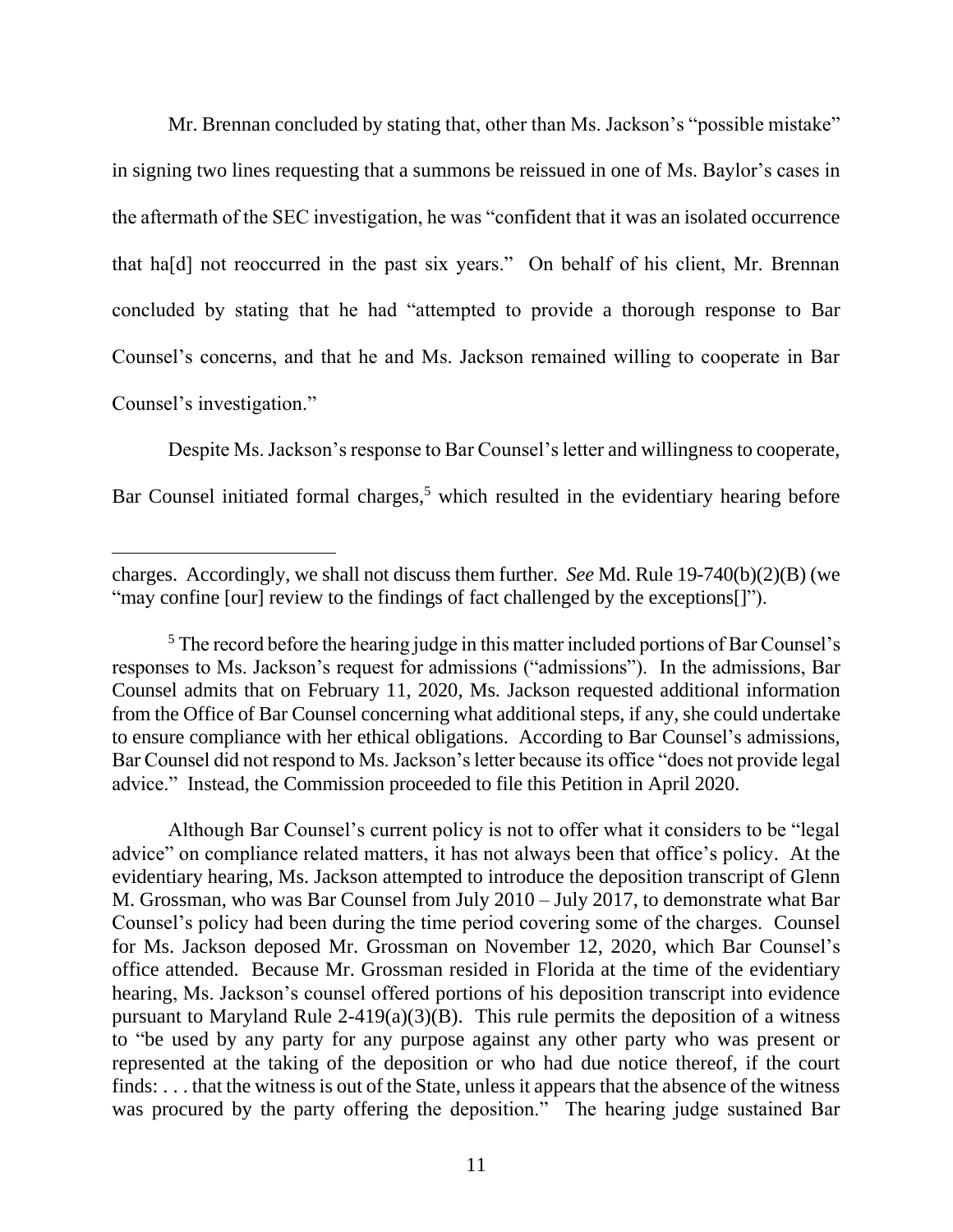Judge Hill. As previously noted, the hearing judge found only one violation of Rule 5.5(a)—related to two lines filed in the Yenchochic case discussed below.

# *Representation of Michelle Yenchochic*

Michelle Yenchochic retained the Baylor & Jackson law firm for her representation in an uncontested divorce with her then-husband Roger Diaz. In May 2011, Ms. Baylor filed the complaint on Ms. Yenchochic's behalf in the Circuit Court for Montgomery County. The hearing judge found that Ms. Baylor was Ms. Yenchochic's counsel of record for the duration of her case. Ms. Baylor's assistant served as the liaison with the client. To Ms. Yenchochic's recollection, she only worked with two attorneys—Ms. Baylor and later, Tiffany Sims—both of whom were licensed to practice in Maryland. Ms. Sims appeared on behalf of Ms. Yenchochic at her divorce proceedings in December 2012 and January

Counsel's objection to the introduction of Mr. Grossman's deposition transcript, reasoning that the witness could have "Zoomed in from Naples." Ms. Jackson excepts to the hearing judge's failure to admit the deposition testimony into evidence. We sustain this exception. Ms. Jackson was entitled to admit Mr. Grossman's deposition transcript pursuant to Maryland Rule 2-419(a)(3)(B) because the deposition was properly noted, Bar Counsel attended the deposition, Mr. Grossman was out of the State, and Ms. Jackson did not procure his absence. There is no "Zoom exception" to the witness unavailability rules, and Ms. Jackson was entitled to rely upon the Maryland Rules as written.

Mr. Grossman's deposition testimony highlights the policy changes in the Office of Bar Counsel during the period between Ms. Ridgell's 2015 visit to Ms. Jackson's office and the filing of charges in this matter in 2020. Mr. Grossman acknowledged that "there were a number of ways that I pursued [the job of protecting the public.]" Although "one way was to prosecute those who violated the Rules of Professional Conduct[,] . . . another way was to educate lawyers on their ethical obligations so that they wouldn't have to get into trouble and the public would be protected in that way." When asked whether staff counsel such as Ms. Ridgell would "have occasion to engage in a dialogue with attorneys to help them meet their ethical obligations," Mr. Grossman confirmed that such a practice "would happen" during his tenure as Bar Counsel.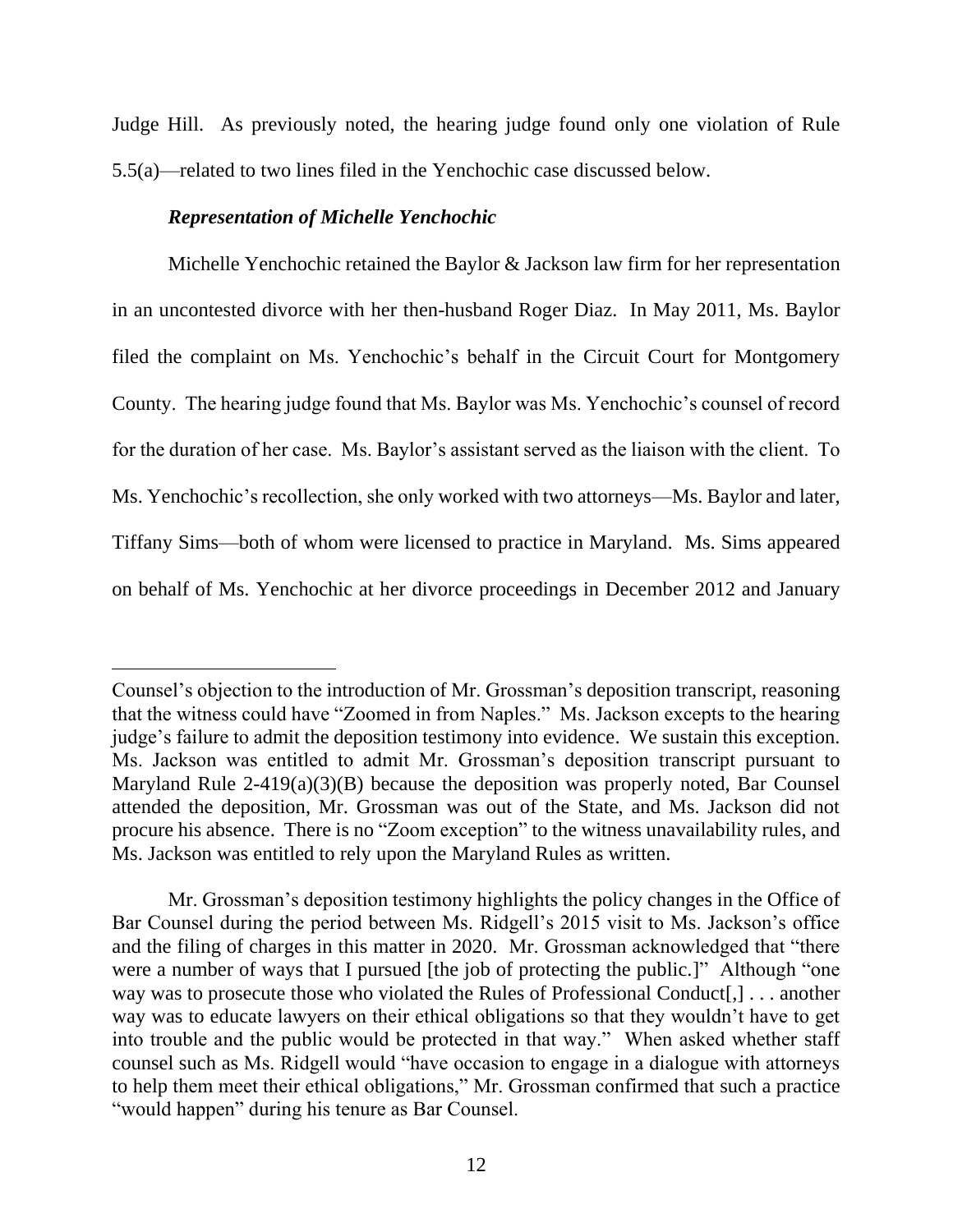2013. The hearing judge found that Ms. Sims properly appeared in Ms. Yenchochic's divorce proceeding, obtained a judgment of absolute divorce on her client's behalf, and closed the case.

The hearing judge found that Ms. Jackson had no contact with Ms. Yenchochic regarding her divorce case. Ms. Yenchochic testified that she "never dealt with Dawn Jackson," "never met her," "never spoke to her," never exchanged emails with her, and had no knowledge of her participation in any aspect of the divorce proceedings.

The only involvement that Ms. Jackson had with Ms. Yenchochic's case involved the filing of two lines bearing Ms. Jackson's signature—one in March 2012 and a second in September 2012—requesting the reissuance of summons, after Ms. Baylor encountered difficulty serving Mr. Diaz. The hearing judge found that Ms. Jackson had no recollection of the Yenchochic case "at all[,]" nor did she recall signing the forms "close to a decade ago." The hearing judge credited Ms. Jackson's testimony that, amid the SEC scandal, her life in 2012 "was a blur. I was literally a zombie trying to keep everything together." The hearing judge found that Ms. Jackson had no idea as to how her signature was included on the two lines that were filed "close to a decade ago" and that her lack of memory was "very reasonable." Despite her lack of recollection, the hearing judge determined that Ms. Jackson "admitted to the authenticity of her signature."

Ms. Jackson's sole exception to the hearing judge's factual findings in this matter relates to his finding that Ms. Jackson signed the lines requesting the reissuance of a summons in the Yenchochic case. She argues that Bar Counsel failed to meet its burden of proving by clear and convincing evidence that she, in fact, signed the forms. She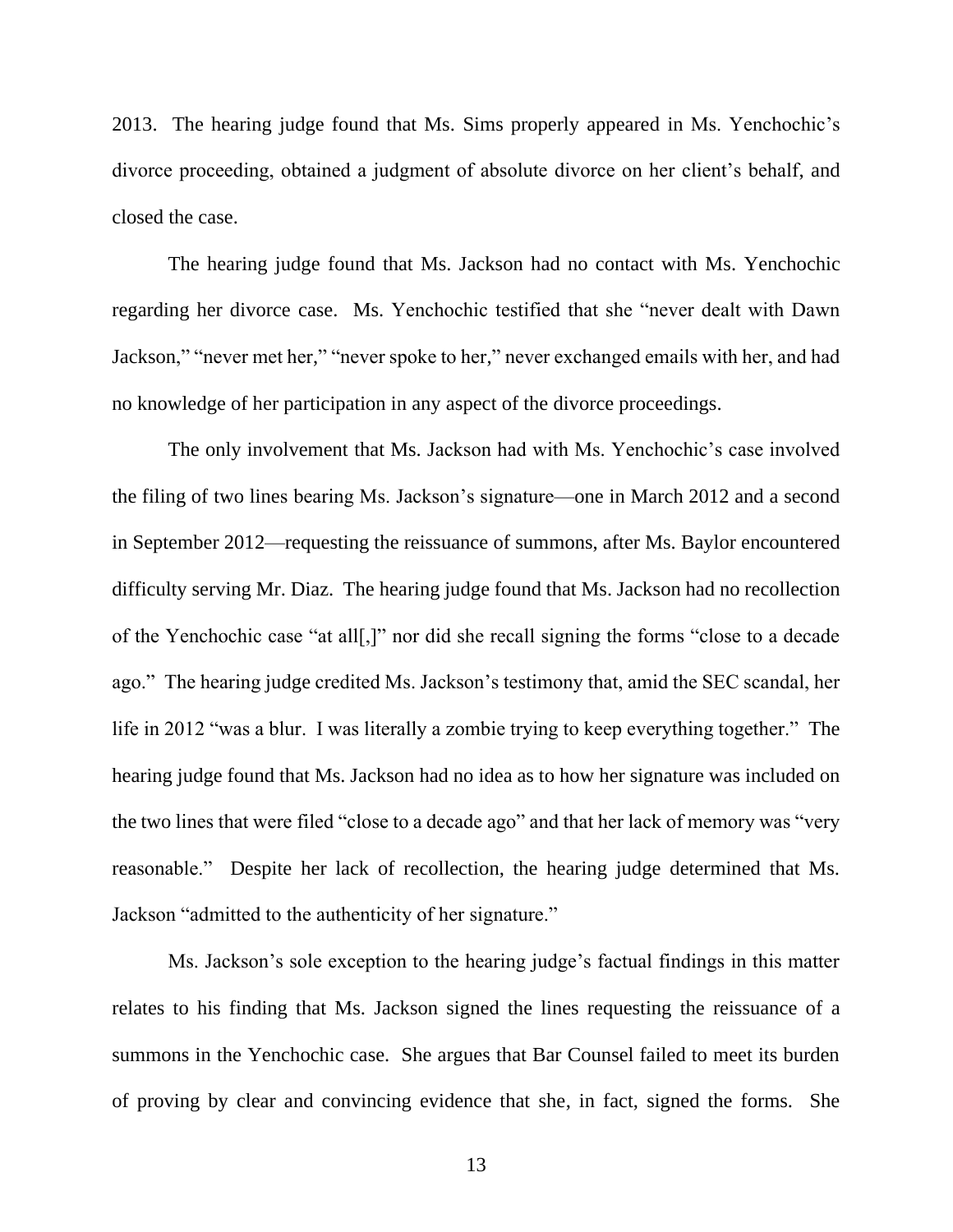contends that the hearing judge's findings on this point are somewhat inconsistent, noting that the hearing judge found that, given the passage of time, it places Ms. Jackson in "the awkward position of trying to defend her actions when, in fact, she cannot recall them either." She points out that the hearing judge found her "recollection or lack thereof to be very reasonable" and recognized the difficulty that this posed in his fact finding. Although this is a close case given Bar Counsel's burden, we overrule Ms. Jackson's exception. We cannot say, on this record, that the hearing judge's factual finding was clearly erroneous. Based upon our review of the record, the hearing judge found Ms. Jackson's testimony to be very reasonable and credible on every point, including her admission that the signature on these forms that were executed eight years prior to the hearing appeared to be hers, which were signed at a chaotic period in her life, the circumstances of which were not of her own making.<sup>6</sup>

<sup>&</sup>lt;sup>6</sup> Ms. Jackson urges us to exercise our discretion to dismiss these charges based upon the equitable doctrine of laches. Although we have never applied laches in the context of an attorney grievance proceeding, we have recognized that the defense may apply where prejudice to the attorney or other circumstances make it "inequitable to grant the relief sought." *Attorney Grievance Comm'n v. Penn*, 431 Md. 320, 335 (2013) (citations omitted). Although this is a closer case than those in which we have previously considered the equitable defense, *see e.g.*, *id.*; *Attorney Grievance Commission v. Cassilly*, 476 Md. 309 (2021); *Attorney Grievance Commission v. Kahn*, 290 Md. 654 (1981); *Anne Arundel Bar Association v. Collins*, 272 Md. 578 (1974), we decline to apply the doctrine here, given that we have considered Bar Counsel's extraordinary delay in pursuing charges against Ms. Jackson as part of the mitigating factors in this case, and are exercising our discretion to impose no sanction in this case.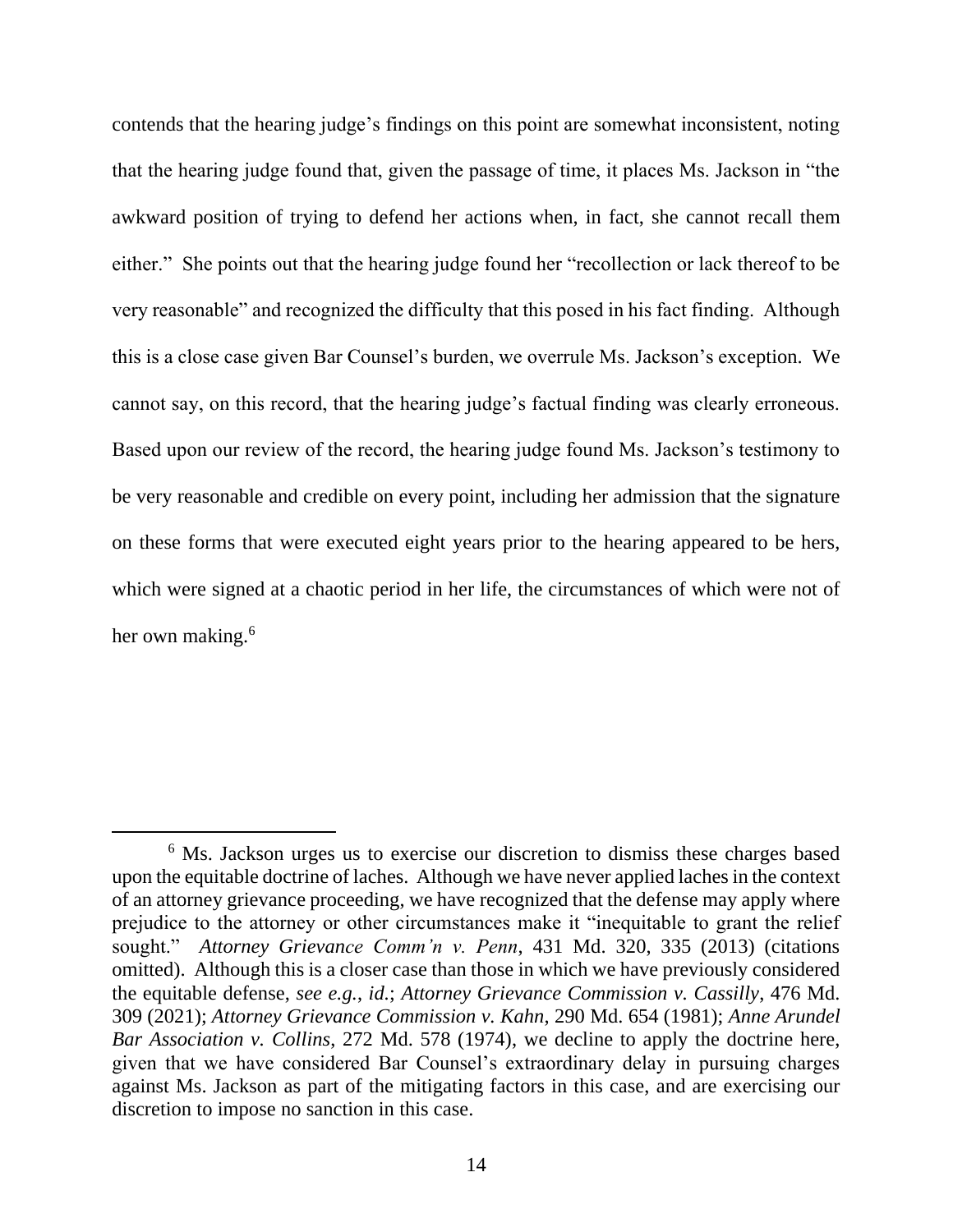# **Hearing Judge's Conclusions of Law**

At the start of the evidentiary hearing, Bar Counsel voluntarily dismissed charges against Ms. Jackson for violations of Rules 1.1 and 1.3. As previously noted, the hearing judge determined that Bar Counsel failed to meet its burden of establishing by clear and convincing evidence that Ms. Jackson violated Rules 1.4, 1.16, 3.3, 3.4, 5.1, 5.3, 8.1(a),  $8.4(a)$ , (b), (c), and (d), and BOP  $\S 10$ -206 and BOP  $\S 10$ -601 pertaining to the unauthorized practice of law. The hearing judge concluded that the only violation that Bar Counsel established was a violation of Rule 5.5(a)—arising from Ms. Jackson filing two lines in the Yenchochic case requesting the reissuance of a summons. Based upon this act, the hearing judge determined that Ms. Jackson "did to the lowest degree engage in the unauthorized practice of law by signing a [l]ine." Reiterating that the act of filing of a "[l]ine is a highly technical act," the hearing judge concluded that it was nonetheless a violation of Rule 5.5(a).

We conduct a de novo review of the hearing judge's conclusions of law. Md. Rule 19-740(b)(1). Neither party filed exceptions to the majority of the hearing judge's conclusions that there was insufficient evidence to find a violation of the professional rules as charged. With respect to the legal conclusions for which no exceptions were filed by either party, based upon our independent review of the record, we agree with the hearing judge's conclusions that Bar Counsel failed to establish a violation of these rules by clear and convincing evidence, and we see no reason to elaborate further. We shall focus on the conclusion of law for which exceptions have been lodged.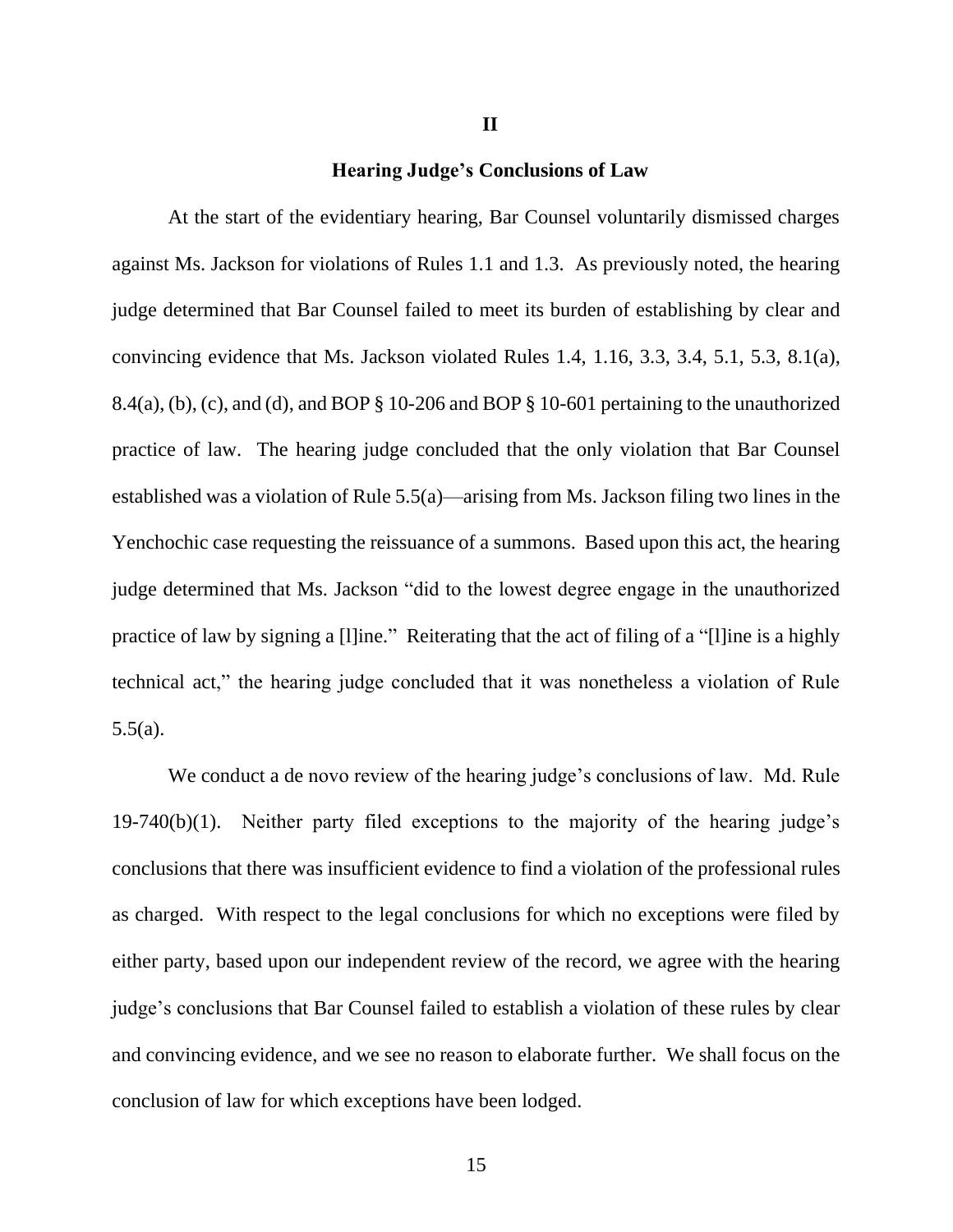Both parties have filed exceptions to the hearing judge's conclusions concerning Rule 5.5. Notwithstanding the hearing judge's characterization of the violation as being a "highly technical" one, Ms. Jackson excepts to the hearing judge's conclusion that she violated the rule at all. Bar Counsel excepts to the hearing judge's failure to find more violations of Rule 5.5 based upon the undisputed facts. Bar Counsel also excepts to the hearing judge's failure to find a violation of Rule 8.4(a), (b), and (d), as well as BOP §§ 10- 601 and 10-206. We start our discussion with Rule 5.5—the flagship violation from which all other charges and exceptions flow.

### *Rule 5.5 – The Unauthorized Practice of Law*

The crux of this attorney grievance case involves Rule 5.5 and the applicable provisions of the Business Occupations and Professions Article of the Maryland Code,<sup>7</sup> which prohibit attorneys who are not licensed in this State from engaging in the practice of law unless permitted by an exception set forth in the rule or statute.

Rule 5.5 provides in pertinent part:

- (a) An attorney shall not practice law in a jurisdiction in violation of the regulation of the legal profession in that jurisdiction, or assist another in doing so.
- (b) An attorney who is not admitted to practice in this jurisdiction shall not:

<sup>7</sup> BOP § 10-206(a) states that "[e]xcept as otherwise provided by law, before an individual may practice law in the State, the individual shall: (1) be admitted to the Bar; and (2) meet any requirements that the Court of Appeals may set by rule." BOP § 10- 601(a) states that "[e]xcept as otherwise provided by law, a person may not practice, attempt to practice, or offer to practice law in the State unless admitted to the Bar."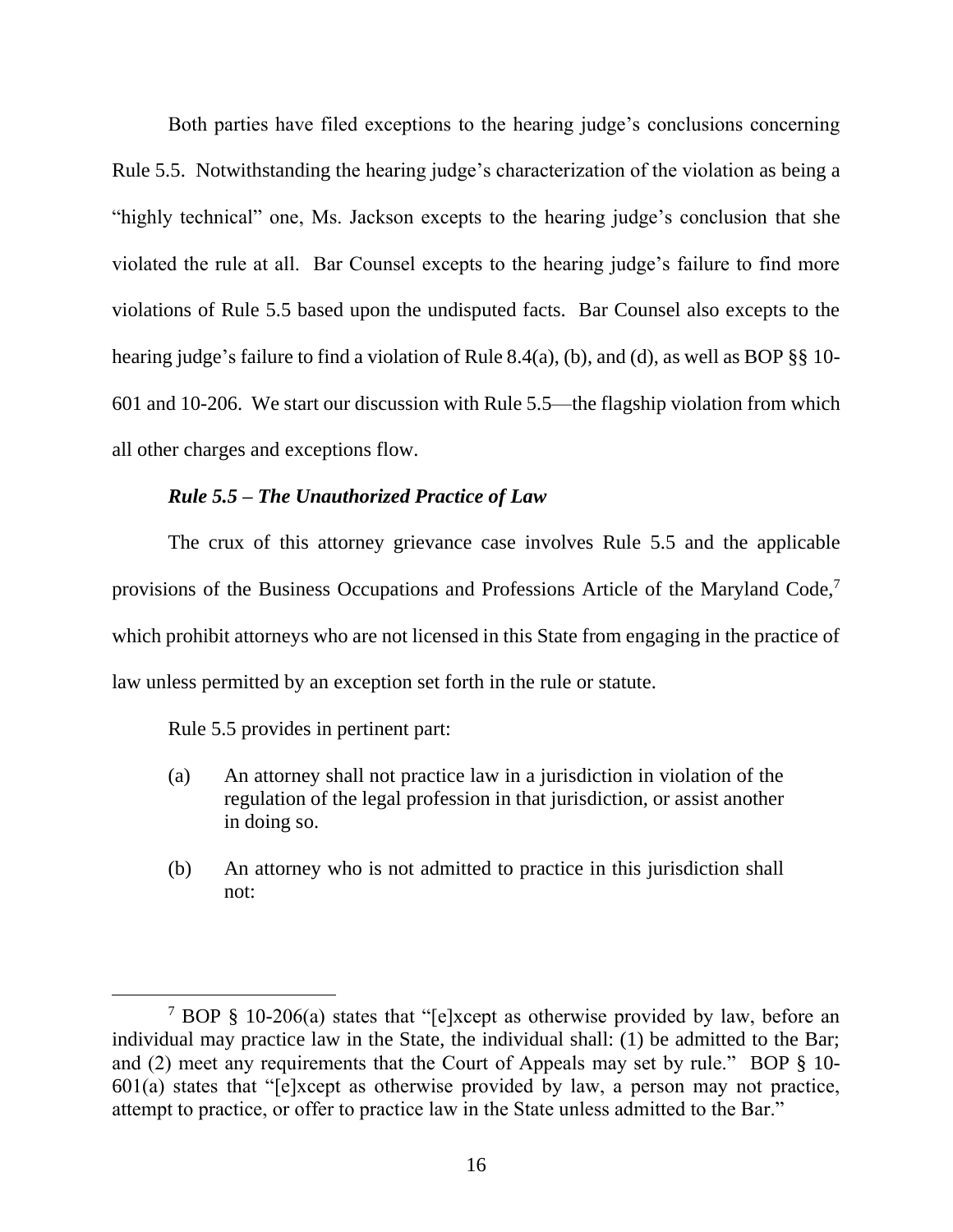- (1) except as authorized by these Rules or other law, establish an office or other systematic and continuous presence in this jurisdiction for the practice of law; or
- (2) hold out to the public or otherwise represent that the attorney is admitted to practice law in this jurisdiction.

Rule 5.5 has four basic components. $8$  First, paragraphs (a) and (b) set out the general

prohibitions against non-Maryland barred attorneys engaging in or assisting in the

- (c) An attorney admitted in another United States jurisdiction, and not disbarred or suspended from practice in any jurisdiction, may provide legal services on a temporary basis in this jurisdiction that:
	- (1) are undertaken in association with an attorney who is admitted to practice in this jurisdiction and who actively participates in the matter;
	- (2) are in or reasonably related to a pending or potential proceeding before a tribunal in this or another jurisdiction, if the attorney, or a person the attorney is assisting, is authorized by law or order to appear in such proceeding or reasonably expects to be so authorized;
	- (3) are in or reasonably related to a pending or potential arbitration, mediation, or other alternative dispute resolution proceeding in this or another jurisdiction, if the services arise out of or are reasonably related to the attorney's practice in a jurisdiction in which the attorney is admitted to practice and are not services for which the forum requires pro hac vice admission; or
	- (4) are not within subsections  $(c)(2)$  or  $(c)(3)$  of this Rule and arise out of or are reasonably related to the attorney's practice in a jurisdiction in which the attorney is admitted to practice.

 $8$  As noted, Rule 5.5(c), (d), and (e) permits an attorney who is not admitted in Maryland to provide legal services in the State only under the following circumstances: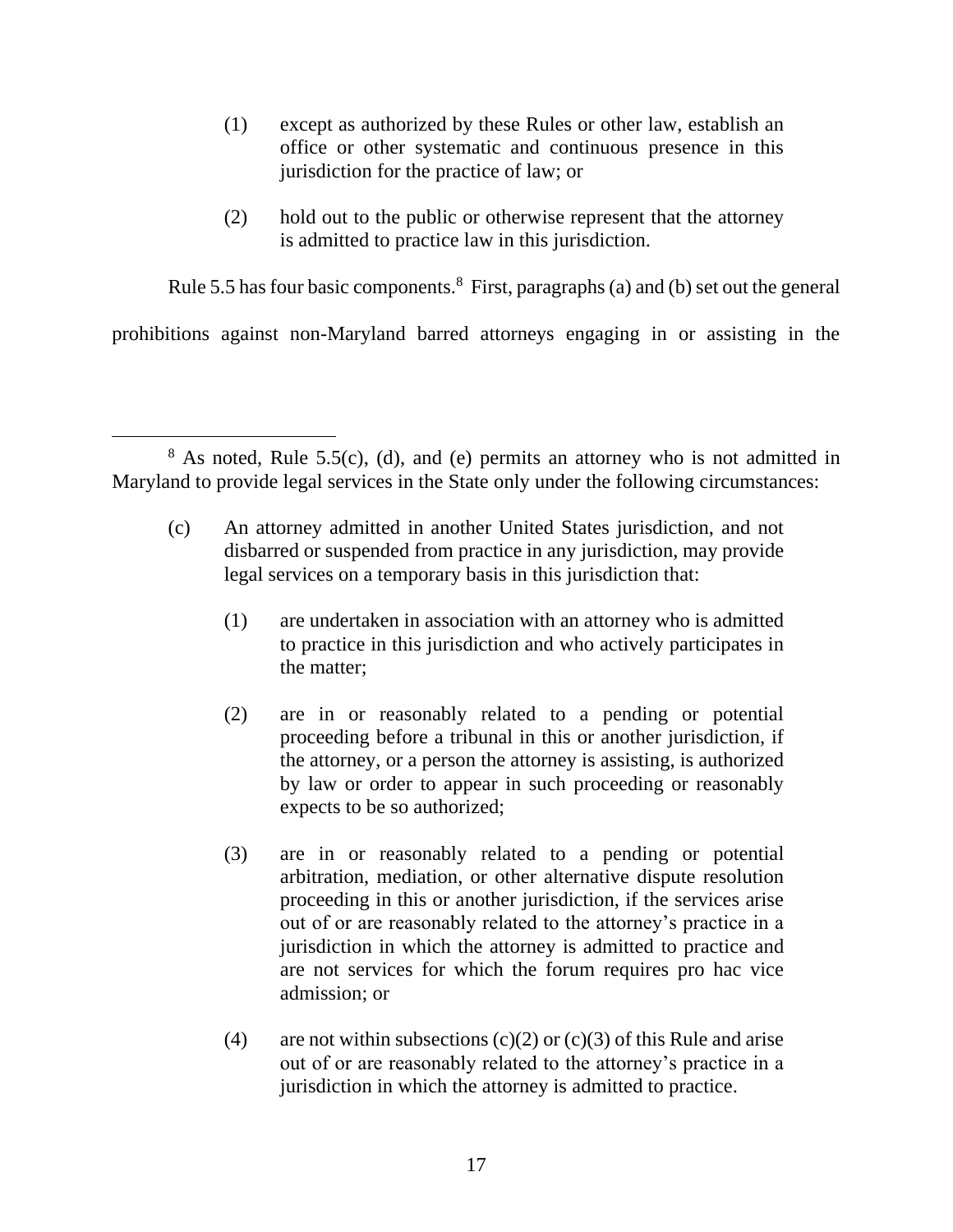- (d) An attorney admitted in another United States jurisdiction, and not disbarred or suspended from practice in any jurisdiction, may provide legal services in this jurisdiction that:
	- (1) are provided to the attorney's employer or its organizational affiliates and are not services for which the forum requires pro hac vice admission; or
	- (2) are services that the attorney is authorized to provide by federal law or other law of this jurisdiction.
- $(e)(1)$  In this section, "foreign attorney" means an attorney who  $(A)$  is not admitted to practice law in any United States jurisdiction, (B) is a member in good standing or a recognized legal profession in a country other than the United States and, as such, is authorized to practice law in that country, (C) is subject to effective regulation and discipline by a duly constituted professional body or a public authority of that country, and (D) has not been disbarred or suspended from the practice of law in any jurisdiction of the United States.
	- (2) A foreign attorney may not establish an office or other systematic and continuous presence in this State for the practice of law, or hold out to the public or otherwise represent that the attorney is admitted to practice law in this State. Any violation of this provision or any material misrepresentation regarding the requirements in subsection (e)(1) of this Rule by the foreign attorney will subject the foreign attorney to liability for the unauthorized practice of law.
	- (3) A foreign attorney, with respect to any matter, may (A) act as a consultant to a Maryland attorney on the law and practice in a country in which the foreign attorney is admitted to practice, including principles of international law recognized and enforced in that country and (B) in association with a Maryland attorney who actively participates in the matter, participate in discussions with a client of the Maryland attorney or with other persons involved with the matter, provided that the Maryland attorney shall remain fully responsible to the client for all advice and other conduct by the foreign attorney with respect to the matter.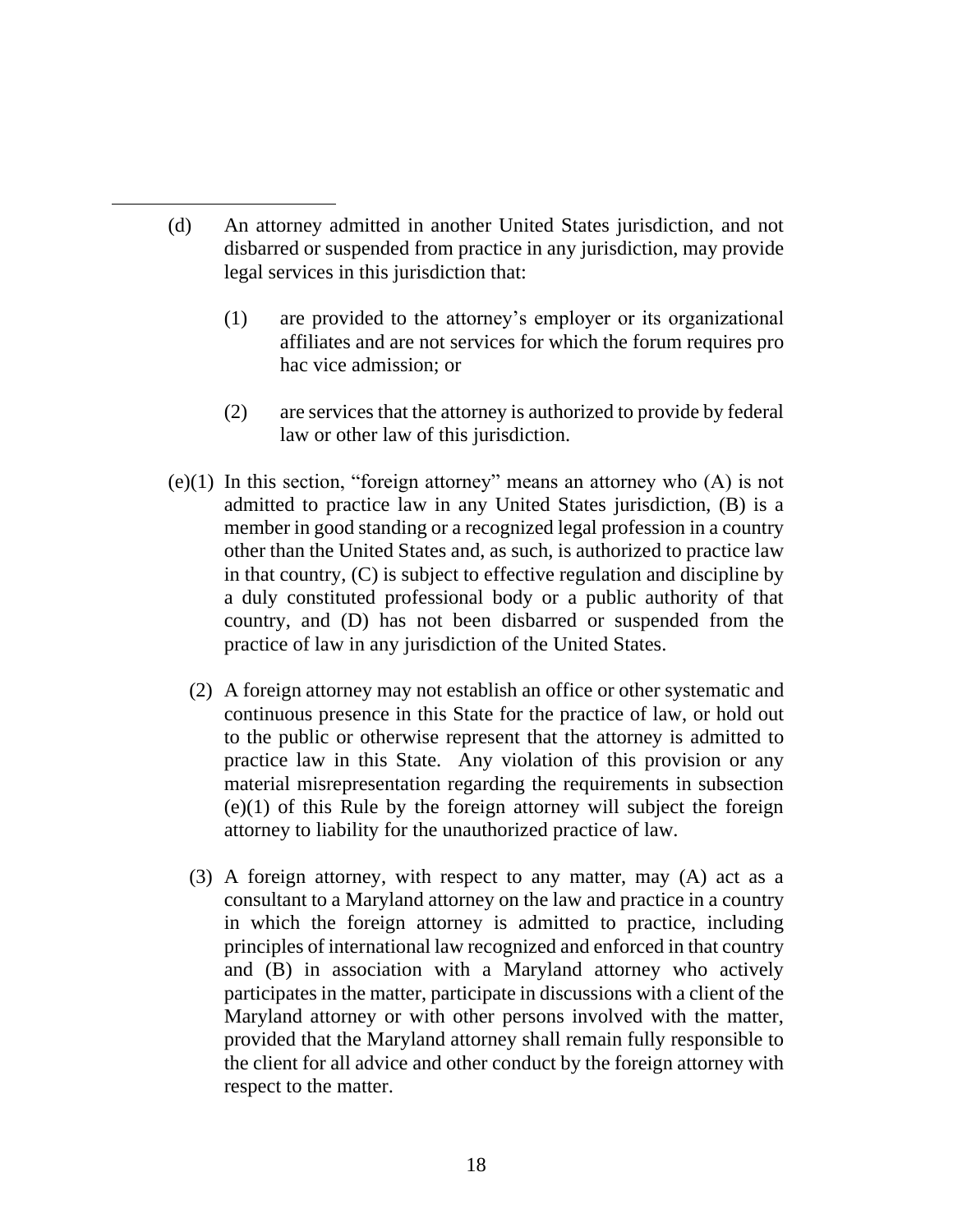unauthorized practice of law, representing to the public that they are licensed in the jurisdiction, or establishing an office in the State. Second, paragraph (c) relaxes these prohibitions somewhat by allowing attorneys admitted in any United States jurisdiction (and not disbarred or suspended in any jurisdiction) to provide legal services on a temporary basis under certain enumerated conditions ("temporary services exception"). Third, paragraph (d) provides that an attorney admitted in another United States jurisdiction may provide legal services in Maryland that are provided to the attorney's employer or affiliate organization ("in-house counsel exception") or services that the attorney is authorized to provide under federal law ("federal practice exception") or law of this State ("state law exception"). Finally, paragraph (e) provides certain exceptions for "foreign attorneys" who are not admitted to practice law in any United States jurisdiction but who are members in good standing of a recognized legal profession in a country other than the United States.

In this case, Ms. Jackson argues that her office does not run afoul of Rule 5.5(a) and (b) because as a member of the Bar of the District of Columbia, her practice falls within the federal practice exception set forth in Rule 5.5(d). We will consider the application of the federal practice exception as part of our discussion of the Rule. But first, we start with the hearing judge's conclusions pertaining to Rule 5.5, starting with his conclusions related to the client-specific matter, followed by his conclusions related to Ms. Jackson's conduct generally by maintaining a practice in Maryland.

<sup>9</sup> BOP § 10-206(b) provides some state law exceptions to the unauthorized practice of law that are not pertinent here.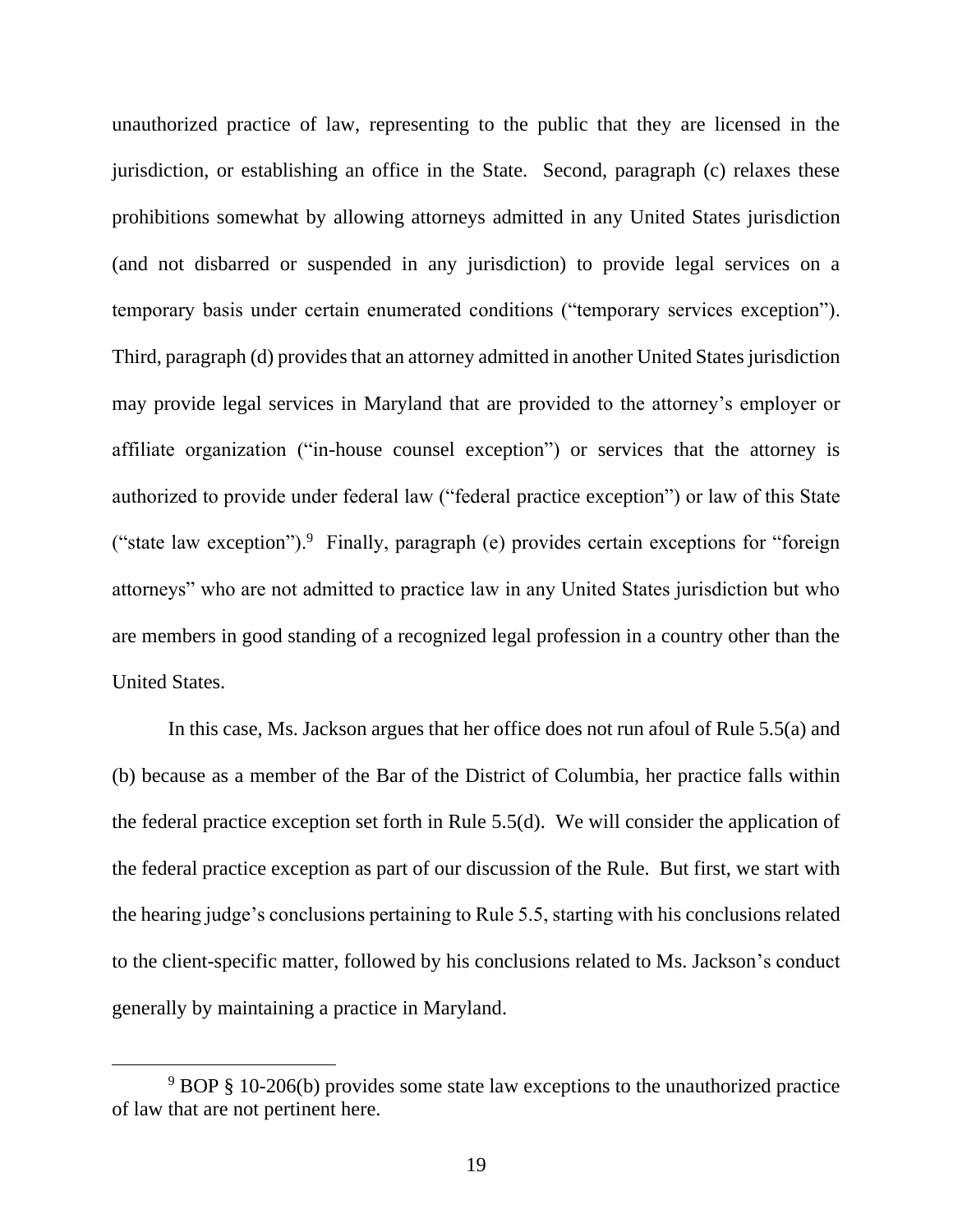### *A. Rule 5.5(a) – Charges Arising from the Reissuance of a Summons*

The only violation of Rule 5.5 that the hearing judge found related to Ms. Jackson's conduct in filing the two lines requesting the reissuance of a summons in the uncontested Yenchochic divorce case in 2012 after Ms. Baylor's departure from the firm. The hearing judge determined that Bar Counsel met its burden of proving that Ms. Jackson signed the summons reissuance lines, concluding that Ms. Jackson sufficiently authenticated her signature by acknowledging that, although she did not recall signing them, the signatures "appeared" to be hers. Based upon this authentication, the hearing judge concluded that Ms. Jackson, "by her own admission did compose a 'form that was filed in a court.'" The hearing judge concluded that such an act fell within the statutory definition of the "practice of law." However, in reaching his conclusion, the hearing judge noted that "pro se parties file these same types of forms daily" and pointed out that "no degree of legal experience or knowledge is required to file a [l]ine to reissue [a summons]."

Ms. Jackson excepts to the hearing judge's conclusion that signing a line requesting that a summons be reissued constitutes the practice of law. Ms. Jackson points out that the hearing judge found the violation to be a technical one and observed that "no degree of legal experience or knowledge is required to file a line to reissue" a summons. Ms. Jackson also notes that the hearing judge found no evidence showing that she fundamentally participated in material elements" of this or any other case.

We agree with the hearing judge's characterization of the act of filing a pro forma line requesting the issuance of a summons as being a violation of Rule 5.5(a) in the most technical sense. The preparation of such a document does not require any degree of legal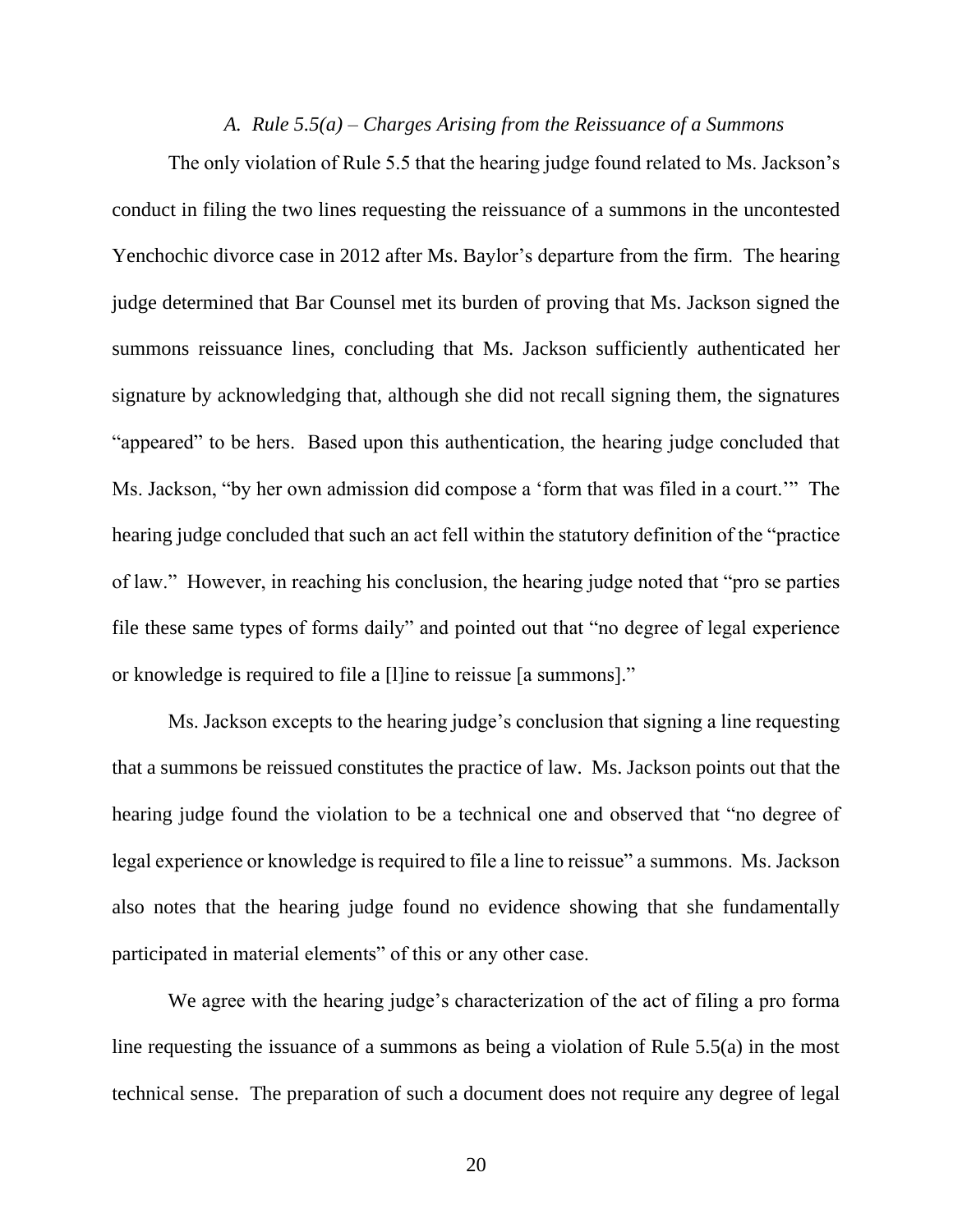experience, knowledge, or training. Nor is such a document considered to be a "pleading" as defined by the Maryland Rules. *See* Md. Rule 1-202(v). However, a line is a paper filed with the court. *See* Md. Rule 1-202(t). The Maryland Rules require that "[e]very pleading and paper of a party represented by an attorney shall be signed by at least one attorney who has been admitted to practice law in this State . . . ." Md. Rule 1-311(a). Ms. Jackson caused a line to be filed bearing her signature. We determine that this act of signing and filing the line constituted a violation of the Maryland Rules in violation of Rule 5.5(a) and overrule her exception.

*B. Rule 5.5(a) and (b) – Charges Related to Ms. Jackson's Practice Generally*

Turning to Bar Counsel's charges that relate to Ms. Jackson's practice generally, the hearing judge concluded that Bar Counsel had not proven that Ms. Jackson violated Rule 5.5 by generally engaging in the unauthorized practice of law. Concerning testimony from Ms. Jackson and the Maryland attorneys in the law firm that they would engage in general interoffice discussions, the hearing judge concluded as follows:

Regarding [Ms. Jackson's] advice or discussing matters with a Maryland attorney, the [c]ourt finds no violation. There is nothing in the Rules that prohibit[s] a Maryland attorney from seeking the opinion of a non-Maryland barred attorney. Therefore, the [c]ourt finds there is no violation to providing advice to a barred Maryland attorney.

As for Bar Counsel's Rule 5.5 charges related to Ms. Jackson's physical presence in Maryland, the hearing judge concluded that Bar Counsel had not met its burden in proving that Ms. Jackson "maintained a systematic and continuous presence in Maryland for the practice of law[.]" The hearing judge noted that, although Ms. Jackson "maintained an office for the practice of law" in Maryland, which was also the firm's address, "there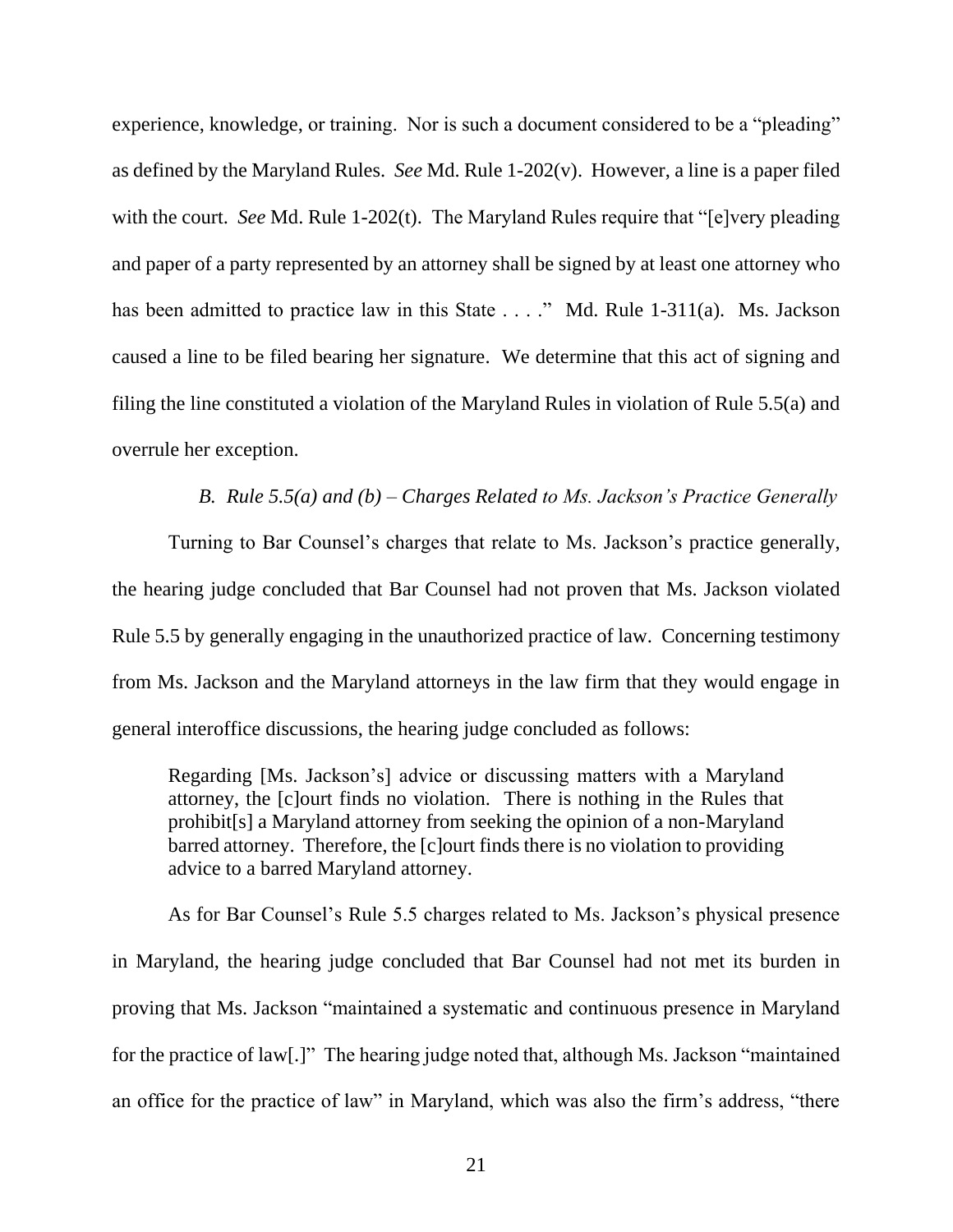was no evidence that [Ms. Jackson] held herself out as a Maryland attorney." The hearing judge also pointed out that "[a]t all times, she had a Maryland attorney on staff" and observed that "[a]nyone in the public who saw the firm listed in the lobby of the building, website, advertising, and/or business cards could meet and consult with a Maryland attorney." (Cleaned up). The hearing judge commented on the fact that, "although going back years, [Bar Counsel] did not produce one witness who testified they were told [that Ms. Jackson] was a Maryland attorney or sat and consulted with [Ms. Jackson] in the Maryland office." In reaching his conclusion, the hearing judge also found it noteworthy that Ms. Ridgell met with Ms. Jackson in 2015 and that the Office of Bar Counsel was aware that Ms. Jackson had established her office in Maryland by that time. The hearing judge pointed out that Bar Counsel had not called their former colleague to testify in this matter. The hearing judge commented that, despite Ms. Ridgell's knowledge of Ms. Jackson's office and physical presence in the State, she did not take any action to stop it or to follow up to ensure that "no systematic presence occurred."

Bar Counsel excepts to the hearing judge's failure to find additional Rule 5.5 violations over and above the technical violation involving the lines for reissuance of the summons. For ease of discussion, we categorize Bar Counsel's exceptions into three buckets of alleged misconduct based upon undisputed facts. In the first exceptions bucket, Bar Counsel contends that the hearing judge erred by failing to conclude that Ms. Jackson *actually* engaged in the unauthorized practice of law. In the second bucket, Bar Counsel asserts that the hearing judge erred in failing to conclude that Ms. Jackson *held herself out to the public* as being admitted to practice law in Maryland. In the third and final bucket,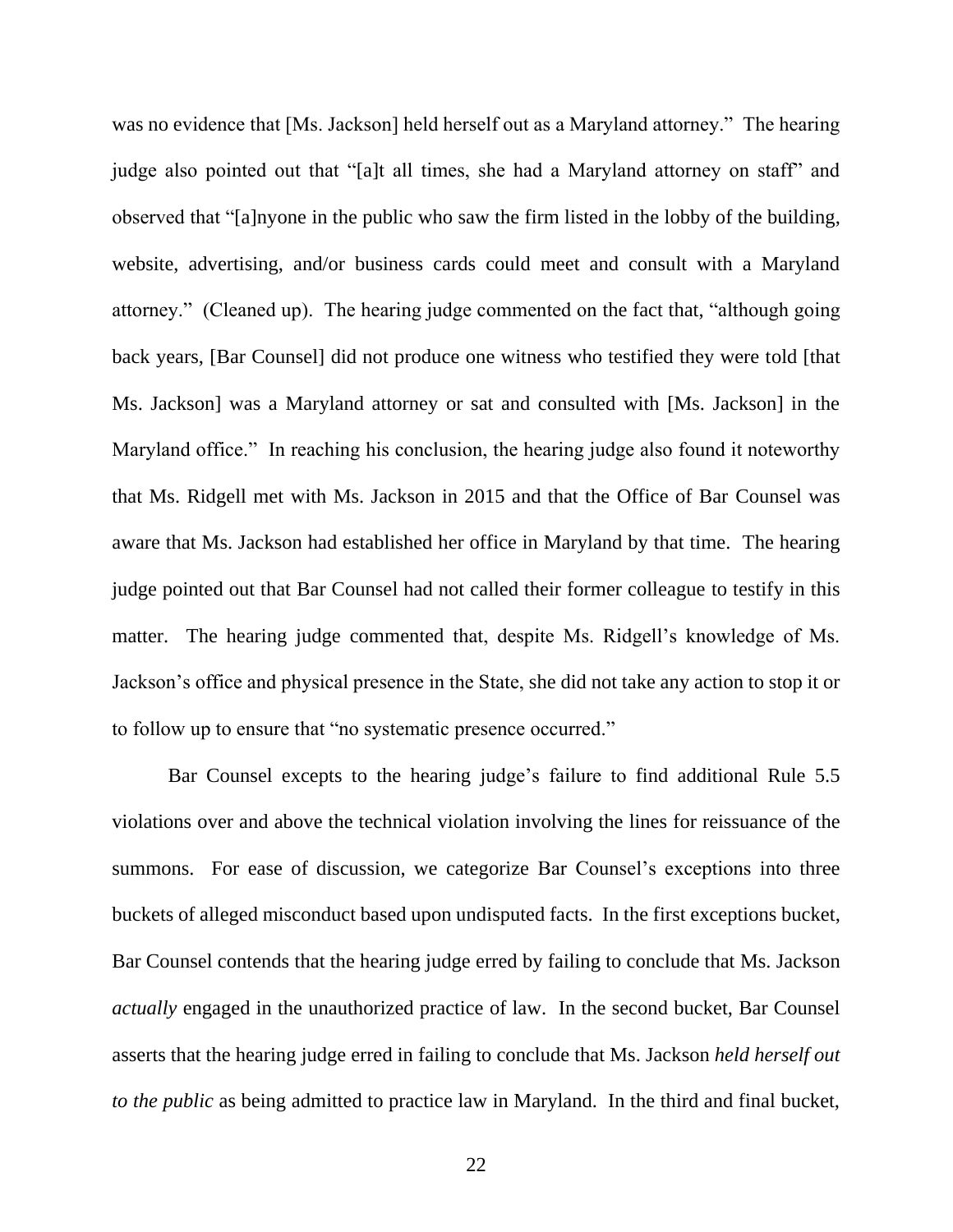Bar Counsel asserts that the hearing judge erred in failing to conclude that Ms. Jackson violated Rule 5.5(b)(1) by *maintaining an office* in Maryland.<sup>10</sup>

## 1. Bar Counsel's Exceptions Related to Rule 5.5(a) Charges that Ms. Jackson Engaged in the "Unauthorized Practice of Law"

Bar Counsel contends that Ms. Jackson engaged in the unauthorized practice of law in violation of Rule 5.5(a) by: (1) determining fees to be charged by the Maryland attorneys in the law firm for Maryland cases; (2) preparing settlement sheets in Maryland cases that itemized expenses and documented the clients' recovery; and (3) attending settlement conferences or mediations in Maryland cases. Bar Counsel contends that these "undisputed facts provide additional grounds for violations of Rule 5.5(a)." For these undisputed facts to form the basis of a Rule 5.5 violation, we must first determine whether such acts constitute the "practice of law."

Although Rule 5.5 prohibits the unauthorized practice of law, it doesn't define it, and with good reason. We have "found it difficult to craft an all-encompassing definition." *Attorney Grievance Comm'n v. Hallmon*, 343 Md. 390, 397 (1986) (cleaned up). This Court determines what constitutes the "practice of law."<sup>11</sup> To determine what is the

<sup>&</sup>lt;sup>10</sup> We determine that it is particularly appropriate to compartmentalize Bar Counsel's exceptions in this manner given the unique and significant mitigating factors in this case (including the fact that, for *years*, the Office of Bar Counsel was not only aware of Ms. Jackson's Maryland office, but had made *specific recommendations for how to maintain it*), as well as the fact that under our current rules and case law, there *are* exceptions where an attorney who is not admitted in Maryland, may nonetheless maintain an office for the practice of law and not run afoul of the prohibition in Rule 5.5(b)(2) against holding oneself out as a Maryland lawyer.

<sup>&</sup>lt;sup>11</sup> BOP § 10-101(h)(1) also identifies certain conduct as constituting the "practice" [of] law." Specifically, the statute defines the phrase "Practice law" as "engag[ing] in any of the following activities: (i) giving legal advice; (ii) representing another person before a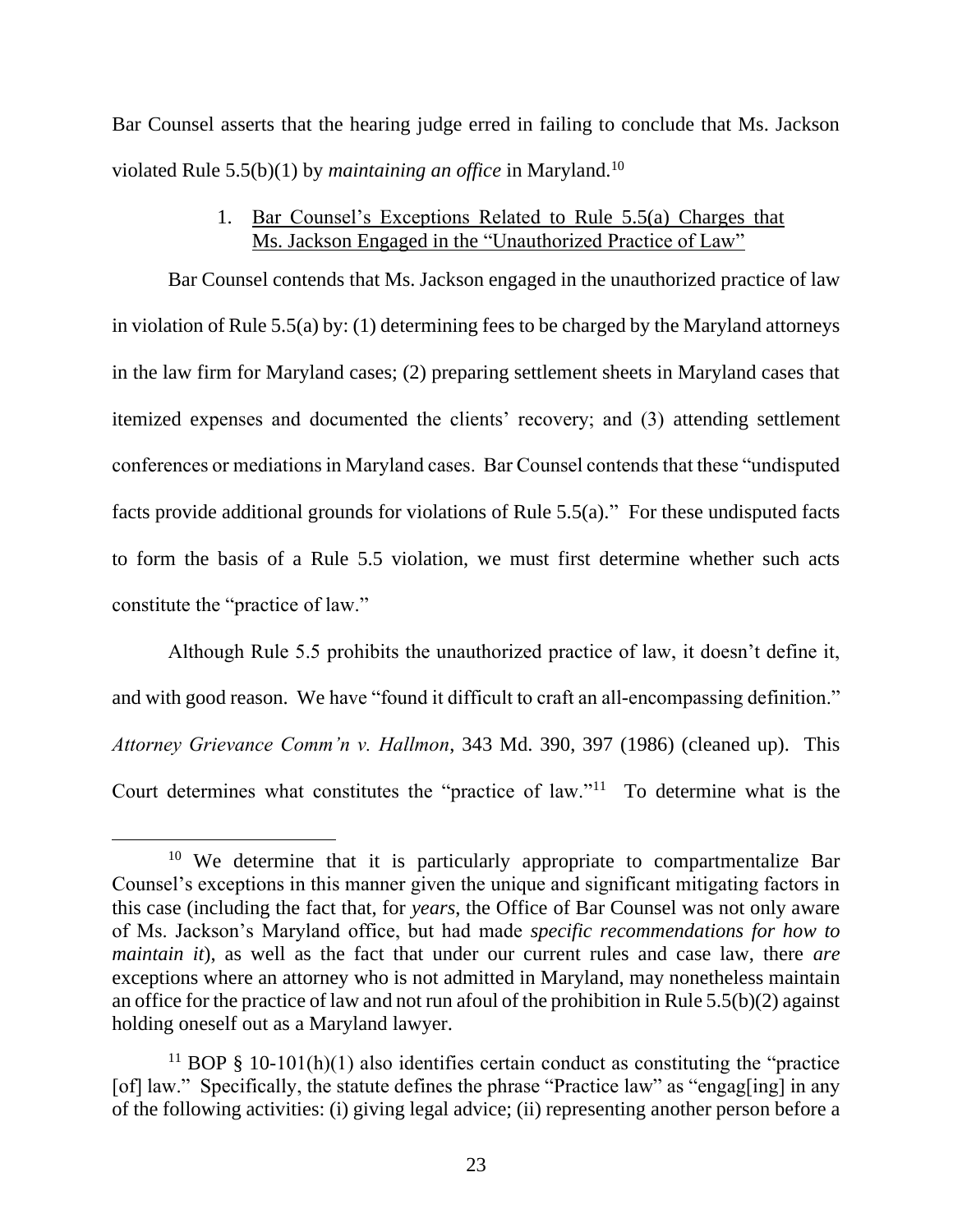practice of law, we look at the facts of each case and determine whether they "fall within

the fair intendment of the term." *Id.* (cleaned up). As we recently stated in *Attorney* 

# *Grievance Commission v. Maldonado*,

[t]o determine whether an individual has engaged in the practice of law, the focus of the inquiry should be on whether the activity in question required legal knowledge and skill in order to apply legal principles and precedent. The unauthorized practice of law includes utilizing legal education, training, and experience to apply the special analysis of the profession to a client's problem. Where trial work is not involved but the preparation of legal documents, their interpretation, the giving of legal advice, or the application of legal principles to problems of any complexity, is involved, these activities are still the practice of law.

463 Md. 11, 43 (2019) (internal quotations and citations omitted).

Based upon our review of this record, we determine that Bar Counsel has failed to

prove by clear and convincing evidence that Ms. Jackson engaged in the unauthorized

Under our constitutional system of separation of powers, the determination of what constitutes the practice of law and the regulation of the practice and of its practitioners is, and essentially and appropriately should be a function of the judicial branch of the government. In many States it has been held that the legislative branch cannot constitutionally exercise that judicial function although it may make implementing regulations. In Maryland there has always been a comfortable accommodation in this area . . . . The legislature has forbidden the practice of law by one not a lawyer . . . but it consistently has recognized that the courts can and should decide in any instance presented what does and does not constitute the practice of law.

*Public Service Comm'n v. Hahn Transp., Inc.*, 253 Md. 571, 583 (1969) (internal citations omitted).

unit of the State government or of a political subdivision; or (iii) *performing any other service that the Court of Appeals defines as practicing law*." (Emphasis added). In other words, although the statute provides some basic definitions as far as what constitutes the practice of law, it recognizes that for any other conduct, it is this Court's role to define it. We have described the role of the Legislature and the Court of Appeals in connection with defining the practice of law as follows: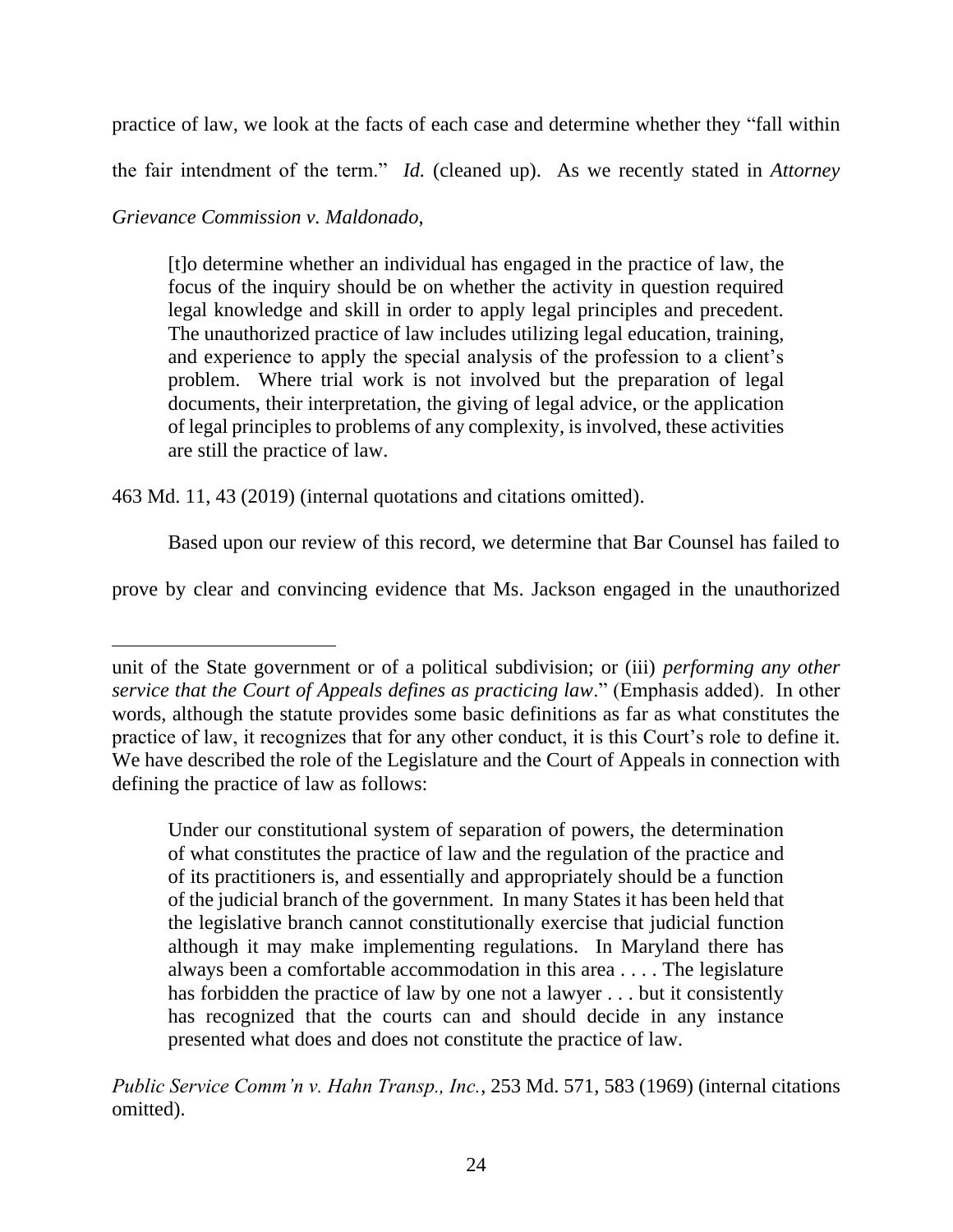practice of law through her performance of administrative functions related to the operation of the law firm. Ms. Jackson was in charge of hiring attorneys, determining their salary, and approving leave. As part of her administrative functions, she established the hourly rates for associate-attorneys employed by the firm. She tracked expenses incurred by the firm and provided the information to the Maryland attorneys so that they could assist their clients in understanding their potential recovery. Ms. Jackson testified that she "did not have any involvement in handling Maryland cases," but that through the performance of the firm's administrative duties, she managed the disbursement process and assisted her colleagues with calculating the clients' net recovery after deducting contingency fees, liens, and case expenses.

Bar Counsel argues that Ms. Jackson's preparation of settlement sheets for clients of the firm constituted the practice of law. Stripped of its label, a "settlement sheet" typically consists of a document prepared using basic bookkeeping functions—deducting expenses and fees from a gross recovery number.<sup>12</sup> None of these administrative or

 $12$  In support of its argument that Ms. Jackson's preparation of settlement sheets constitutes the practice of law, Bar Counsel attempts to equate the act of preparing a *settlement sheet* with the act of *settling cases* or preparing *settlement agreements.* We have previously determined that the act of "[s]ettling cases is the practice of law." *See*, *e.g., Attorney Grievance Comm'n v. Sperling*, 459 Md. 194, 251 (2018). When an attorney engages in settlement discussions with another party or his or her client, such conduct necessarily involves analyzing legal issues, including assessing the strengths and weaknesses of a client's particular position, and providing advice to the client concerning settlement options. Here, there is no evidence that Ms. Jackson settled cases, or provided any legal advice to any clients of the law firm on any case or matter arising in Maryland. We determine that, based upon the facts proven by Bar Counsel here (or a lack thereof), Ms. Jackson's administrative or bookkeeping function in preparing settlement sheets for clients of the firm, without more, did not constitute the practice of law.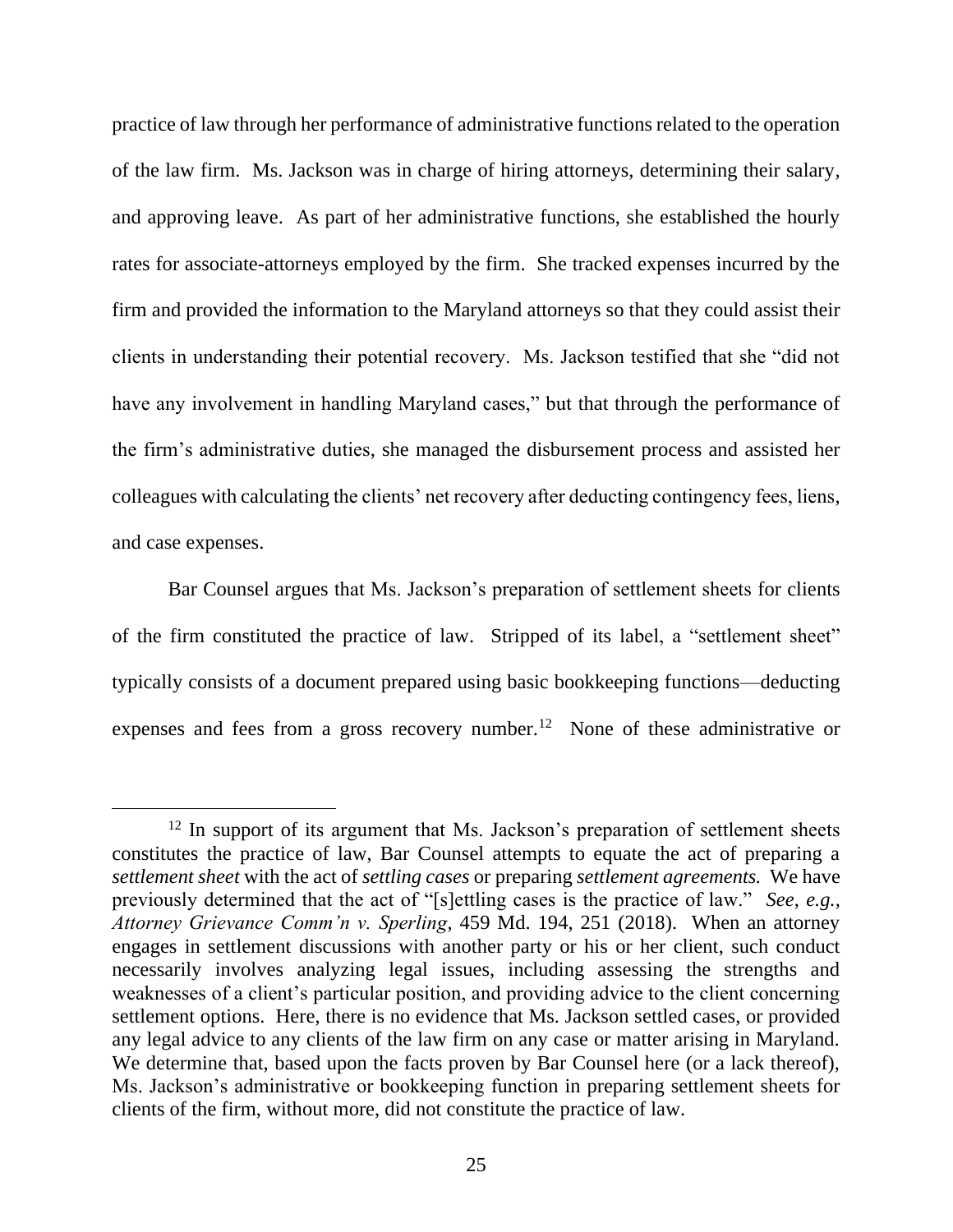bookkeeping functions require applying legal knowledge or skill, providing legal advice, or applying legal principles to problems of any complexity. Indeed, these functions are routinely performed by non-lawyers in office management positions. We determine that the cases relied upon by Bar Counsel to argue that a Rule 5.5(a) violation arising from Ms. Jackson's performance of these administrative functions are inapposite and factually distinguishable. *See Attorney Grievance Comm'n v. Barton*, 442 Md. 91, 116–17 (2015) (concluding that the attorney violated Rule 5.3(a), (b), and (c) by failing to supervise a nonlawyer who met with clients, quoted fees, provided legal advice, and held himself out as an attorney); *Attorney Grievance Comm'n v. Zhang*, 440 Md. 128, 167 (2014) (concluding that a Maryland attorney violated Rule 5.5(a) by representing a client in a divorce proceeding in Virginia by drafting and preparing pleadings to be filed, participating in settlement negotiations, and preparing for hearings).

With respect to Bar Counsel's exception to the hearing judge's failure to find a violation of Rule 5.5(a) arising from Ms. Jackson's attendance at Maryland settlement conferences and mediations that were also attended by Maryland attorneys who were representing their clients, we similarly overrule this exception. In response to Ms. Jackson's request for admissions, Bar Counsel admitted that it "had no evidence that [Ms. Jackson] attended proceedings as counsel before any Maryland Court." Although Ms. Jackson attended some private mediations in Maryland cases, she attended them in the presence of Maryland lawyers, Victoria Adegoke and Tiffany Sims, both of whom testified that Ms. Jackson never held herself out as counsel to any party, and she was always accompanied by a licensed Maryland attorney who was handling the case. In other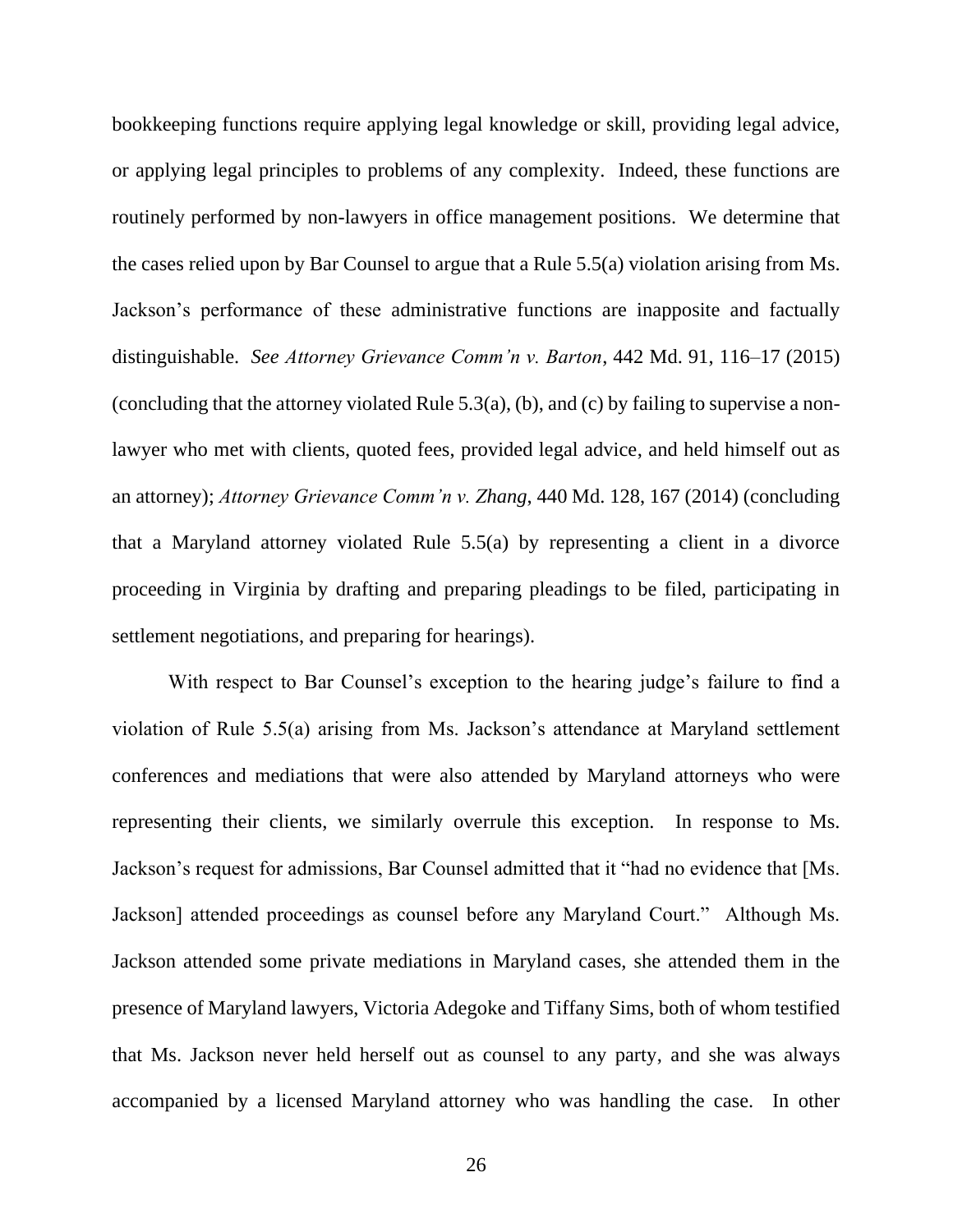instances, the undisputed evidence reflected that Ms. Jackson attended settlement conferences with her mentor, Stan Brown, a Maryland attorney who represented crime victims, to shadow or learn from Mr. Brown within the legal practice area of negligent security claims. We overrule Bar Counsel's exception that the hearing judge should have found additional Rule  $5.5(a)$  violations based upon this record.<sup>13</sup>

# 2. Bar Counsel's Exceptions Relating to Rule 5.5(b)(2) Charges that Ms. Jackson "Held Herself Out to the Public" as a Maryland Lawyer

Bar Counsel excepts to the hearing judge's failure to conclude that Ms. Jackson violated Rule 5.5(a) and (b) by "holding herself out as a Maryland attorney." Bar Counsel

<sup>&</sup>lt;sup>13</sup> In addition to the performance of administrative functions, Bar Counsel relies on *Attorney Grievance Commission v. Harper and Kemp,* 356 Md. 53 (1999) ("*Harper*"), for the proposition that "[t]his Court's jurisprudence supports the conclusion that Ms. Jackson's operation of the law firm from the Maryland office constitutes the unauthorized practice of law under Rule 5.5(a)." In *Harper*, we found that a Maryland attorney assisted a non-Maryland attorney in the unauthorized practice of law in violation of Rule 5.5(a). In that case, Bar Counsel asserted a "legal theory" of the unauthorized practice of law—"that the lawyer who is admitted in another jurisdiction, but who is not admitted in Maryland, may not practice law in Maryland in partnership with a Maryland attorney, out of an office maintained by the partnership in Maryland, unless the Maryland attorney supervises the work of the unadmitted lawyer." *Id.* at 61–62. We pointed out, *however that both respondent attorneys accepted Bar Counsel's legal analysis, and as such, we had "no occasion in this matter to explore the theory further*." *Id.* at 62 (emphasis added). In addition to failing to challenge Bar Counsel's legal premise, the non-admitted attorney, Mr. Harper, did not file any exceptions on the "principal issue" involving the unauthorized practice of law, and he limited his exceptions to challenging the sufficiency of the evidence to support two of the client-specific charges. *Id.* At oral argument, Mr. Harper only addressed the more global charge involving the unauthorized practice of law by making a factual argument that he was, in fact, supervised by the Maryland barred attorney, Mr. Kemp. *Id.* On the facts of that case, we rejected Mr. Harper's factual argument. Given the respondents' acceptance of Bar Counsel's theory in that case, and their failure to file exceptions to the legal conclusions of a Rule 5.5(a) violation on that point, we are not persuaded that *Harper* dictates a finding of a Rule 5.5(a) violation under the unique facts of this case.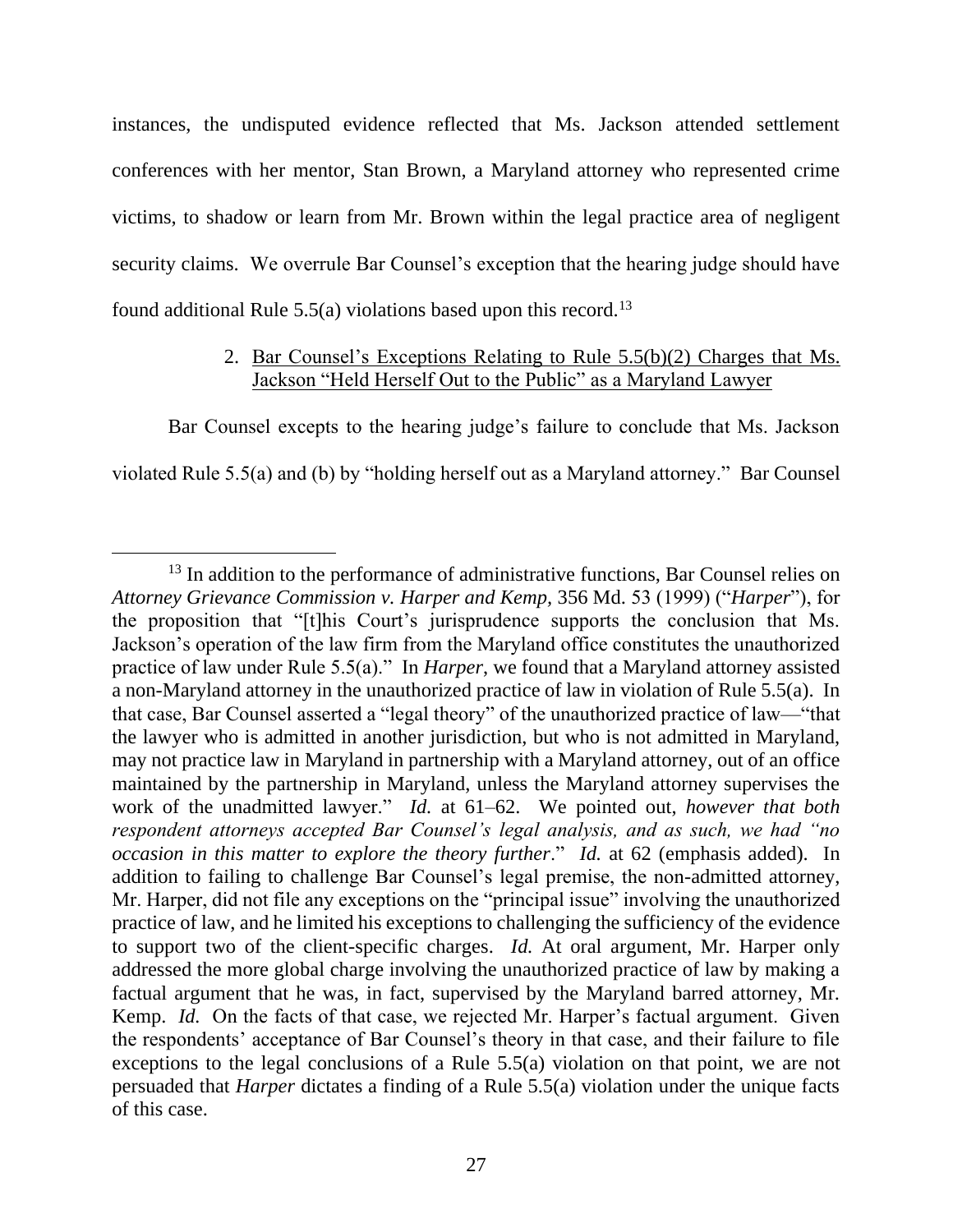asserts that "the undisputed facts establish[] that, between 2014 and 2020, [Ms. Jackson] violated Rule 5.5(a) and (b) when she . . . held herself out to the public as being admitted to practice law in Maryland." Bar Counsel bases its assertion on the following facts: (1) from 2014 to 2015, Ms. Jackson's letterhead, business cards, email signature, and website did not disclose or identify her jurisdictional limitation; (2) from 2014 until the present, the law firm office signage (specifically, the sign in the lobby of the office building, the office suite door, and a sign inside the office) has not identified Ms. Jackson's jurisdictional limitation; and (3) in 2020, the law firm's website included a link to an Avvo.com profile that failed to state her jurisdictional limitations yet offered personal injury services.<sup>14</sup>

We shall sustain Bar Counsel's exception to the hearing judge's failure to find that Ms. Jackson violated Rule 5.5(b)(2) in the 2014–2015 time period (prior to her meeting with Senior Assistant Bar Counsel) during which time she had not placed jurisdictional limitations on her letterhead, business card, email signature, and website. Based on this record, we overrule Bar Counsel's exception to the hearing judge's failure to find Rule 5.5(a) and (b) violations because the law firm's office signage did not contain Ms.

<sup>&</sup>lt;sup>14</sup> In addition to these facts, Bar Counsel identifies additional undisputed facts related to Ms. Jackson's *physical presence* in Maryland which Bar Counsel contends support a violation of Rule 5.5(b)(2). These facts are that: (1) between 2014 and 2019, Ms. Jackson was the sole owner of Jackson & Associates; (2) between 2014 until 2020, Jackson & Associates' only office location was in Maryland; and (3) Ms. Jackson physically practiced law from her office and routinely met with clients. As we discuss in this opinion, although Ms. Jackson's conduct in establishing an office in Maryland and practicing law from that location violated Rule 5.5(b)(1), we do not conclude, based upon this record, that Ms. Jackson, through her physical presence alone, "held herself out to the public or otherwise represent[ed]" that she is a Maryland lawyer. We overrule Bar Counsel's exception to a finding of a Rule 5.5(b)(2) violation based upon her presence alone.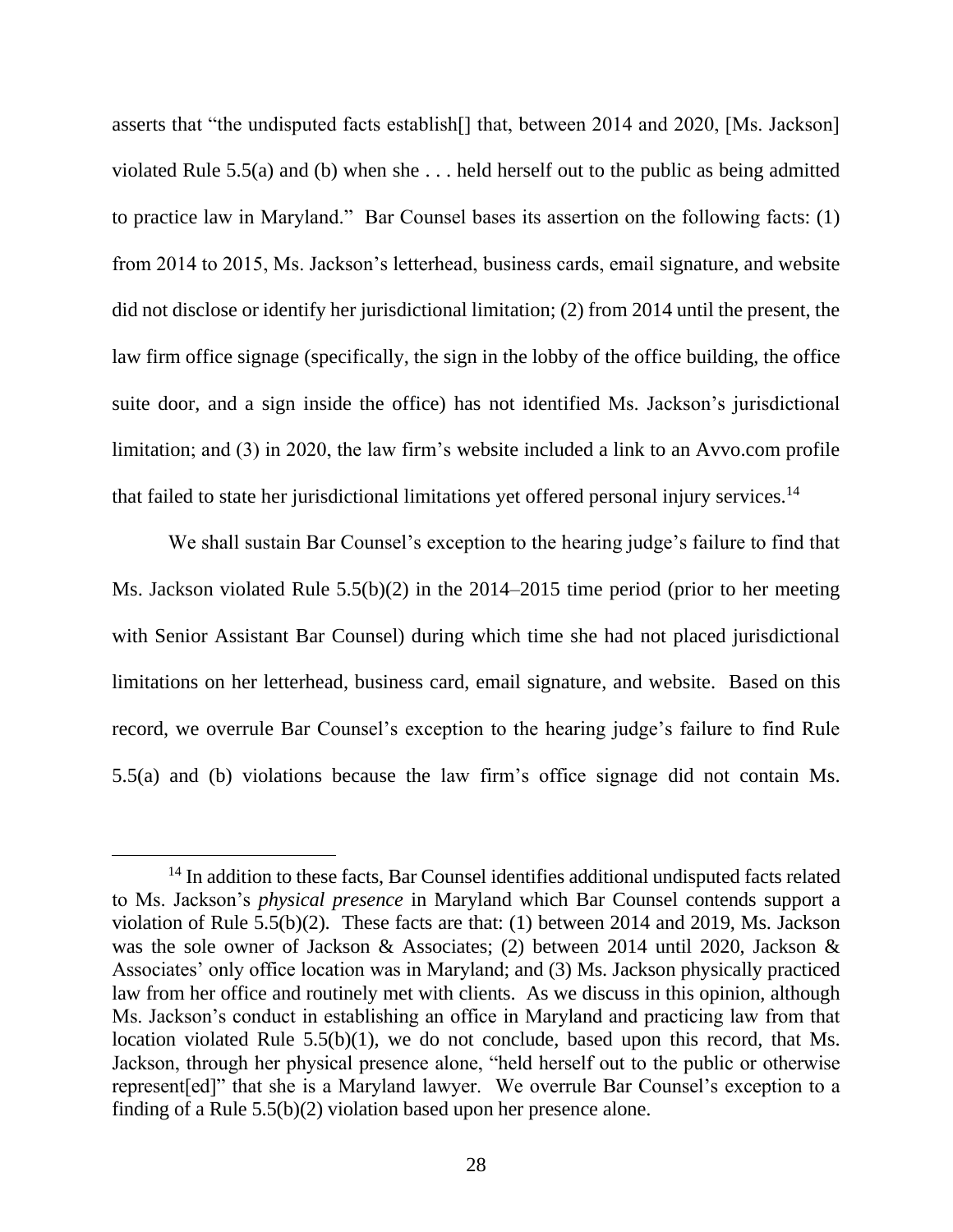Jackson's jurisdictional limitation, and the firm's website only contained Ms. Jackson's jurisdictional limitation under the attorney's profiles and not elsewhere on the website prior to the website being updated in 2019. As the hearing judge observed, the law firm employs three lawyers barred in Maryland. A client or prospective client who visits the office may meet with a Maryland lawyer to discuss Maryland legal matters. Given the facts and circumstances of this case—including that Ms. Jackson implemented the jurisdictional limitations suggested by Senior Assistant Bar Counsel in 2015, that the firm employs Maryland attorneys, and that the hearing judge found that Bar Counsel failed to establish any evidence that Ms. Jackson has engaged in the unauthorized practice of law, or has otherwise held herself out to the public as a Maryland lawyer despite her physical presence here for the past six years—we agree with the hearing judge's conclusion that Bar Counsel failed to prove that the law firm signage or website established a violation of Rule 5.5(a) or  $(b)$ .

Nor will we find a violation of Rule 5.5(a) or (b) based upon the fact that a thirdparty website, Avvo.com, did not specify Ms. Jackson's jurisdictional limitation. Again, Ms. Jackson made the changes suggested by Senior Assistant Bar Counsel to reflect her jurisdictional limitations. The hearing judge found that Ms. Jackson did not create the Avvo.com profile and did not review the profile to make sure it noted that she was only barred in the District of Columbia. After this matter was brought to Ms. Jackson's attention in the context of this disciplinary proceeding, the Avvo.com profile was changed and currently lists Ms. Jackson's jurisdictional limitation.

29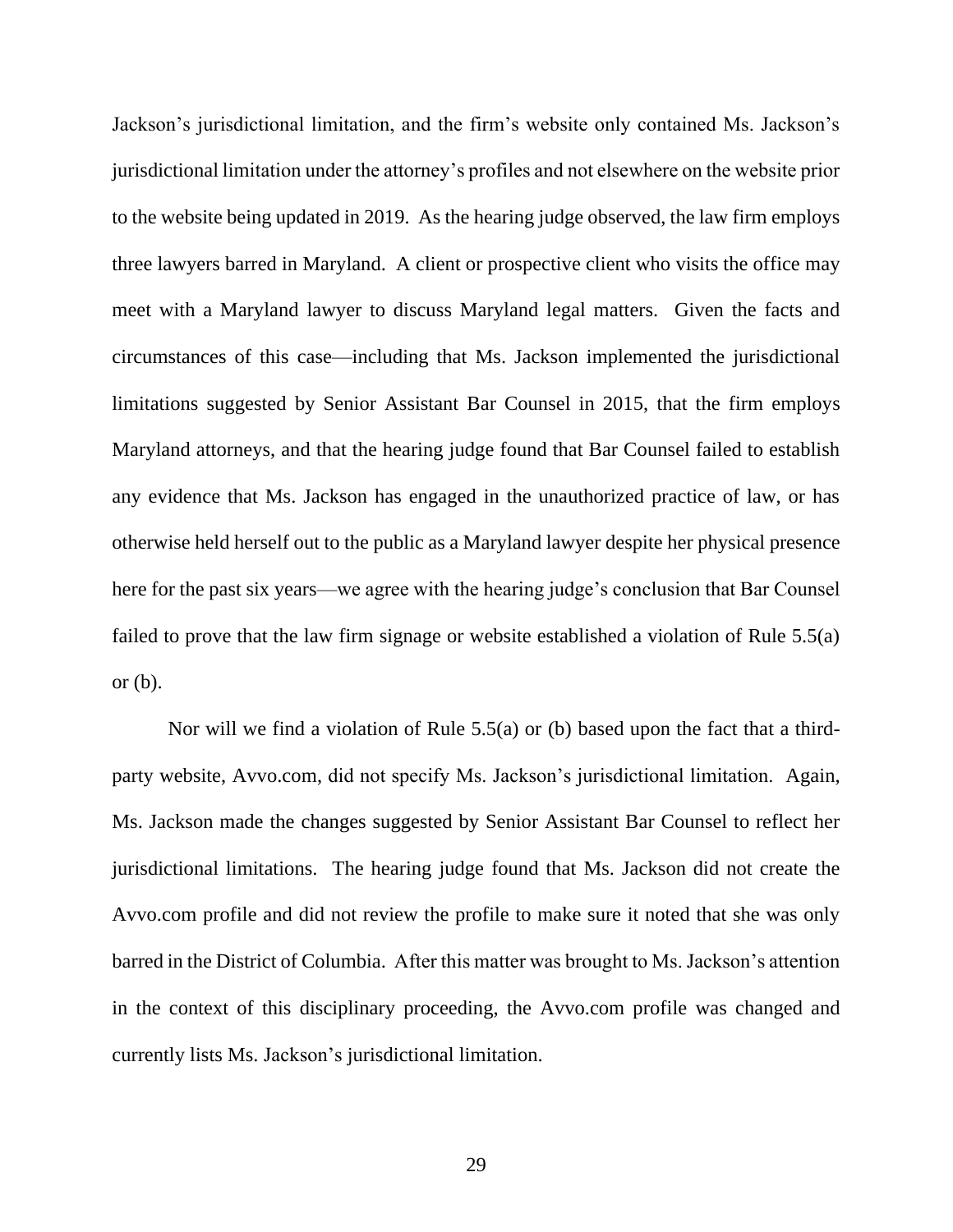# 3. Bar Counsel's Exceptions Relating to Rule 5.5(b)(1) Charges Related to Ms. Jackson's Physical Presence in Maryland

This takes us to Bar Counsel's final exceptions bucket related to Rule 5.5—its assertion that the hearing judge erred in failing to find that Ms. Jackson's conduct in establishing an office in Maryland violated Rule 5.5(b)(1). As we previously noted, this subparagraph states the general rule that, unless "authorized by these Rules or other law," an attorney who is not admitted in Maryland shall not "establish an office or other systematic and continuous presence" in Maryland for the practice of law. The rule, as currently written, prohibits an attorney who is not admitted in Maryland from maintaining an office in the State or maintaining some other "continuous and systematic presence," unless one of the enumerated exceptions applies.

Ms. Jackson argues that her practice falls within the federal practice exception set forth in Rule 5.5(d)(2). Ms. Jackson points out that attorneys who limit their practice to matters arising under federal laws in federal courts or federal agencies routinely practice from offices in Maryland without admission into the Maryland Bar. *Cf. Attorney Grievance Comm'n v. Tatung*, 476 Md. 45 (2021). Ms. Jackson contends that, by limiting her practice to cases and matters arising in the District of Columbia or other federal courts, she falls within the federal practice exception. Like bankruptcy and federal tax courts, she points out that District of Columbia courts were authorized by Congress under Article I of the United States Constitution, are funded entirely by the federal government, and are staffed with judges appointed by the President of the United States.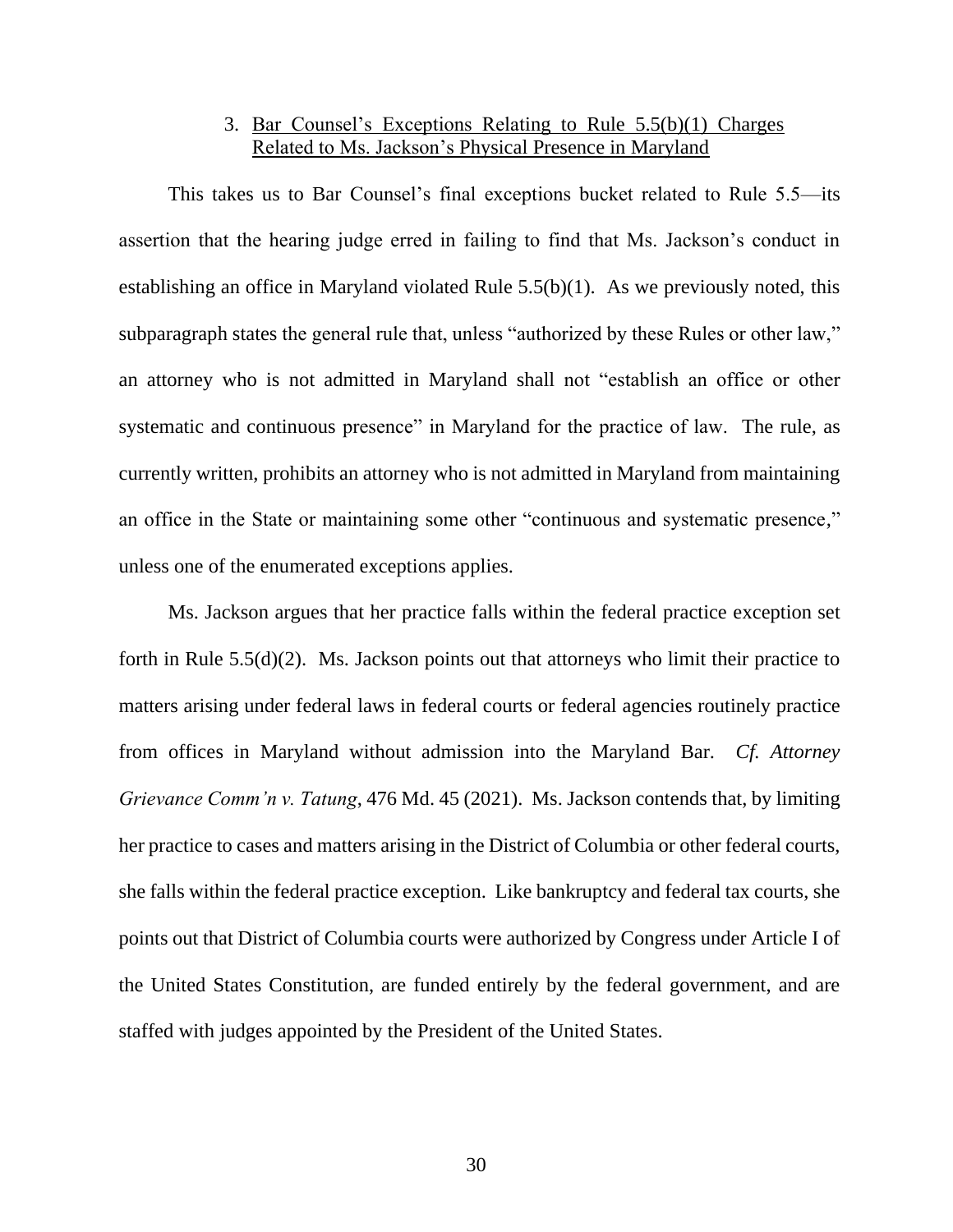We disagree with Ms. Jackson's interpretation of the federal practice exception and decline to hold that it applies to all non-Maryland barred attorneys who are licensed in the District of Columbia, as we determine that such an interpretation would expand the exception beyond its plain language, as well as its purpose and intent.

The federal practice exception, Rule 5.5(d)(2), provides that "[a]n attorney admitted in another United States jurisdiction, and not disbarred or suspended from practice in any jurisdiction, *may provide legal services in this jurisdiction* that . . . are services that the attorney is *authorized to provide by federal law* or other law of this jurisdiction." (Emphasis added). Paragraph (d)(2) permits an attorney to provide legal services in a jurisdiction in which the attorney is admitted, if authorized by federal or other law, court rules, executive regulations, or jurisdictional precedents. *See* Md. Rule 5.5, cmts. [15] and [18]. Under the plain language of the statute, if a federal court or federal agency authorizes an individual to appear in its court or in an administrative proceeding *in Maryland* without being licensed in Maryland, our professional rules permit such conduct.

The language in our Rule 5.5, as well as the comments thereto, are substantially similar to the language of the Ethics 2000 Amendments to the ABA Model Rules. The federal practice exception was adopted in response to a 1963 Supreme Court decision, *Sperry v. Florida*, 373 U.S. 379 (1963). In that case, Mr. Sperry, a non-attorney, practiced patent law in Tampa, Florida without admission to the Florida Bar or any other state bar. Mr. Sperry, however, was licensed to practice before the U.S. Patent and Trademark Office ("USPTO"). *Id.* at 381. The Florida Bar brought suit to enjoin Mr. Sperry's conduct on the ground that it constituted the unauthorized practice of law. *Id.* at 383.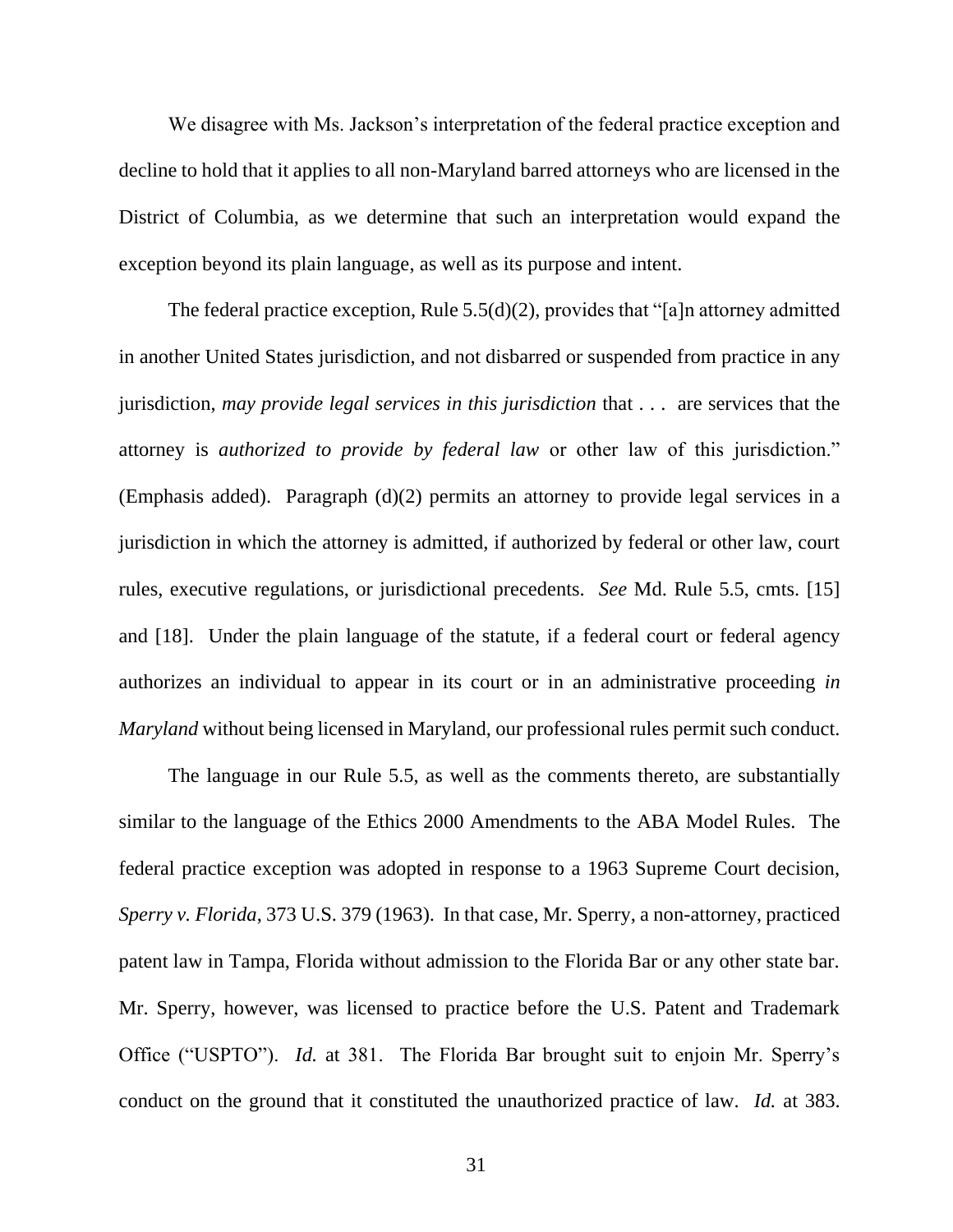Although the Court did not question the determination that, under Florida law, preparing and prosecuting patent applications for others constituted practicing law, and that Florida had a substantial interest in regulating the practice of law within the State, it could not validly prohibit this "practice" because Congress had given the Commission of Patents the authority to promulgate "regulations governing the recognition and conduct of agents, attorneys, or other persons representing applicants or other parties before the Patent Office." *Id.* at 384. Accordingly, the Court concluded that state law must "yield" when it is incompatible with federal law. *Id.* at 383–84.

Based upon the *Sperry* decision, the federal practice exception (sometimes referred to as the "federal overlay" exception) was developed in recognition that, for those who limit their practice to federal law, federal law may preempt a state's power to regulate the practice within its geographic borders. *See also Surrick v. Killion*, 449 F.3d 520 (3d Cir. 2006) (holding that the suspension of an attorney by a state supreme court cannot override the federal district court's power to authorize an attorney to maintain a law office in the state dedicated exclusively to his practice in federal court); *Augustine v. Dep't of Veterans Affairs*, 429 F.3d 1334 (Fed. Cir. 2005) (holding that federal law, not state law, controls whether an attorney who is not licensed in a state may represent the claimant and recover statutory fees in a federal administrative proceeding); *In re Desilets*, 291 F.3d 925 (6th Cir. 2002) (Texas attorney who was not admitted in Michigan, and who had an office in Michigan was permitted to practice in the federal bankruptcy court in Michigan because he was admitted to practice before the federal bankruptcy court in that state).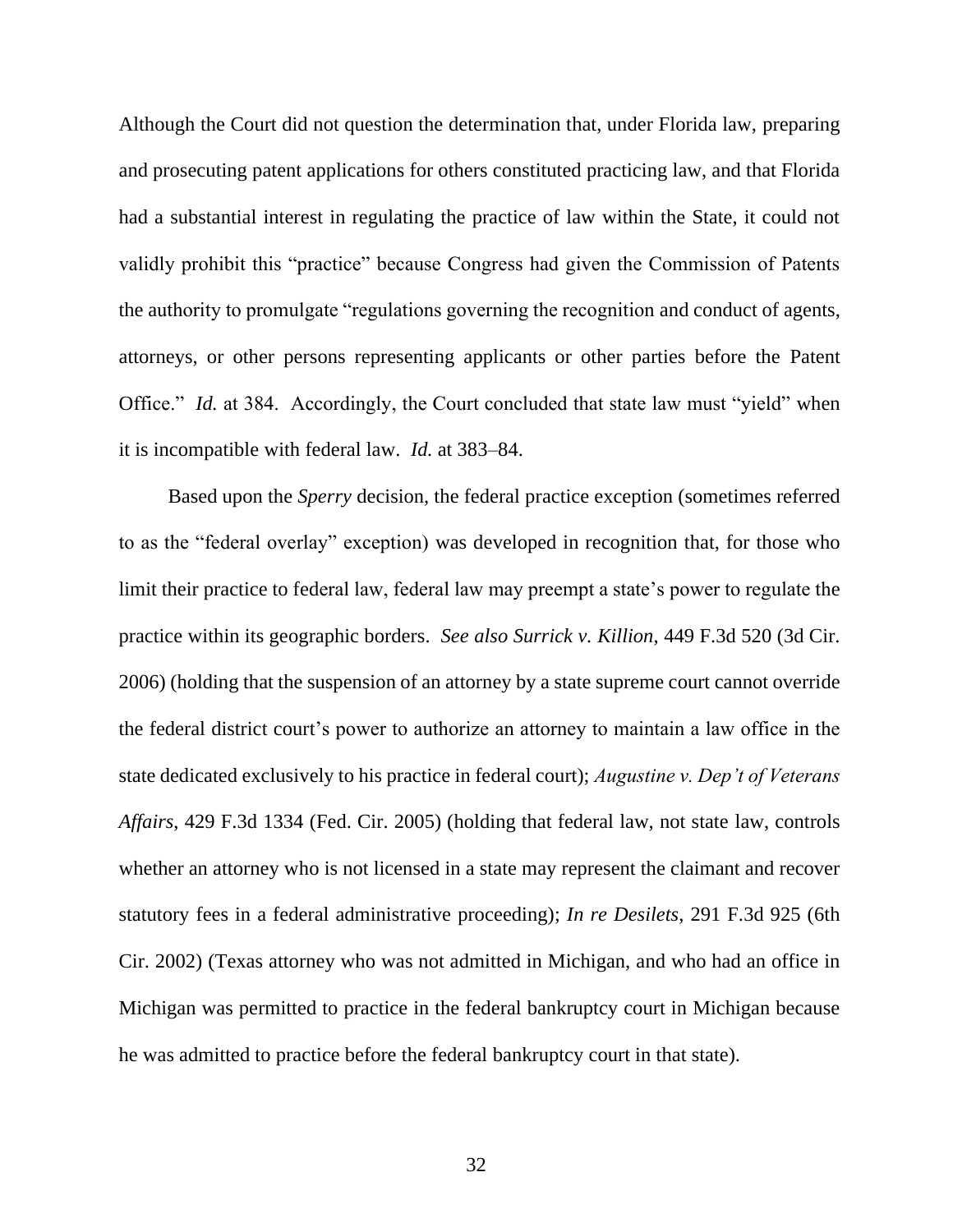The District of Columbia courts are courts of general jurisdiction that are physically located within the geographic boundaries of the District. The preemption concerns that precipitated the enactment of the federal practice or federal overlay exception in Rule 5.5(d)(2) (as articulated by the Supreme Court in *Sperry*) are not present when an individual is licensed to practice law in the District of Columbia and practices in the courts located there. Unlike the United States District Court for the District of Maryland, the United States Bankruptcy Court for the District of Maryland, or a federal administrative agency located in Maryland, the courts established in the District of Columbia are not located within our geographic borders, and therefore do not trigger any federal overlay concerns. We decline to interpret the federal practice exception in a manner that is inconsistent with its plain language, $15$  or its purpose or intent.

Because we have determined that Ms. Jackson's physical presence in Maryland did not fall within the federal practice exception (or any other exception), we are constrained to give effect to the plain language of Rule 5.5(b)(1) as presently adopted, and to sustain Bar Counsel's exception that Ms. Jackson's conduct in maintaining an office in our State was in violation of that rule.

Although we are constrained to apply the plain language of the Rule, the facts of this case (and changes to the modern practice of law) have caused us to reflect on its continued wisdom. Specifically, we question whether a rigid prohibition based *solely*

<sup>&</sup>lt;sup>15</sup> Under a plain language analysis of the exception, of course, there is no "federal" law" that authorizes an individual who is licensed by the District of Columbia Bar to practice in its courts of general jurisdiction to also practice law in Maryland. *See* Md. Rule  $5.5(d)(2)$ .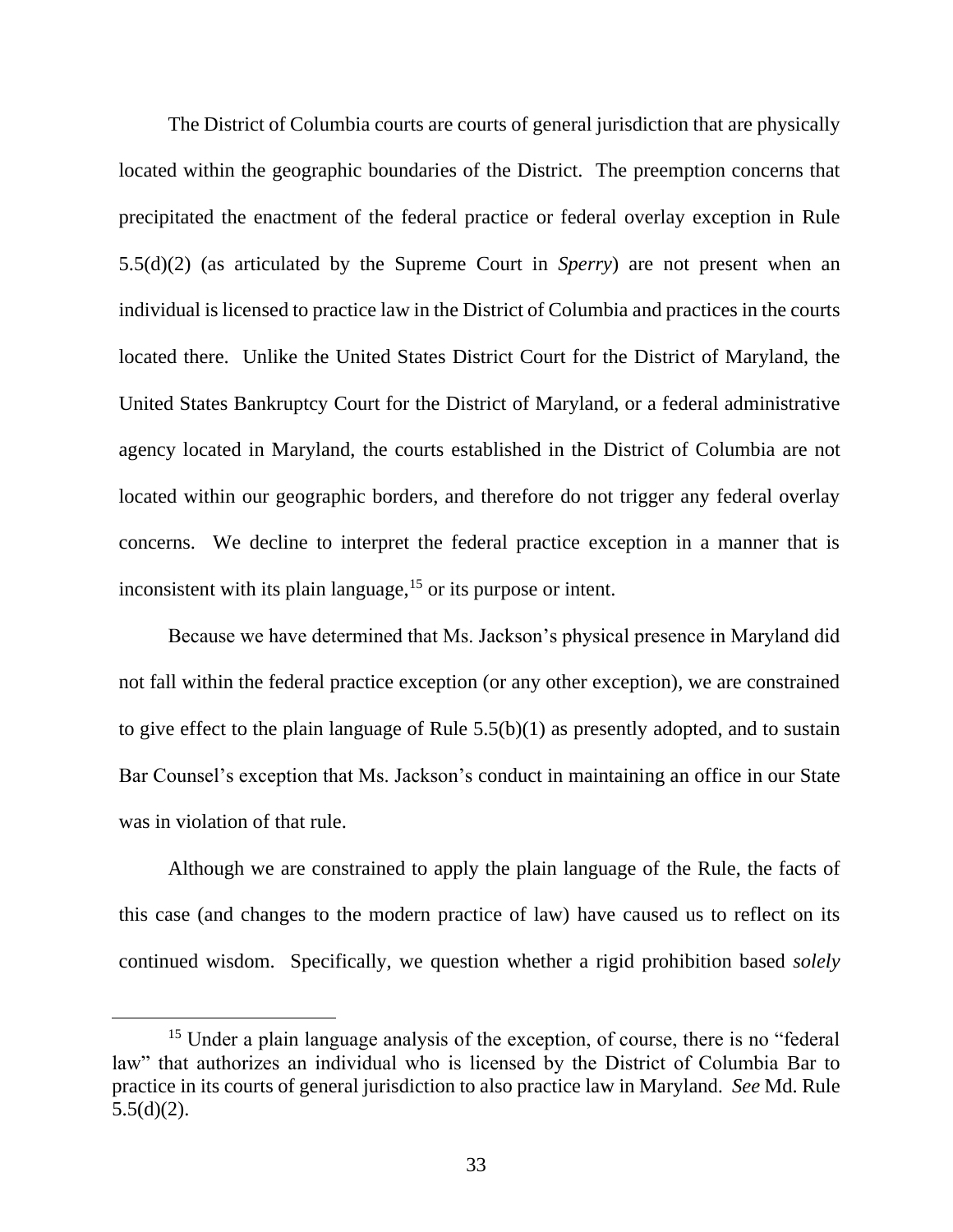upon geographic considerations of physical presence remains an appropriate litmus test for determining whether an individual is engaged in the unauthorized practice of law in our State. As discussed below, we observe that some states have departed from this formalistic approach.

# *Rule 5.5 – The Modern Treatment of "Physical Presence" Adopted by Some of Our Sister Supreme Courts*

As previously noted, Maryland Rule 5.5 is substantially similar to the language of the Ethics 2000 Amendments to the ABA Model Rules of Professional Conduct. The annotations to ABA Model Rule 5.5 point out that, "[a]lthough not reflected in the Model Rules, a potentially growing state trend is to permit out-of-state lawyers to maintain an office in-state so long as they do not practice the host state's law." Ann. Mod. Rules Prof. Cond. § 5.5 (9th Ed. 2019).

We observe that Arizona Rule of Professional Conduct 5.5(d) provides that:

A lawyer admitted in another United States jurisdiction, or a lawyer admitted in a jurisdiction outside the United States, not disbarred or suspended from practice in any jurisdiction, *may provide legal services in Arizona that exclusively involve* by federal law, *the law of another jurisdiction,* or tribunal law.

(Emphasis added). The phrase "law of another jurisdiction" contained in the Arizona Rule expressly permits a lawyer who is not licensed in Arizona, but is licensed in another state, to practice the law of the state where he or she is licensed, within the geographic boundaries of the State of Arizona.

In New Hampshire, in addition to the in-house counsel exception and the federal practice exception included in the ABA Model Rule, the New Hampshire Rule of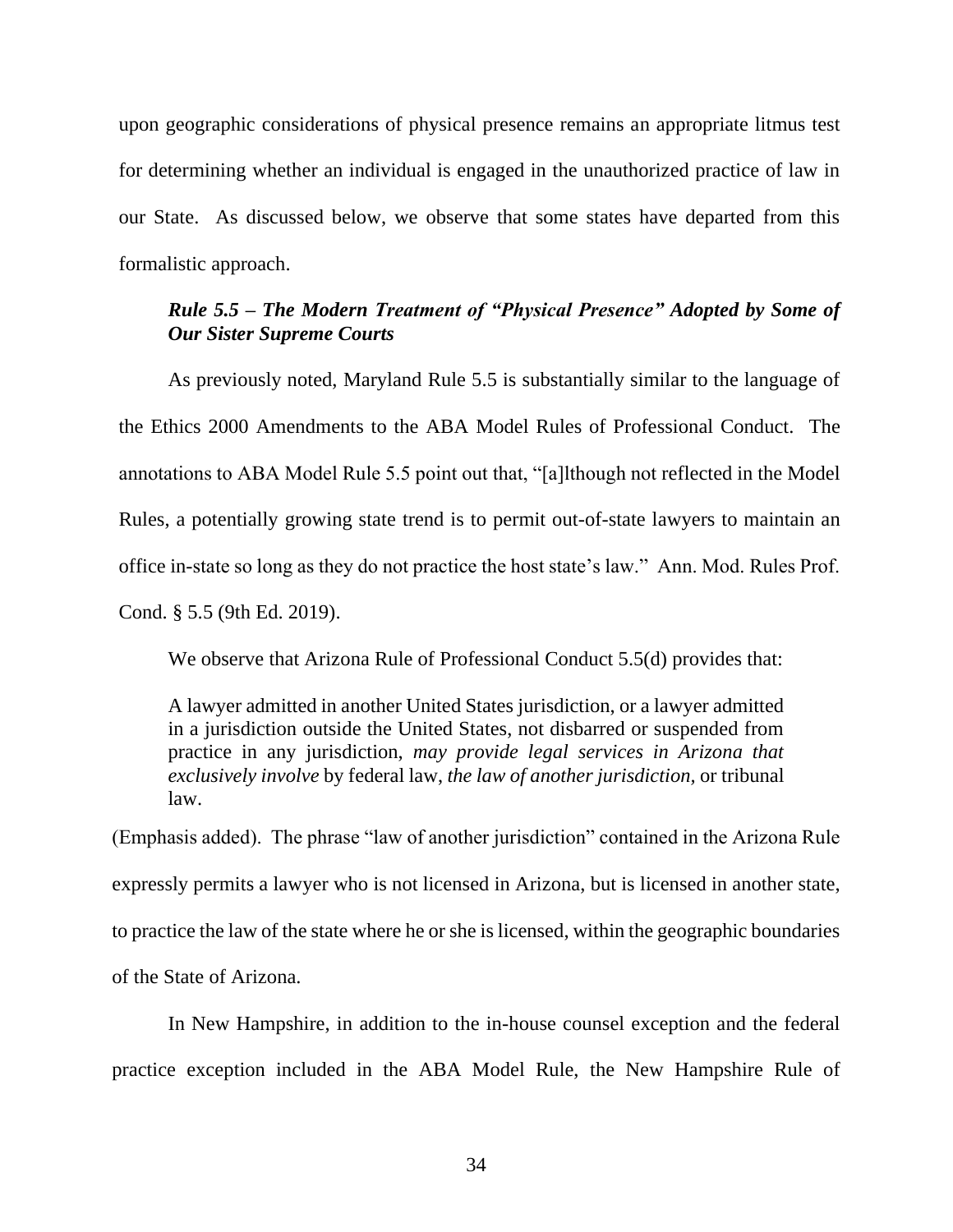Professional Conduct 5.5(d)(3) contains an additional exception, which permits an attorney who is barred in a jurisdiction other than New Hampshire to maintain an office or other continuous and systematic presence in the state to provide legal services that "relate solely to the law of a jurisdiction in which the lawyer is admitted." Notably, Comment [3] to the New Hampshire Rule 5.5 notes in part that:

Prior versions of Rule 5.5 and our prior interpretations of the Rule assumed that attorneys practiced in fixed physical offices and only deal with legal issues related to the States in which their offices are located. The increased mobility of attorneys, and, in particular, the ability of attorneys to continue to communicate with and represent their clients from anywhere in the world, are circumstances that were never contemplated by the Rule.

\* \* \* \*

The assumption that a lawyer must be licensed in New Hampshire simply because he or she happens to be present in New Hampshire no longer makes sense in all instances. *Rather than focusing on where a lawyer is physically located, New Hampshire's modifications* to Rule 5.5(b)(1) and (2) and adoption of new Rule 5.5(d)(3) *clarify that a lawyer who is licensed in another jurisdiction but does not practice New Hampshire law need not obtain a New Hampshire license to practice law solely because the lawyer is present in New Hampshire.* 

(Emphasis added).

In Virginia, Comment 4 to Virginia Rule 5.5 states that "[d]espite the foregoing

general prohibition [on the unauthorized practice of law], a Foreign Lawyer<sup>16</sup> may establish

an office or other systematic and continuous presence in Virginia if the Foreign Lawyer's

<sup>&</sup>lt;sup>16</sup> The Virginia Rule of Professional Conduct Rule  $5.5(d)(1)$  defines "Foreign" Lawyer" as "a person authorized to practice law by the duly constituted and authorized governmental body of any State or Territory of the United States or the District of Columbia, or a foreign nation, but is neither licensed by the Supreme Court of Virginia or authorized under its rules to practice law generally in the Commonwealth of Virginia, nor disbarred or suspended from practice in any jurisdiction."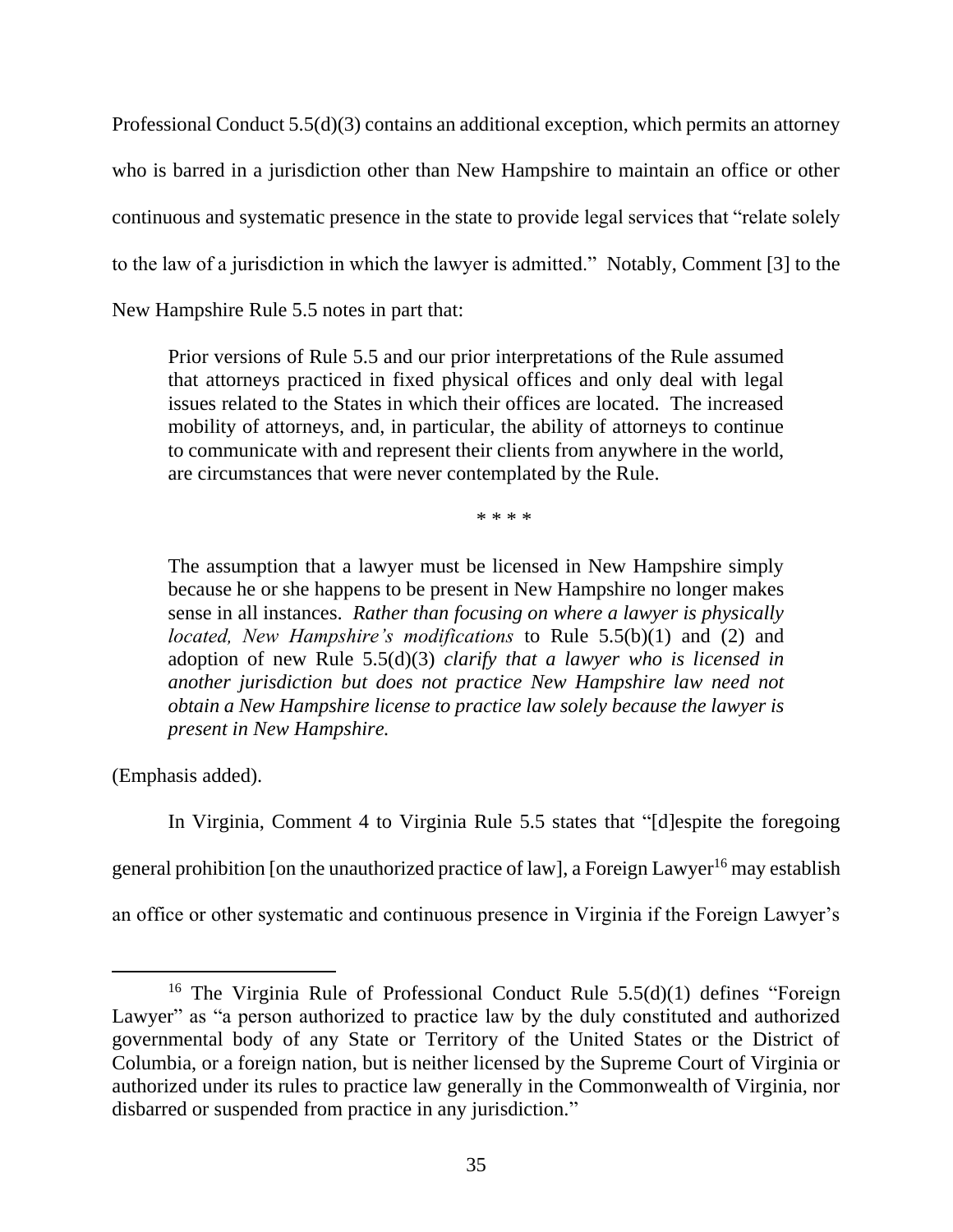practice is limited to areas which by state or federal law do not require admission to the Virginia State Bar." The Virginia Supreme Court has approved a Virginia Ethics Opinion concluding that,

foreign lawyers who are licensed to practice in other U.S. jurisdictions and based in [a] multi-jurisdictional law firm in Virginia would not be engaging in the unauthorized practice of law in violation of Rule 5.5 so long as they limit[] their practice to the law of the jurisdiction/s where they are licensed, to federal law not involving Virginia law, or to temporary or occasional practice as authorized by [certain subsections of Virginia Rule 5.5(d)].

Va. Ethics Op. 1856 (2011; Supreme Court approval 2016).

Like our colleagues on the New Hampshire Supreme Court, we question whether the "physical presence" limitations set forth in Rule  $5.5(b)(1)$  continue to strike the appropriate balance between protecting the public and our profession on the one hand and recognizing the realities of the modern practice of law on the other.<sup>17</sup> As we recently

<sup>&</sup>lt;sup>17</sup> The purpose of the attorney professional conduct rules prohibiting the unauthorized practice of law is "to protect the public from being preyed upon by those not competent to practice law—from incompetent, unethical, or irresponsible representation." *Attorney Grievance Comm'n v. Brisbon*, 422 Md. 625, 641 (2011) (internal citations omitted). Even if this Court were to expand the exceptions by which an attorney who is not licensed in Maryland may maintain an office or physical presence in this State, of course, the attorney would not be permitted to practice Maryland law. For example, we have disciplined attorneys who exceed the boundaries of the federal practice exception by also engaging in the practice of Maryland law. *See*, *e.g.*, *Attorney Grievance Comm'n v. Ambe*, 425 Md. 98 (2012) (reprimanding an attorney after upholding a violation of Rule 5.5(a) where an immigration attorney who maintained an office in Maryland engaged not only in federal immigration law, but also practiced Maryland tort law, and upholding a violation of Rule 5.5(b) by failing to clearly indicate on his business cards that he was not licensed to practice law in Maryland). The requirements of Rule 5.5(a) and (b)(2) require that an attorney who is not licensed in Maryland exercise caution regarding public information concerning his or her practice. For example, the attorney must indicate the limitations of his or her practice on letterhead, business cards, website, etc. *See* Md. Rules 7.1 and 7.5.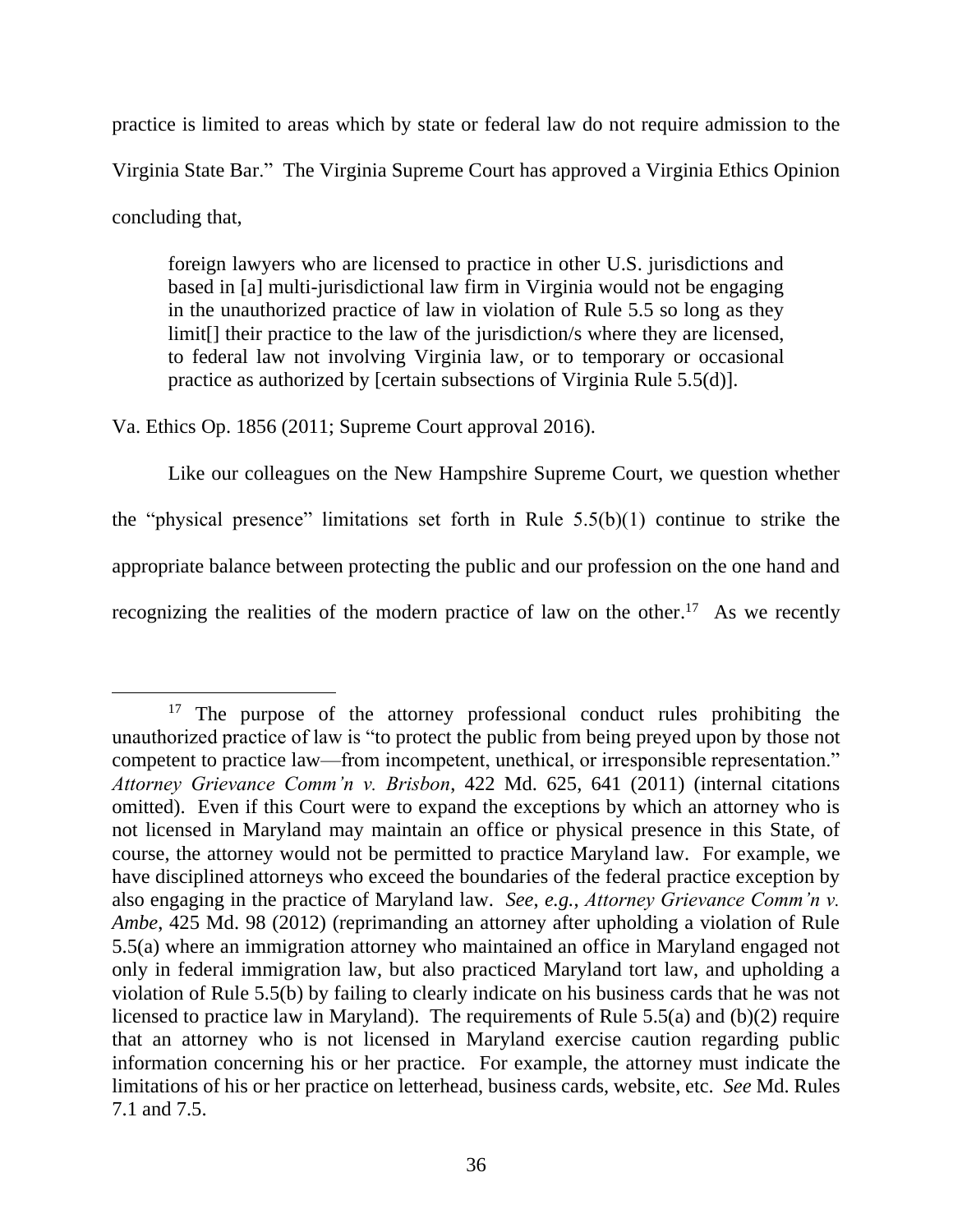observed in *Tatung*, with the modern digital and electronic advances that have enhanced professional portability, "it is increasingly possible for an attorney to practice law from a location other than the jurisdiction in which he or she is licensed." 476 Md. at 50. Indeed, the events associated with the COVID-19 pandemic have highlighted the benefits of professional portability.<sup>18</sup> Our current Rule 5.5 does not reflect the reality of a modern, portable profession. Additionally, in the context of a multi-jurisdictional practice, this case highlights the challenges posed by a professional rule that equates the "unauthorized practice of law" solely with physical presence. As written, the rule may create complications for multi-jurisdictional law firms maintaining an office in Maryland where some lawyers employed by the law firm are not licensed in Maryland but are licensed to practice in another jurisdiction.<sup>19</sup> For the reasons expressed by the Supreme Court of New Hampshire, discussed *supra*, we shall refer this Rule to the Standing Committee on Rules of Practice and Procedure for consideration and recommendation, as a matter of general policy, regarding whether an amendment to Rule 5.5(b)(1) may be warranted.

<sup>&</sup>lt;sup>18</sup> For example, an attorney who is licensed only in the District of Columbia but resides in Maryland may have practiced law from his or her home during the pandemic. We question whether the "unauthorized practice of law" should be triggered based solely upon a "continuous and systematic presence" if the attorney's practice is limited to the laws of the jurisdiction in which he or she is licensed, and there is no evidence that the attorney is holding himself or herself out as a Maryland attorney.

 $19$  Counsel for Ms. Jackson asserts that a formalistic rule based solely on geography or physical presence might be selectively and unfairly enforced against a smaller multijurisdictional law firm such as Jackson & Associates (with four attorneys, one of whom is barred in the District of Columbia and three others licensed in Maryland) and not enforced against a midsize or large multi-jurisdictional firm located in Maryland that may employ attorneys who work in that office but are licensed in another state in a similar manner.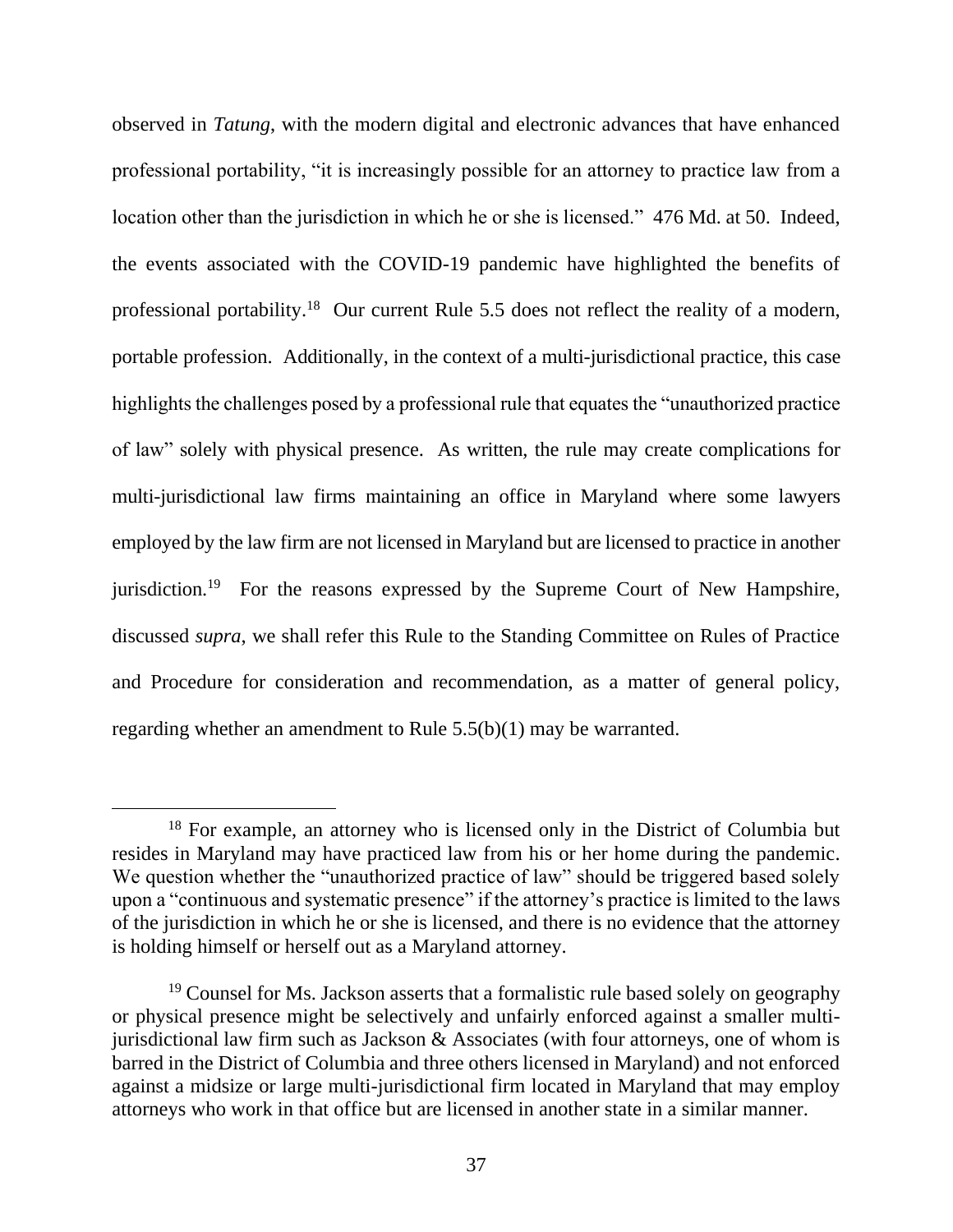# *Bar Counsel's Exceptions to Hearing Judge's Failure to Find a Violation of Rule 8.4 and Section 10-601 of the Business and Occupations Professions Article*

Finally, Bar Counsel has filed exceptions to the hearing judge's failure to conclude that Ms. Jackson's physical presence in Maryland resulted in a violation of Rule 8.4(a), (b),  $(d)$ ,  $^{20}$  and section 10-601 of the Business and Occupations Professions Article. Bar Counsel asserts that these rules were violated when Ms. Jackson "established an office in Maryland for the practice of law and held out to the public that she was authorized to practice law in Maryland[.]" According to Bar Counsel, Ms. Jackson violated "8.4(b) by committing a criminal act that reflects adversely on her honesty, trustworthiness, or fitness as a lawyer<sup>[]"</sup> and points out that BOP  $\S$  10-601 "criminalizes the unauthorized practice of law."

Based upon the unique facts of this case, we overrule Bar Counsel's exceptions. We cannot ignore the fact that any violation of Rule 5.5(a) or (b) arising from Ms. Jackson's continuous and systematic presence in this State since 2015 was undertaken with

It is professional misconduct for an attorney to:

\* \* \*

(d) engage in conduct that is prejudicial to the administration of justice[.]

 $20$  Rule 8.4 provides, in part:

<sup>(</sup>a) violate or attempt to violate the Maryland Attorneys' Rules of Professional Conduct, knowingly assist or induce another to do so, or do so through the acts of another;

<sup>(</sup>b) commit a criminal act that reflects adversely on the attorney's honesty, trustworthiness or fitness as an attorney in other respects;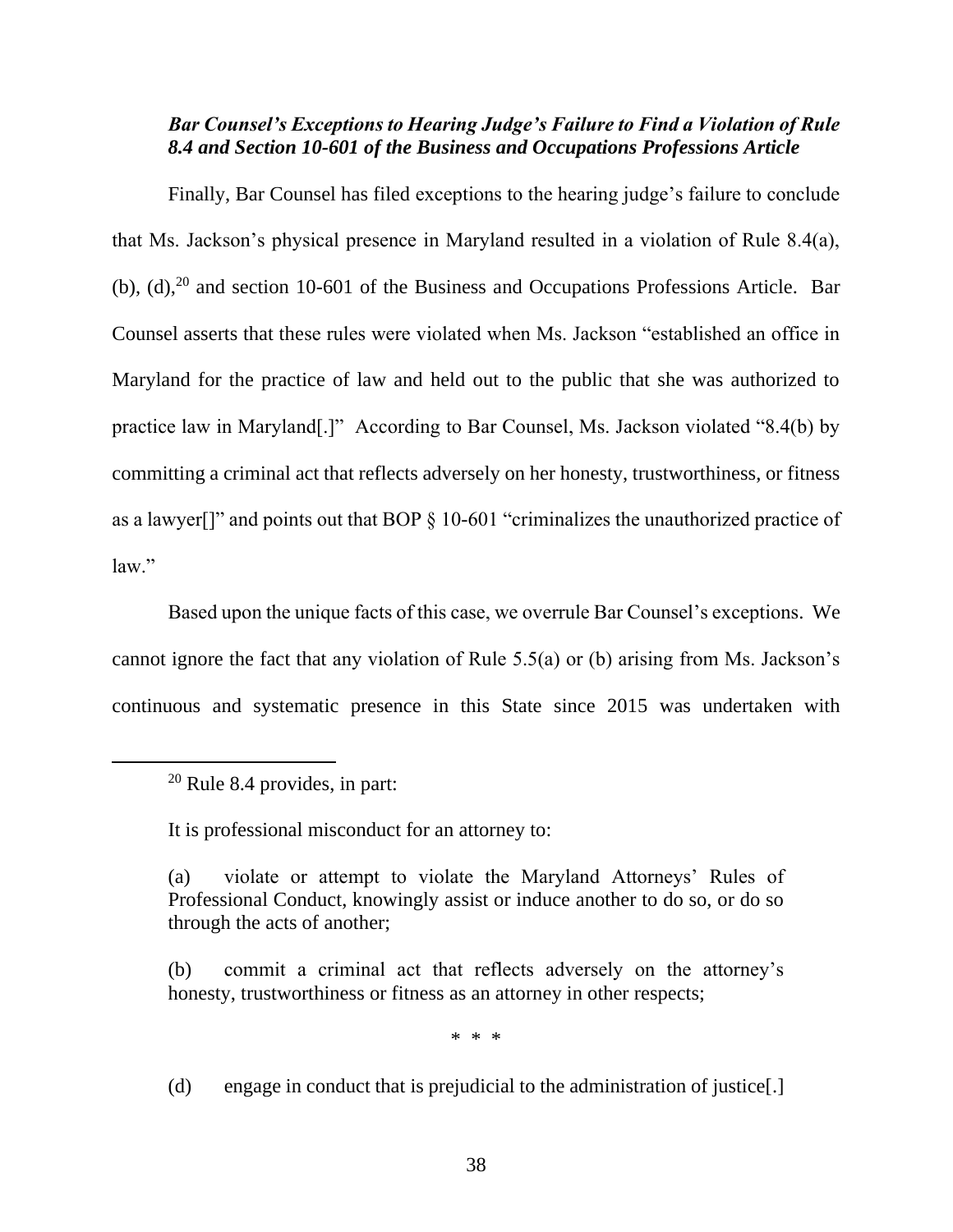knowledge by the Office of Bar Counsel, and its express recommendations concerning how to maintain her office in a manner that purported to comply with the professional rules. To be sure, Ms. Jackson initially relocated to Maryland and failed to state her jurisdictional limitations on her business cards, email signature, and website. However, the hearing judge determined that she implemented the recommendations made by Senior Assistant Bar Counsel. Additionally, by visiting with Ms. Jackson at her office, suggesting safeguards to comply with the professional rules, and then failing to follow up with Ms. Jackson in any manner for three and one-half years, a reasonable person in Ms. Jackson's position would have taken those suggestions as either explicit or tacit approval that her conduct in maintaining an office in Maryland complied with the professional rules. Ms. Jackson has, in good faith, attempted to comply with the jurisdictional parameters recommended by the Office of Bar Counsel. We overrule Bar Counsel's exceptions to the hearing judge's failure to find a violation of Rule 8.4(a), (b), and (d) or violations of BOP  $\S$  10-601.

#### **III**

### **Sanction**

Turning to any potential sanction that we may impose in this case, Bar Counsel initially recommended that we disbar Ms. Jackson in the event we "wholly or substantially sustain[ed] Petitioner's exceptions." At the oral argument in this matter, Bar Counsel changed the recommended sanction from disbarment to indefinite suspension, again assuming that we sustained Petitioner's exceptions. In the event we overruled Bar Counsel's exceptions (which we have, for the most part), Bar Counsel recommended that we impose a 60-day suspension on Ms. Jackson. Ms. Jackson recommended that we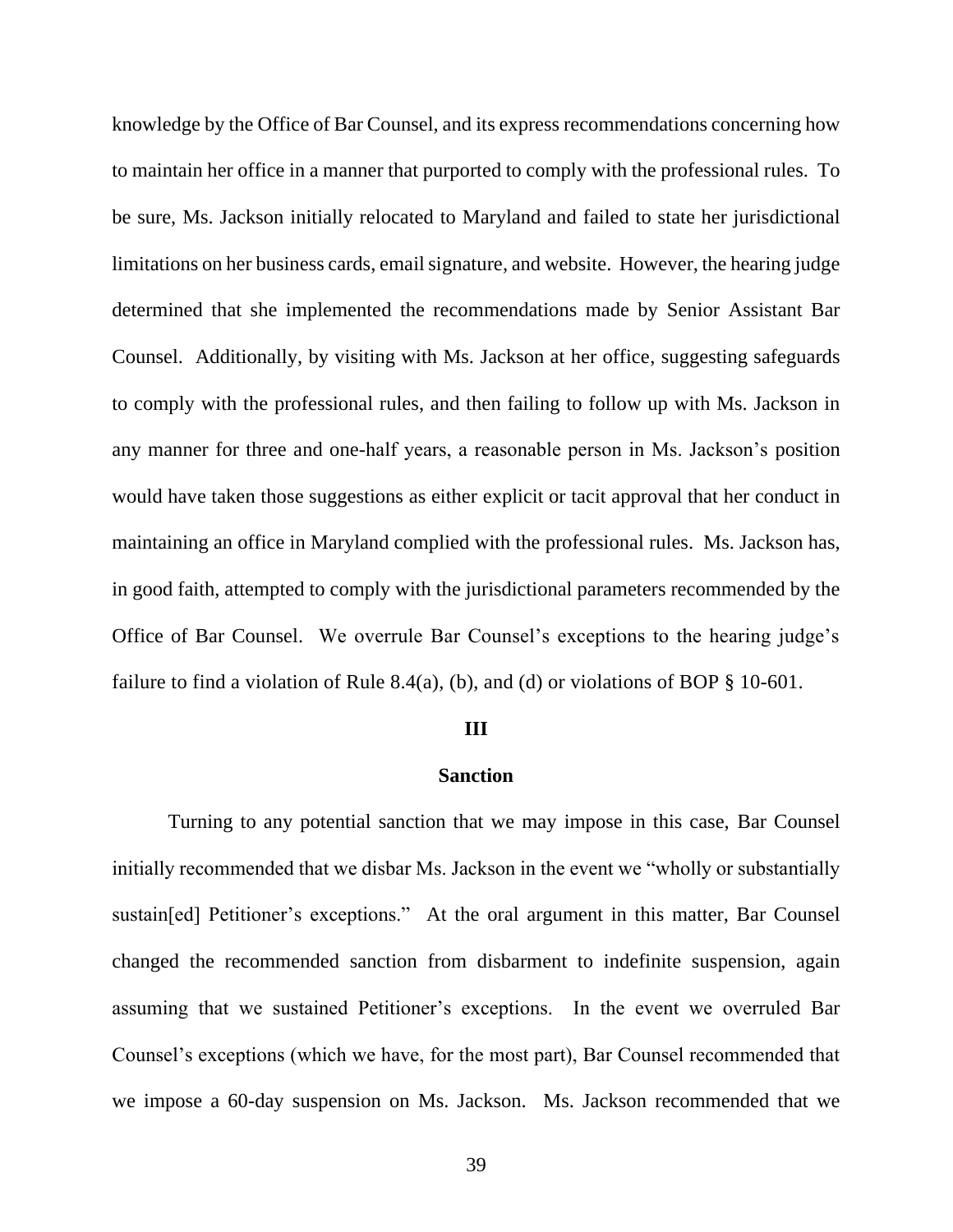dismiss the charges or impose no sanction. Under the unique facts presented in this case, we agree with Ms. Jackson that no sanction is appropriate in this case.

The purpose of a sanction in an attorney discipline case is "not so much to punish the attorney as to protect the public and the public's confidence in the legal profession." *Attorney Grievance Comm'n v. Singh*, 464 Md. 645, 677 (2019) (internal quotations omitted). The sanction should be "commensurate with the nature and gravity of the violations and the intent with which they were committed." *Attorney Grievance Comm'n v. Stein*, 373 Md. 531, 537 (2003). "We evaluate each attorney grievance matter on its own merits, taking into consideration the particular facts and circumstances when fashioning the appropriate sanction." *Attorney Grievance Comm'n v. Ibebuchi*, 471 Md. 286, 308–09 (2020). When considering the sanction to be imposed in a particular case, we typically consult the list of aggravating and mitigating factors developed by the American Bar Association. *Attorney [Grievance](https://1.next.westlaw.com/Link/Document/FullText?findType=Y&serNum=2048322644&pubNum=0000536&originatingDoc=Icecb48602b7c11ebbfb892f27fcef770&refType=RP&fi=co_pp_sp_536_707&originationContext=document&transitionType=DocumentItem&ppcid=01be4d18d9174b02a9b596847074445b&contextData=(sc.Default)#co_pp_sp_536_707) Comm'n v. Blatt*, 463 Md. 679, 707 n.19 (2019) (listing aggravating and mitigating factors). We consider any aggravating or mitigating factors that are peculiar to the respondent attorney or the facts of the particular case. In the end, we do not apply these factors mechanically or as a rote formula. Rather, we tailor the sanction to the facts and circumstances of the particular case.

### *Aggravating Factors*

With respect to aggravating factors, the hearing judge found none. Bar Counsel contends that it proved by clear and convincing evidence the presence of three aggravating factors, specifically that Ms. Jackson: (1) has substantial experience in the practice of law; (2) committed multiple offenses; and (3) engaged in a pattern of misconduct. We sustain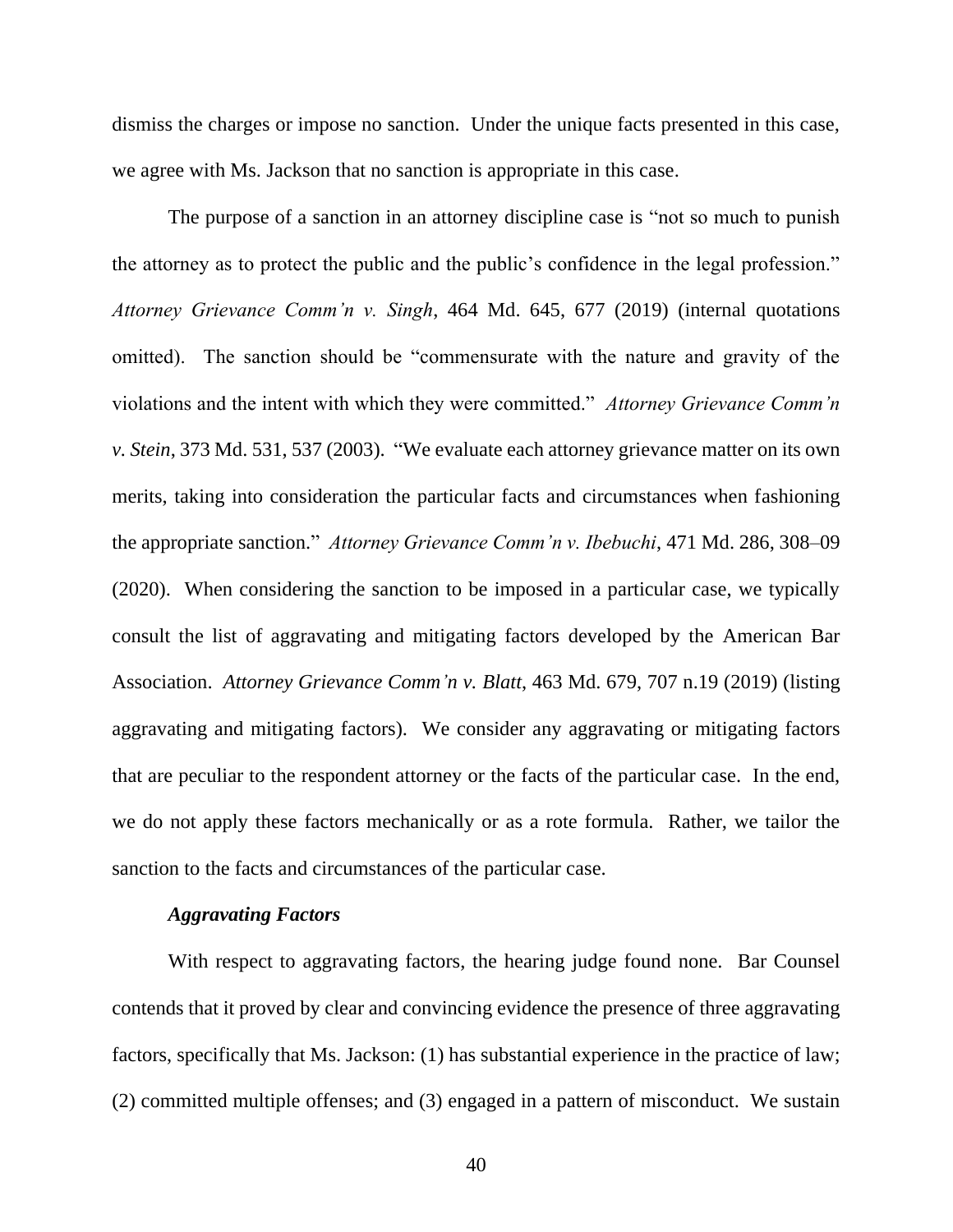Bar Counsel's exception concerning the presence of one aggravating factor—that Ms. Jackson has substantial experience in the practice of the law. We overrule Bar Counsel's exceptions as far as the hearing judge's failure to find the presence of the latter two aggravating factors. We agree with the hearing judge that Bar Counsel failed to prove that Ms. Jackson committed multiple offenses or engaged in a pattern of misconduct.

### *Mitigating Factors*

The hearing judge found the presence of nine mitigating factors: (1) absence of prior disciplinary record, (2) absence of a dishonest or selfish motive; (3) presence of personal or emotional problems; (4) good faith efforts to rectify concerns; (5) delay in disciplinary proceedings; (6) full and free disclosure to the disciplinary board; (7) a cooperative attitude toward proceedings; (8) a fine character and reputation; and (9) unlikelihood of misconduct in the future. Neither party filed exceptions to the hearing judge's findings concerning the presence of the substantial mitigating factors in this case. Given that the mitigating factors present here tip the scales in favor imposing no sanction under the unique facts of this case, it is useful to discuss them, as well as the hearing judge's findings of fact that support each factor.

### 1. Absence of a Prior Disciplinary Record

The hearing judge noted that Ms. Jackson has no history of discipline, pointing out that the "only time she has been involved in prior disciplinary proceedings" involved her "cooperation as a witness" in the matters involving her ex-partner.

41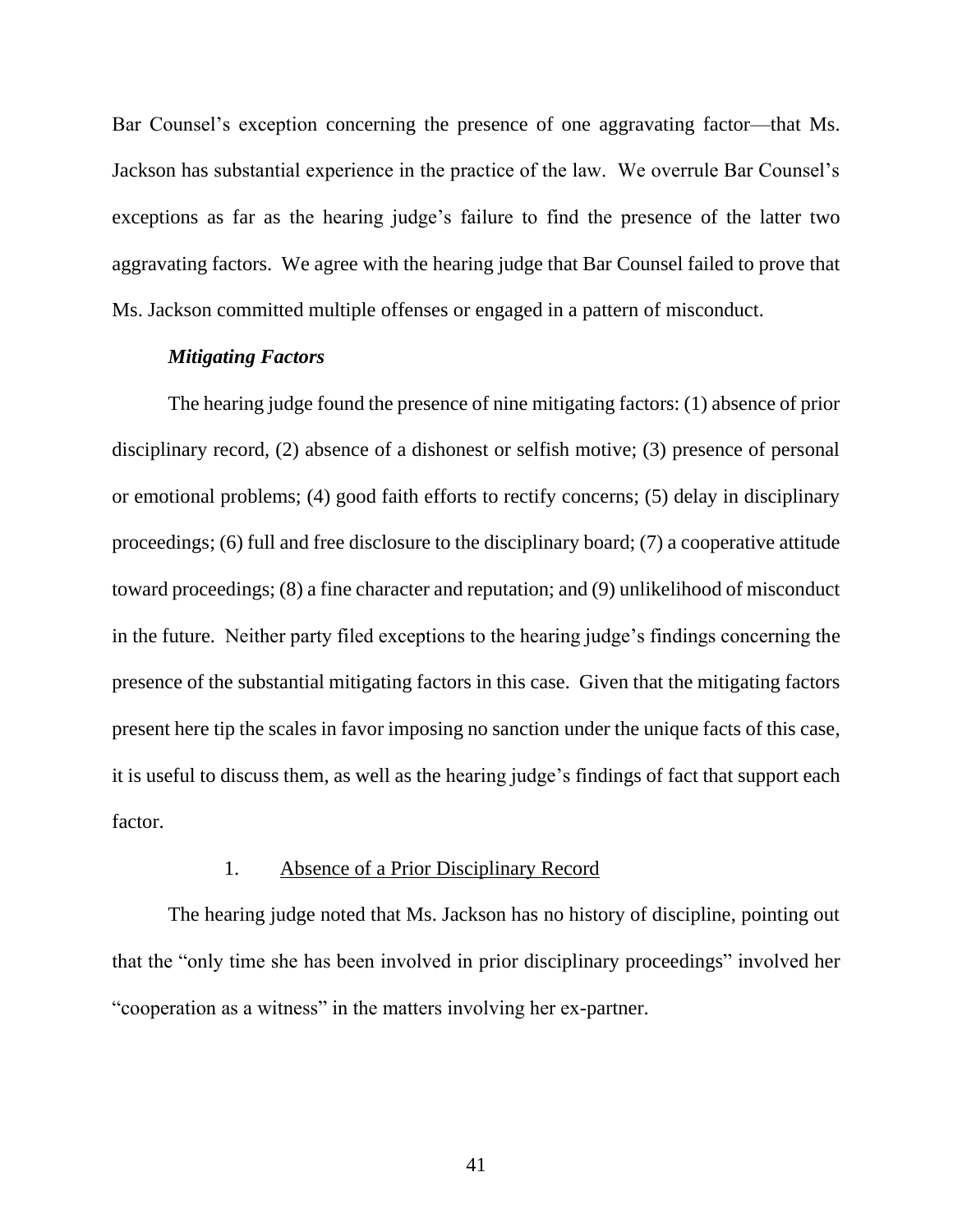### 2. Absence of a Dishonest or Selfish Motive

The hearing judge determined that Ms. Jackson had no dishonest or selfish motive in connection with any violation of professional rules.

### 3. Personal or Emotional Problems

The hearing judge found that the scandal involving her ex-partner, Ms. Baylor, created a "professional and emotional upheaval" that "flowed into her personal life [and] had dire consequences to her income." The hearing judge also found that, from the moment that the SEC called Ms. Jackson "to break the news [that her partner was being investigated for civil fraud involving her law firm] and for more than a year thereafter, her life 'was a blur." The hearing judge credited Ms. Jackson's testimony that she was "emotionally ... distraught, because everything that I worked for, I just got a call that it was over." Ms. Jackson testified that, with her accounts frozen, "there was no way to take care of my family or the staff." Ms. Jackson described herself as "a zombie trying to keep everything together." The hearing judge summarized Ms. Jackson's personal and emotional state during the time period beginning with the SEC's telephone call as being "overwhelmed with obligations to her family, her staff, the SEC, the disciplinary authorities investigating [Ms.] Baylor in [the District of Columbia] and in Maryland and [] embroiled in civil litigation herself as a 'relief defendant.'" In finding that Ms. Jackson suffered from personal or emotional problems during "a large chaotic period[,]" the hearing judge relied upon Ms. Jackson's medical records that were admitted into evidence, and credited her testimony summarizing her emotional state at that time: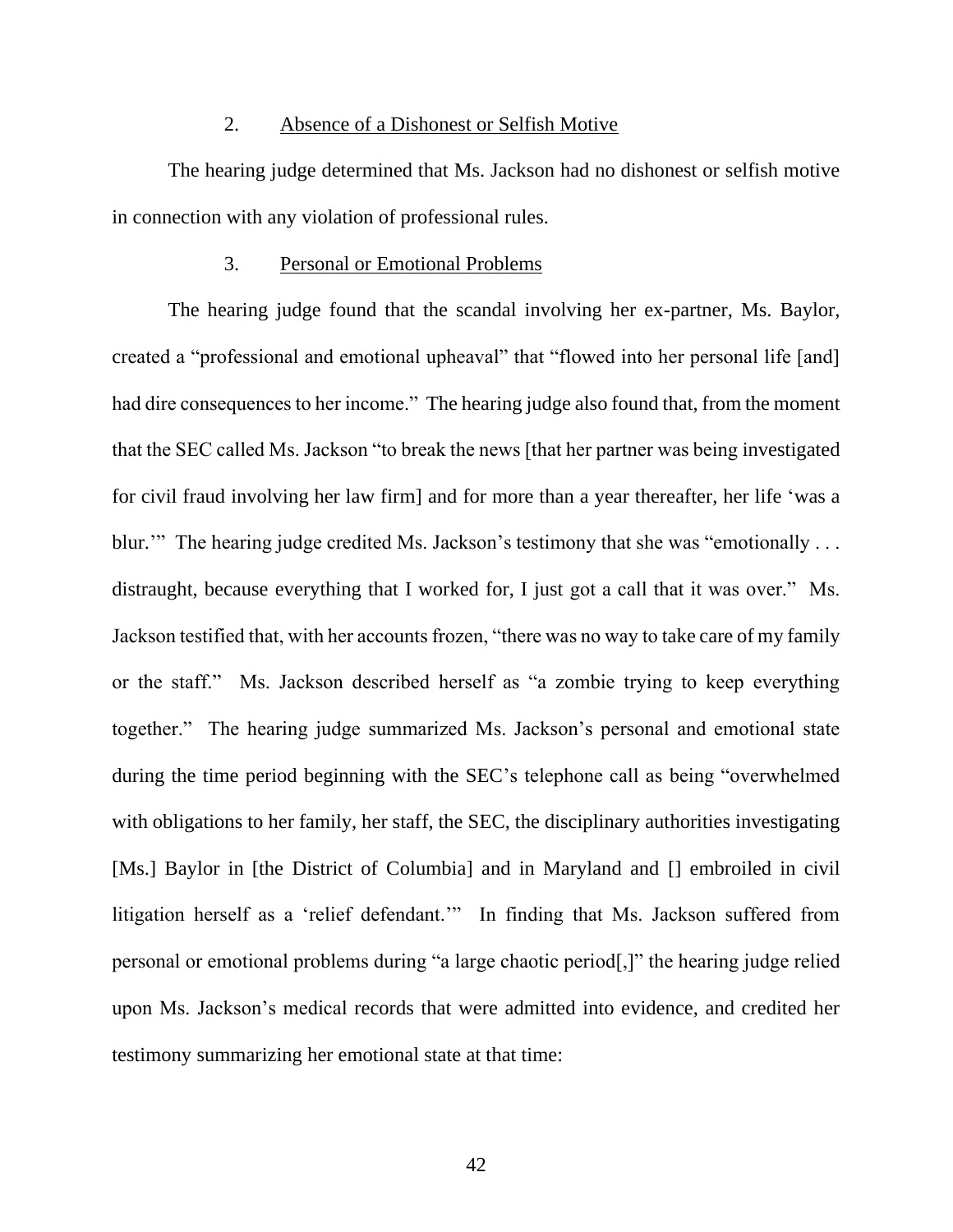[T]here were certain days where I couldn't get out of bed . . . where I was so sick and I started to suffer from panic attacks to the point that I couldn't drive .... There were days where I couldn't even pick up my kids because I felt so overwhelmed . . . with trying to sustain a firm, trying to stay barred, trying to work with the Department of Justice, trying to work with Bar Counsel, trying to find a way to pay the staff.

\* \* \* \*

I had gone to the hospital for panic attacks, I was on medicine. I was winding down with the SEC all of the financials for Baylor [&] Jackson. I was doing depositions with the Department of Justice for [the investigation involving] my partner. I was dealing with D.C. Bar Counsel and getting out letters and trying to figure out what clients would stay and what I needed to do as far as reassign refunds and things of that nature.

Based upon this evidence, the hearing judge found that Ms. Jackson continued "to maintain her old firm while forming another and meeting everyone else's demands," "'was not available for [her own] cases,' missed significant office time, and grew increasingly reliant on her staff." Based upon these facts, the hearing judge concluded that Ms. Jackson's personal and emotional state should be considered as a mitigating factor, particularly given that he only found one violation of a professional rule—signing two lines to reissue a summons.

### 4. Timely Good Faith Efforts to Rectify Misconduct

The hearing judge found that "[l]ong before these proceedings began, [Ms. Jackson] exercised good faith in resolving any issues [that were] brought to her attention." The hearing judge determined that, "[a]t a bare minimum," Ms. Jackson attempted to address any "possible concerns" that the Office of Bar Counsel had with her Maryland office, by making the suggested changes to her letterhead, website, business cards, etc. "even if it was later than [Bar Counsel] believes it should have occurred."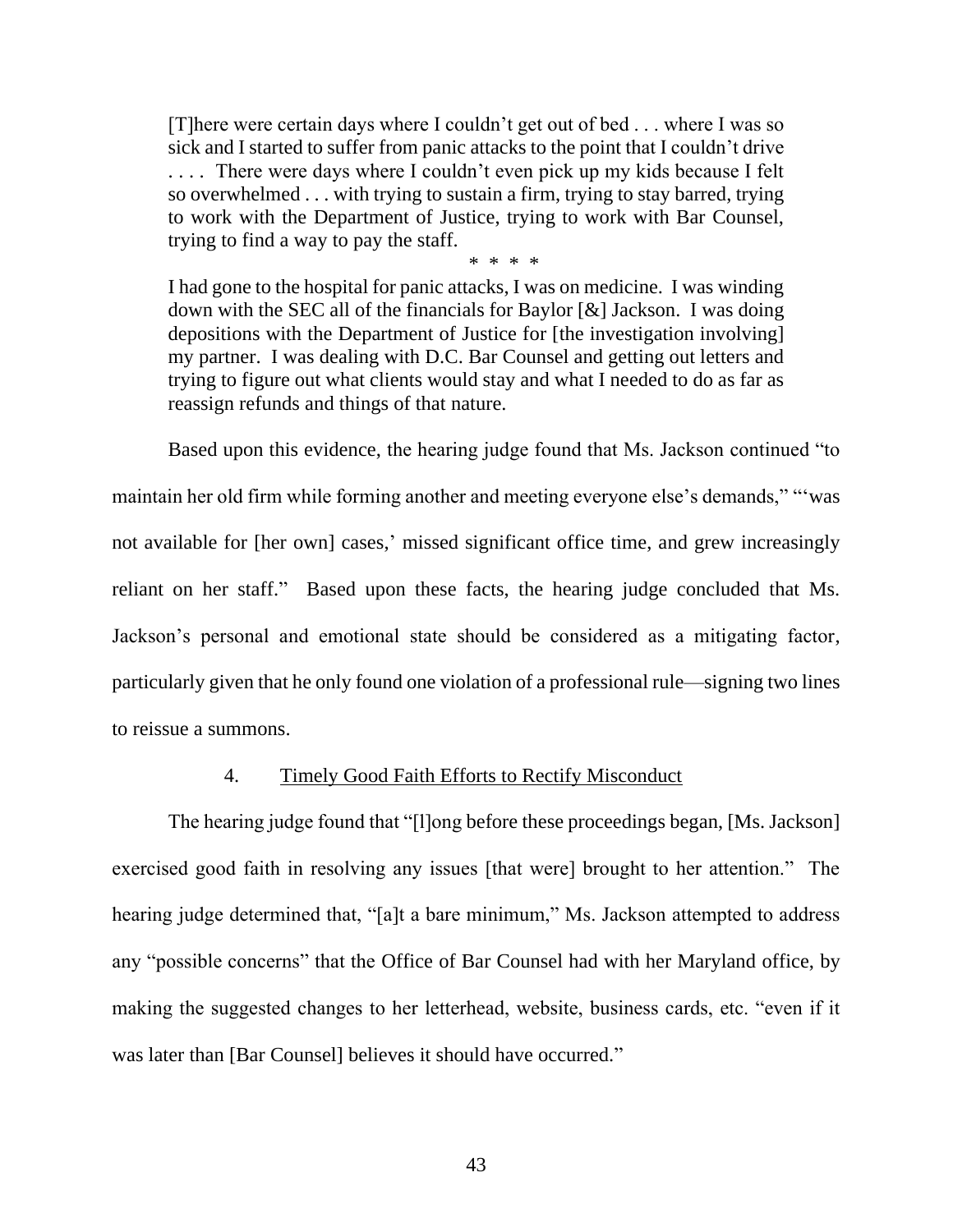### 5. Delay in Disciplinary Proceedings

The hearing judge made considerable findings with respect to this mitigating factor under the unique facts of this case. Specifically, the hearing judge noted that Bar Counsel learned of Ms. Jackson's "continuous and systematic presence in Maryland at least six years ago when [Ms. Ridgell] met with her in early 2015 and personally visited [her Maryland office] shortly thereafter." The hearing judge found that, "[r]ather than instruct[ing] her to close the office, or launch a formal investigation into its propriety, Dolores Ridgell *made recommendations for maintaining it*." (Emphasis added). The hearing judge commented on the prejudicial effect that Bar Counsel's "extraordinary delay" had on Ms. Jackson's ability to defend the charges that were ultimately filed against her:

Regardless of Bar Counsel's reasons for this delay, its consequences are particularly evident from the record in this case. Given the passage of time, most witnesses do not remember details of the allegations contained in the Petition. Lack of specificity from witnesses due to length of time would relieve [Bar Counsel] of its burden. This also places [Ms. Jackson] in the awkward position of trying to defend her actions when, in fact, she cannot recall them either. *Even if the prejudice resulting from this extraordinary delay is not a dispositive factor in this case, it should certainly be considered as a mitigating factor in the ultimate outcome*.

(Emphasis added). We agree with the hearing judge's characterization of the delay presented in this case. Not only was Ms. Jackson prejudiced in having to explain her signature on two lines many years after they were filed, but she was also prejudiced by Bar Counsel's actions in giving her recommendations on how to maintain an office in Maryland and then waiting three and one-half years to raise its concerns.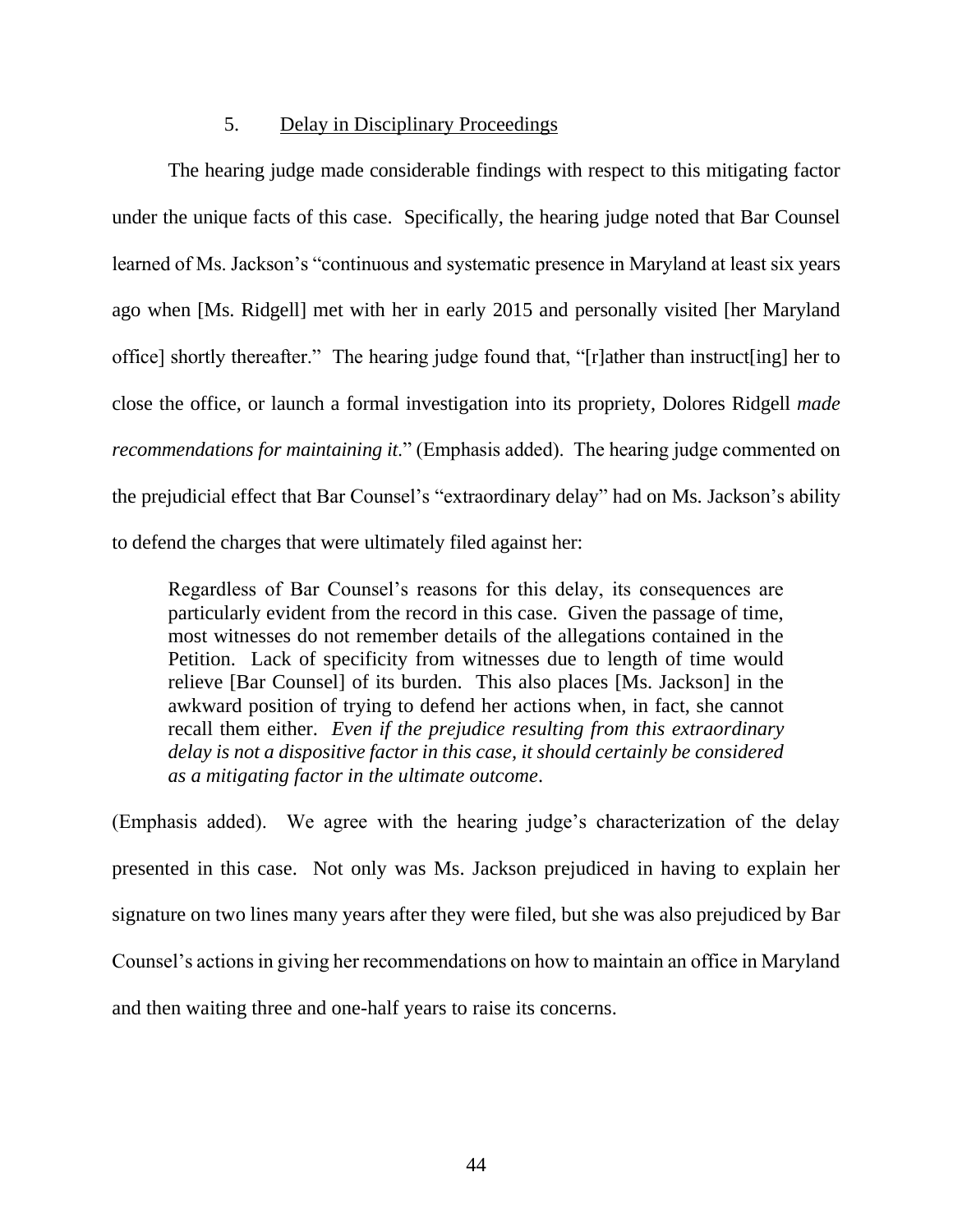### 6. Full and Free Disclosure to Disciplinary Board

In response to Bar Counsel's attempt to "use [Ms. Jackson's] unrecorded interview responses against her," the hearing judge found "no merit in [Bar Counsel's] claims that she gave any false statement [to Bar Counsel] whatsoever."<sup>21</sup> The hearing judge determined that Ms. Jackson "has, at all relevant times, been open and honest throughout Bar Counsel's investigation and all related proceedings." The hearing judge noted that, [i]f anything, [Ms. Jackson] has shown a long history of close cooperation with the Office of Bar Counsel."

### 7. Cooperative Attitude Toward Proceedings

Along the same vein as mitigating factor 6 above, the hearing judge found that Ms. Jackson "fully cooperated with the Office of Bar Counsel in the course of its investigation and in these proceedings."

### 8. Character and Reputation

In the mitigation phase of the hearing, Ms. Jackson called two witnesses to testify as to her character, Judge Dolores Dorsanvil, and Bridgett Stumpf, who is the Executive Director of the Network for Victim Recovery of DC ("NVRDC").<sup>22</sup> The hearing judge

<sup>&</sup>lt;sup>21</sup> The hearing judge's reference to Ms. Jackson's unrecorded statement relates to Bar Counsel's attempt to prove that Ms. Jackson "made a false statement of material fact" to Bar Counsel in connection with its investigation in violation of Rule 8.1(a). Bar Counsel alleged that Ms. Jackson misrepresented her involvement in the Yenchochic case, as well as the Lyons case. The hearing judge disagreed, finding that Ms. Jackson was not involved in either case, and also finding no Rule 8.1(a) violation in connection with Ms. Jackson's responses to Bar Counsel on these matters. The hearing judge observed that "there is a large difference between disagreeing with a response and finding said response is knowingly false."

 $22$  Although Ms. Jackson offered to call two additional character witnesses, the hearing judge was satisfied with the testimony provided by Judge Dorsanvil and Ms. Stumpf.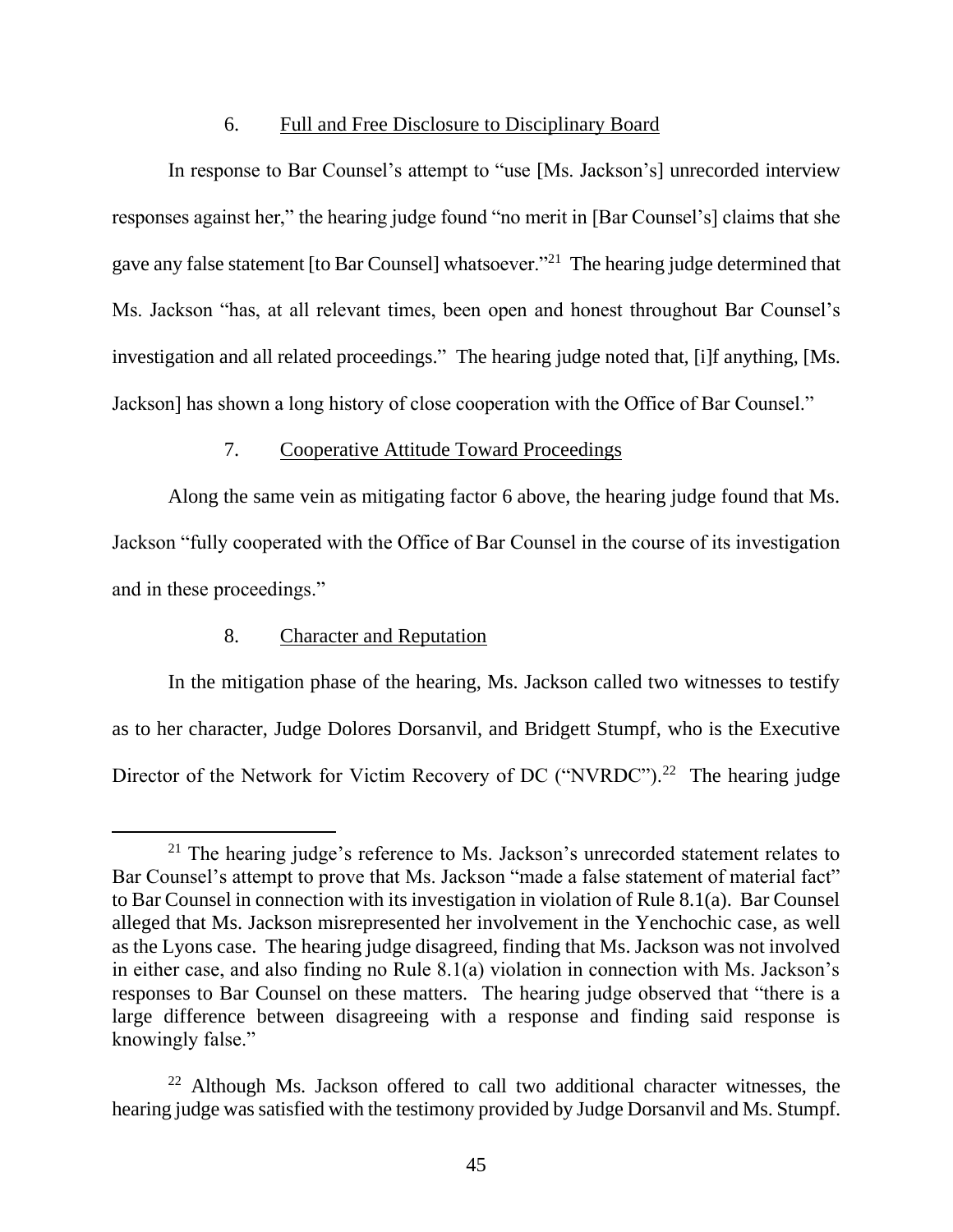found that both witnesses hold Ms. Jackson in very high esteem and that she has earned their respect as a strong advocate for crime victims who may not otherwise have access to justice in the District of Columbia. Ms. Stumpf testified that Ms. Jackson has been honored by the NVRDC for her dedication to survivors of sexual assault and other crimes, providing pro bono legal services to crime victims through her participation in that organization. Ms. Stumpf testified that, on an annual basis for over eight years, she has referred Ms. Jackson more than a dozen cases, with the knowledge that Ms. Jackson will handle these clients with care. Ms. Stumpf testified that "it takes a special committed dedicated selfless person to do this type of civil work particularly for these clients that are so vulnerable." In Ms. Stumpf's opinion, "she is an incredible human." Ms. Stumpf testified that "Dawn is few and far between" among "those of us in this work that are dedicating our careers to making other people's lives better."

Judge Dorsanvil also testified that Ms. Jackson is "a very good person. She is very honest. She is very trustworthy." As a former Assistant Bar Counsel in the State of Maryland and Assistant Disciplinary Counsel for the District of Columbia, Judge Dorsanvil "wouldn't feel comfortable calling her a friend if [she] didn't think that she had certainly good moral character." A "voice for people who ordinarily . . . would probably never get their day in court," Ms. Jackson "prides herself on handling cases that . . . many firms would more than likely turn away" and is "very passionate" about her role in the lives of D.C. crime victims. The hearing judge characterized Judge Dorsanvil's testimony as follows: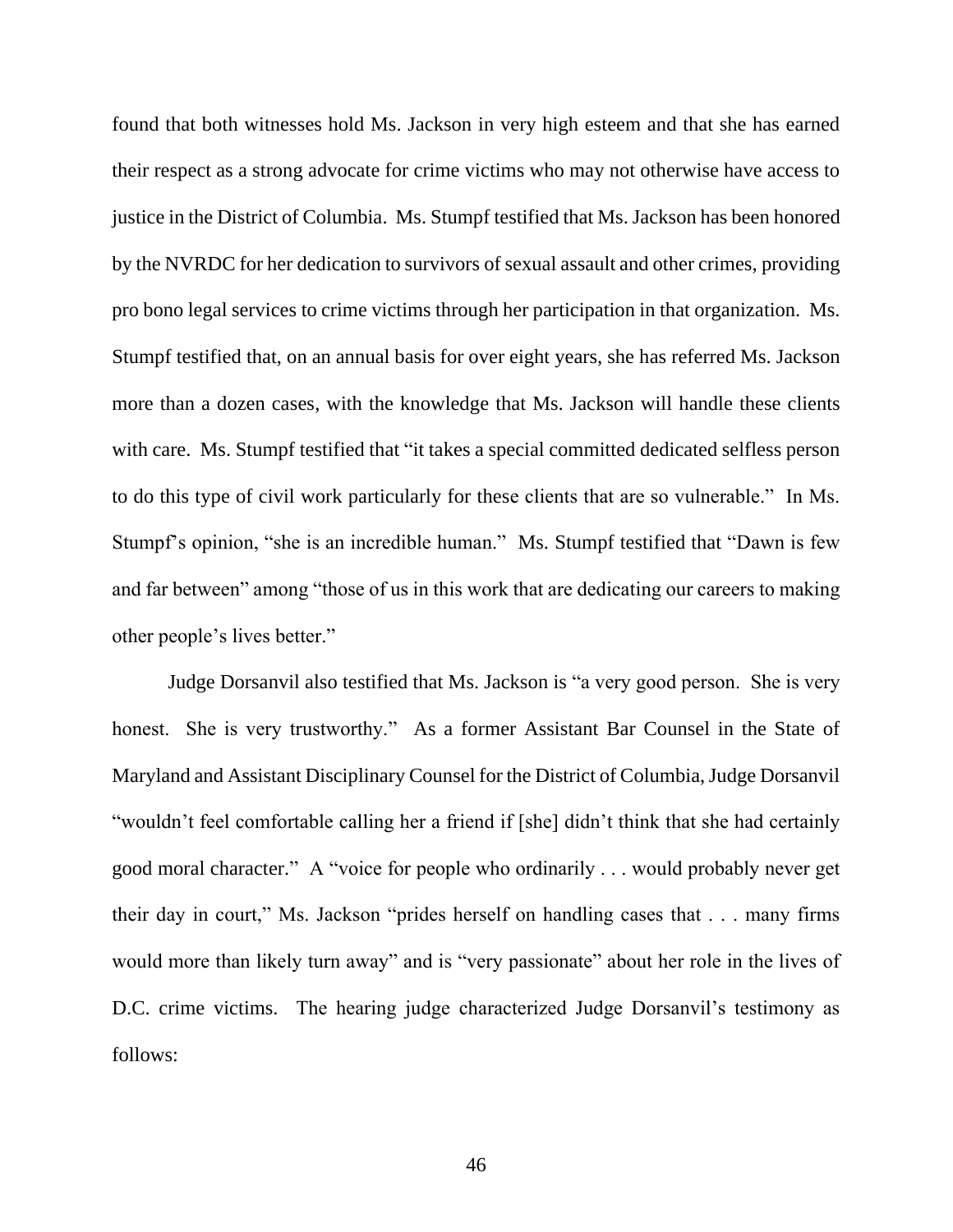[When a]sked whether the allegations of the Petition have diminished her respect for [Ms. Jackson], this former ethics lawyer testified otherwise. Indeed, when [Ms. Jackson] told her 'some years ago' that she was 'being investigated for engaging in unauthorized practice of law,' Judge Dorsanvil knew better. 'I have never known her to hold herself out as a Maryland lawyer. She has always been a D.C. lawyer.'

The hearing judge commented that both witnesses testified to Ms. Jackson's character as being "beyond reproach," and found "more than a preponderance of evidence on this mitigating factor."

### 9. Unlikelihood of Repetition of Any Misconduct

Noting that Ms. Jackson has also opened an office in the District of Columbia, the hearing judge stated that "it would certainly appear that any lingering concerns with [Ms. Jackson's] practice have been fully addressed." The hearing judge further stated that, although "[t]his court is not convinced that [Ms. Jackson] engaged in the unauthorized practice of law, [Bar Counsel] has not voiced any concern with maintaining a law firm with more than one location. So long as she does so, this [c]ourt would not expect any further complaint from Petitioner or from Bar Counsel."

As previously noted, Bar Counsel did not file any exceptions to the presence of these mitigating factors. We agree with the hearing judge's determination that Ms. Jackson has proven the existence of significant mitigating factors in this case.

With these mitigating factors in mind, we turn to the appropriate sanction. In cases involving the unauthorized practice of law, we "primarily consider factors of deterrence, whether respondent's conduct was willful and deliberate, and whether respondent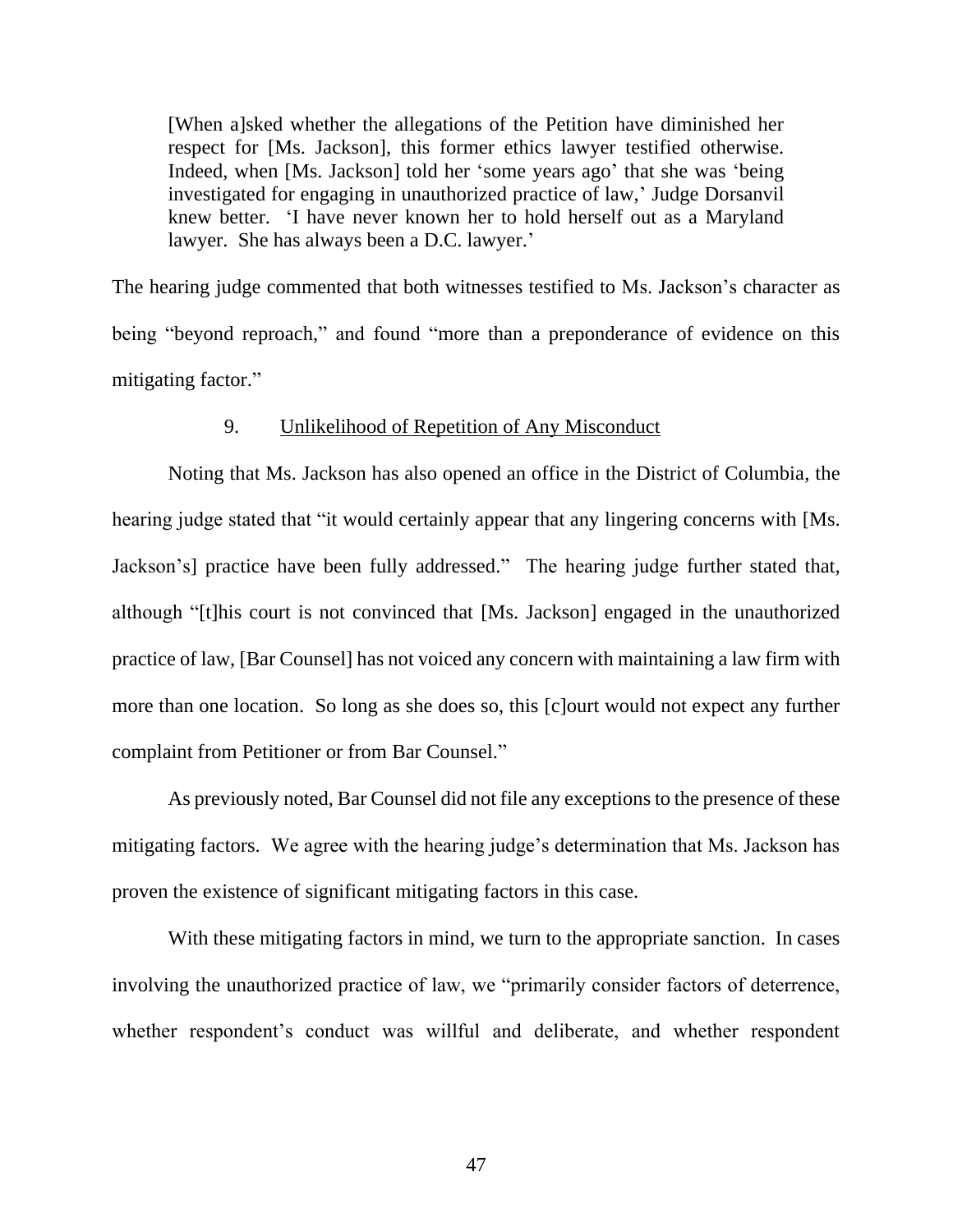cooperated with Bar Counsel's investigation." *Attorney Grievance Comm'n v. Lang*, 461 Md. 1, 77 (2018) (cleaned up).

In the event that we overruled Bar Counsel's exceptions (which we have, for the most part), Bar Counsel urges us to impose a 60-day suspension. Although acknowledging that the case is "not on all fours," Bar Counsel suggests that *Attorney Grievance Commission v. Thompson*, 462 Md. 112 (2018), is instructive. In that case, we imposed a 60-day suspension in a disciplinary proceeding involving an attorney who was only licensed in the District of Columbia and maintained a "systematic and continuous presence" for the practice of law in Maryland by using her home address and a mail drop box address for business purposes. In addition to the Rule 5.5(b) violation, we upheld additional violations of Rules 1.1, 1.3, 1.4, 1.5(a), 1.15 (a), (b), (c) and (d),  $1.16(d)$  in connection with client-related matters, as well as violations of Rules 8.1(a) and (b) and 8.4(a), (b), and (d) associated with the disciplinary proceedings. Given the additional rule violations present in *Thompson*, and the significant mitigating factors present here, we are not persuaded that this case is instructive.

Bar Counsel also directs us to *Attorney Grievance Commission v. Harris-Smith*, 356 Md. 72 (1999), where we imposed a 30-day suspension where the attorney violated Rule 5.5(a). In that case, Ms. Harris-Smith was licensed to practice law in Pennsylvania, Virginia, and the District of Columbia, and was admitted to practice before the United States District Court for the District of Maryland. She maintained a principal office for the practice of law for approximately three years in Maryland, where she shared a practice with three attorneys, two of whom were admitted to the Maryland Bar. The law firm promoted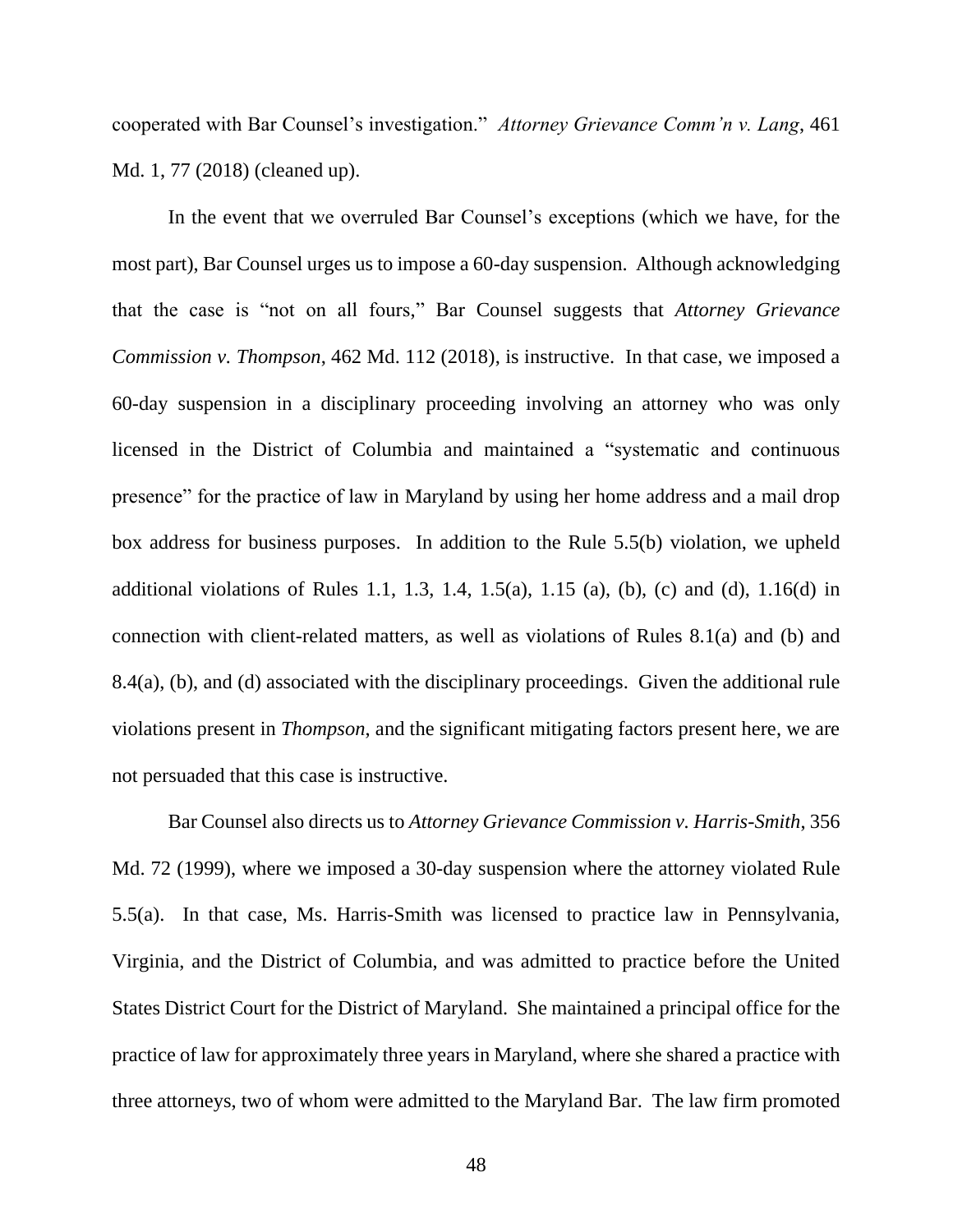itself through radio and newspaper advertising. The radio advertisements "targeted those listeners for whom filing for bankruptcy was likely to be appropriate, yet [the advertisements] did not state that [Harris-Smith's] practice was limited to bankruptcy law [and matters arising within the Maryland federal court]." *Id.* at 76. Ms. Harris-Smith's role was to "prescreen" (a term she used) prospective clients. When she determined that a client's matter involved bankruptcy law, she proceeded to represent the client without the supervision of a Maryland attorney. When representation in a state court was required, however, she would refer the client to one of the firm's other attorneys admitted in Maryland.

Based upon this conduct, we concluded that Ms. Harris-Smith violated Rule 5.5(a). We imposed a 30-day suspension based in part on the following factual considerations: (1) that Ms. Harris-Smith did not represent clients in Maryland state court proceedings; (2) that she was admitted to the Maryland federal court and made some effort to conduct her practice in Maryland within the practice limits associated with her admission to the federal court; and (3) that once Bar Counsel commenced its investigation, Ms. Harris-Smith moved her office from Maryland to the District of Columbia. We determined that a 30-day suspension was sufficient to "deter other unadmitted attorneys from undertaking a federal practice from an office in Maryland from which the non-admitted attorney would hold himself or herself out to the public as generally practicing law in order to identify cases that the attorney was authorized to handle." *Id.* at 91.

In this case, the only rule violations that Bar Counsel has proven are the violation of Rule 5.5(a) arising from the filing of the Yenchochic lines, and the violations of Rule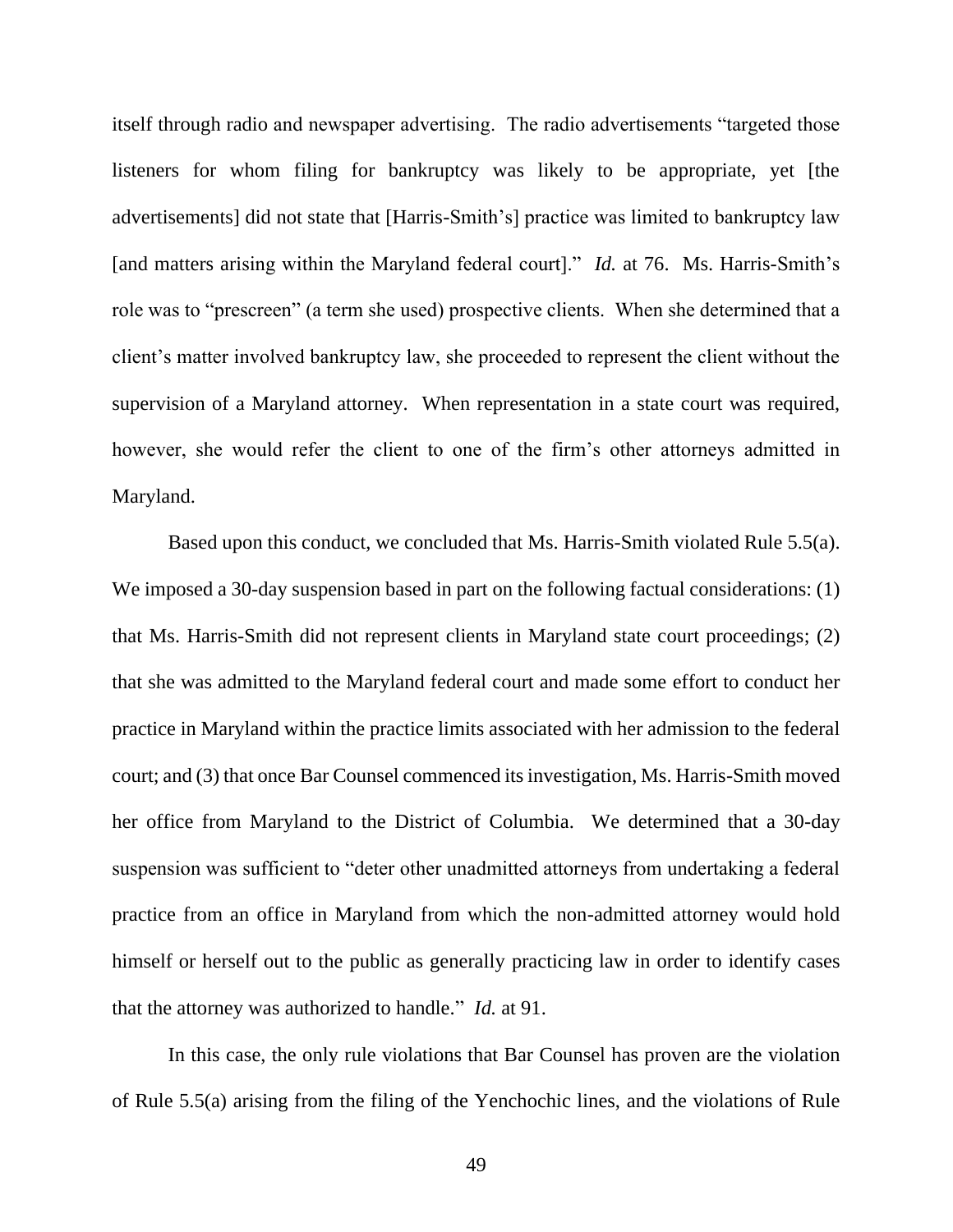5.5(b) related to Ms. Jackson's physical presence in Maryland. The Rule 5.5(a) violation relating to the lines seeking reissuance of a summons occurred in 2012—some six years prior to Bar Counsel's investigation and before Ms. Jackson moved her office to Maryland. The hearing judge found that the lines were filed during a tumultuous time in Ms. Jackson's life where an accidental filing of this nature was certainly understandable. Bar Counsel did not establish any other conduct by Ms. Jackson that constituted the unauthorized practice of law in Maryland. To the contrary, as the hearing judge observed, all the witnesses who testified in this case—including those witnesses called by Bar Counsel confirmed that Ms. Jackson has never held herself out to be a Maryland lawyer, nor has she ever represented a client in a Maryland court. She limited her practice to matters arising in the District of Columbia.

As for the violations of Rule 5.5(b), Ms. Jackson promptly placed the appropriate jurisdictional limitations on the firm website, letterhead, her business card, and email signature after Senior Assistant Bar Counsel recommended that she do so. And we cannot ignore the fact that the Office of Bar Counsel knew that Ms. Jackson was practicing from an office in Maryland and *gave her specific recommendations for how to maintain her practice*. Ms. Jackson complied with Bar Counsel's suggestions. Having done so, it was reasonable for Ms. Jackson to assume that her physical presence in Maryland was not an issue. Had Ms. Ridgell raised any concern with Ms. Jackson at their meeting in June 2015 about her office location, given Ms. Jackson's record of compliance with Bar Counsel, there is no reason, based on the record in this case, to believe that she would not have addressed any concerns related to her physical presence at that time. After Bar Counsel commenced its